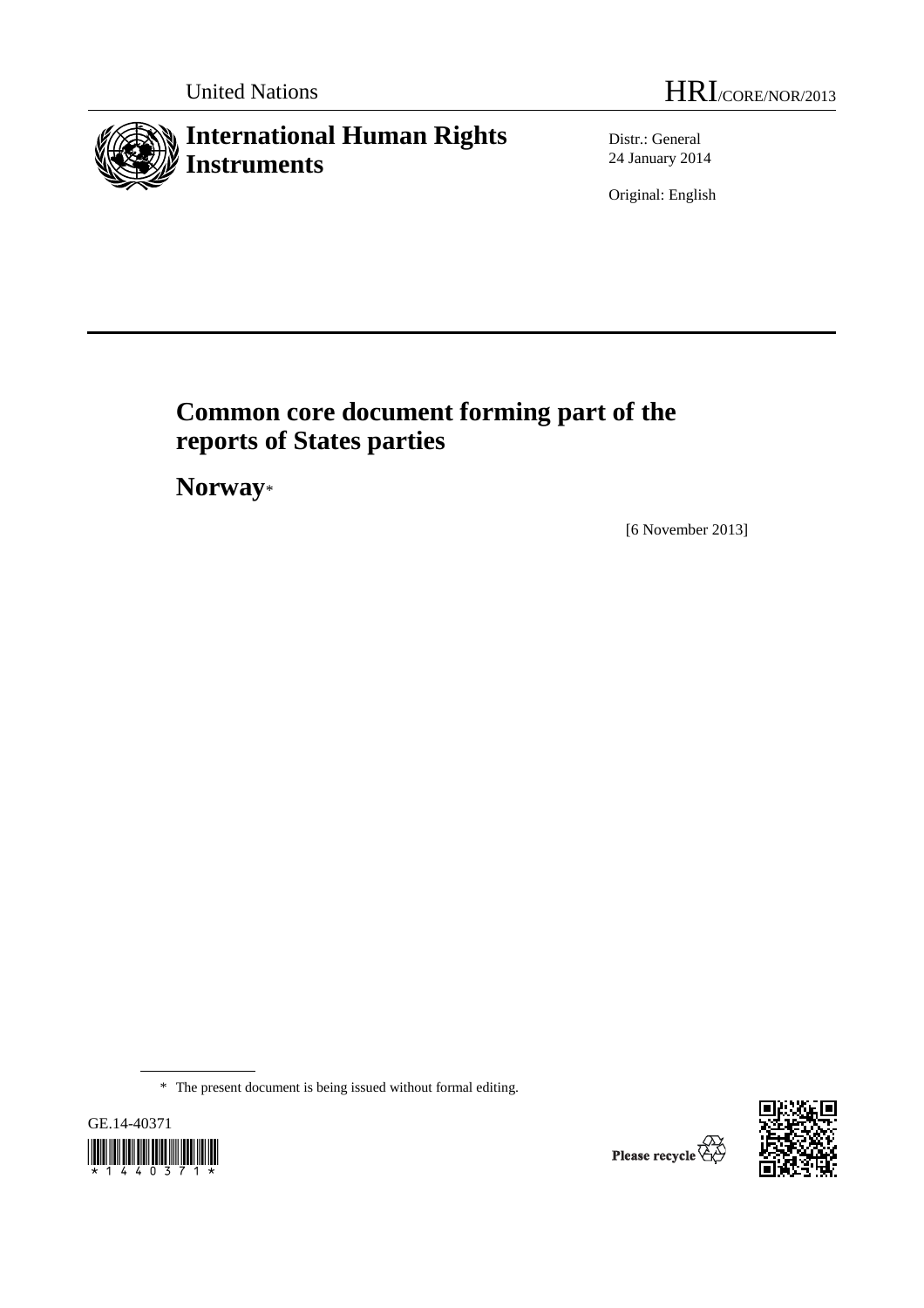# Contents

|    |           |                                                                          | Paragraphs  | Page |
|----|-----------|--------------------------------------------------------------------------|-------------|------|
| Ι. |           |                                                                          | $1 - 91$    | 3    |
|    | А.        | Geographical, economic, demographic, social and cultural indicators      | $1 - 73$    | 3    |
|    | В.        |                                                                          | 74–91       | 24   |
| П. |           |                                                                          | $92 - 172$  | 28   |
|    | A.        |                                                                          | $92 - 98$   | 28   |
|    | <b>B.</b> | Legal framework for the protection of human rights at the national level | $99 - 111$  | 36   |
|    | C.        | Framework within which human rights are promoted at the national level   | $112 - 163$ | 39   |
|    | D.        |                                                                          | $164 - 172$ | 46   |
| Ш. |           | Information on non-discrimination and equality, and effective remedies   | 173–270     | 48   |
|    | А.        | Protection against discrimination – Introduction to the                  | $173 - 206$ | 48   |
|    | <b>B.</b> | Organization of the Government's efforts to promote equal rights         | 207-270     | 52   |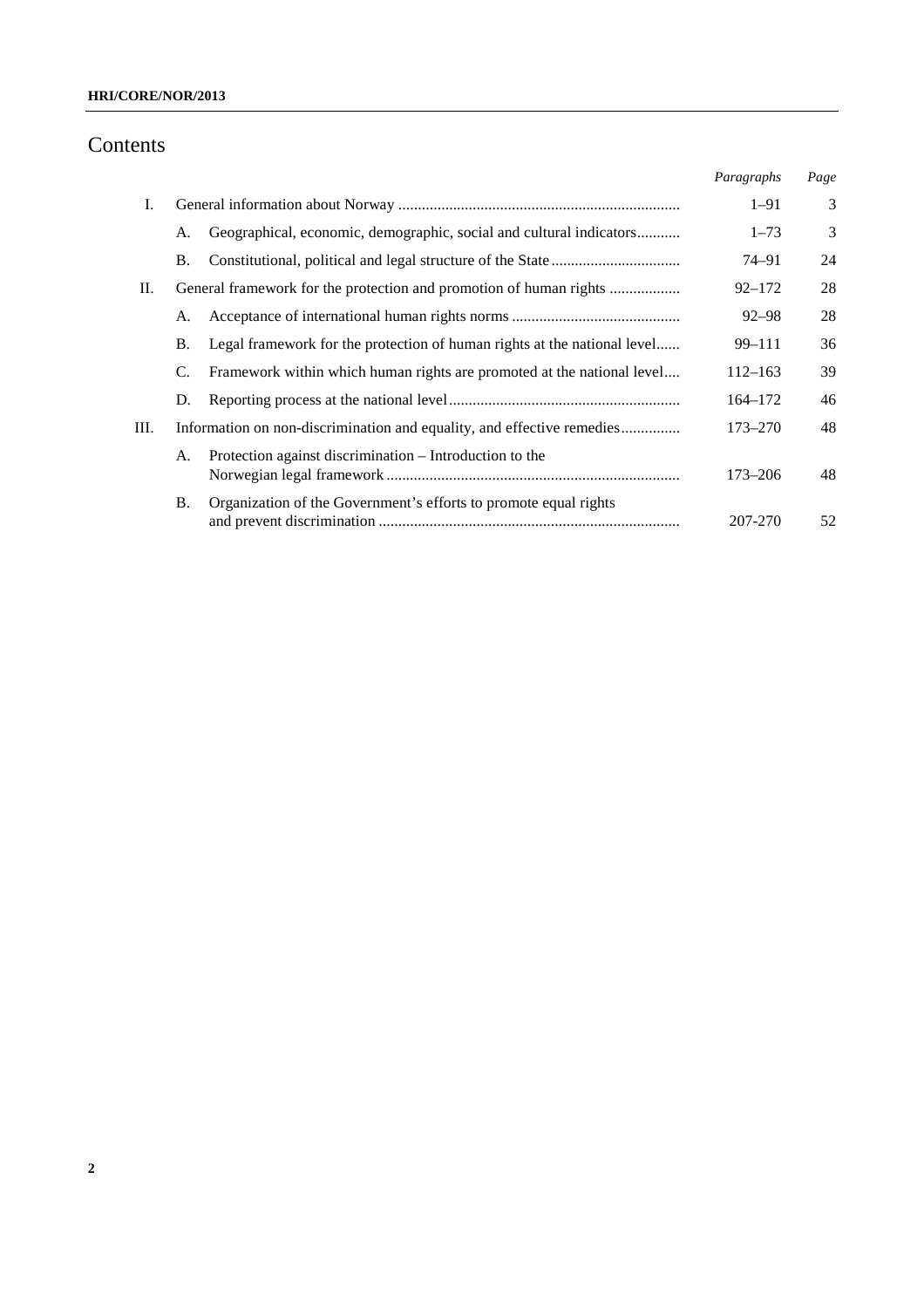# **I. General information about Norway**

### **A. Geographical, economic, demographic, social and cultural indicators**

#### **1. Geographical indicators**

1. Norway is a monarchy situated in Northern Europe. It consists of the western and northern parts of the Scandinavian Peninsula and the northern territories of Jan Mayen and the Svalbard archipelago, and Bouvet Island, Peter I Island and Queen Maud Land in the Antarctic. To the east, Norway shares borders with Sweden, Finland and Russia, and to the north, west and south the country is surrounded by ocean: the Barents Sea, the Norwegian Sea, the North Sea and the Skagerrak. Norway's mainland coast, including fjords and bays, is more than 20 000 km long. Although it is Europe's sixth largest country in terms of land area, Norway is sparsely populated and ranks only 26th in terms of population.

2. Norway is divided into 19 counties and 428 municipalities (2013).

3. Distances are long – the distance between the southernmost point and the North Cape is about 2 500 km. There are dramatic variations in the landscape, which encompasses fjords, glaciers, waterfalls, mountains, lowlands, agricultural areas and large forests. Norway is one of the few countries in the world with fjords – deep indentations in the coastline formed by the scouring action of glaciers millions of years ago. The highest point is Galdhøpiggen (2 469 m above sea level). Sixty per cent of the mainland is less than 600 m above sea level, 20 per cent is 600–900 m above sea level and 20 per cent is more than 900 m above sea level.

4. The weather fluctuates considerably from year to year, especially in the north, which is on the edge of the global temperate zone. However, given the country's extreme northerly position, its mainland climate is surprisingly mild. Norway is the northernmost country in the world to have open waters. This is due to the trade winds that blow east–west across the Atlantic to the American continent and the warm currents flowing from the Equator to the Norwegian Sea, where the angle of the Norwegian coastline and the open path to the Arctic Ocean guides the temperate air and waters to more northerly latitudes.

5. Norway covers an area of 385 178 km<sup>2</sup>. Seventy-nine per cent of Norway's 5 051 275 inhabitants (1 January 2013) live in urban settlements (942 urban settlements with populations of at least 200). In 2011 the proportional increase in the number of people living in urban settlements was 1.5 per cent (about 60 000). During the period from 2007 to 2012 the average population density of urban settlements in Norway rose from 1 593 to 1 643 inhabitants per square kilometres.

### **2. Economic indicators**

#### *(a) General remarks*

6. Only a small percentage of Norway's land area is suitable for cultivation. However, the country is richly endowed with natural resources, including offshore petroleum and natural gas, various ores, fish, timber  $(70\,250\,\text{km}^2)$  is covered by productive forests) and hydropower. Norway is the seventh largest producer of hydropower in the world (2011). The Norwegian hydropower sector has been designed to accommodate variations in the natural supply of water to power stations and to match production with seasonal changes in demand. Thanks in part to these resources, Norway has become one of the world's richest countries per capita GDP, particularly in the offshore sector. This is partly due to its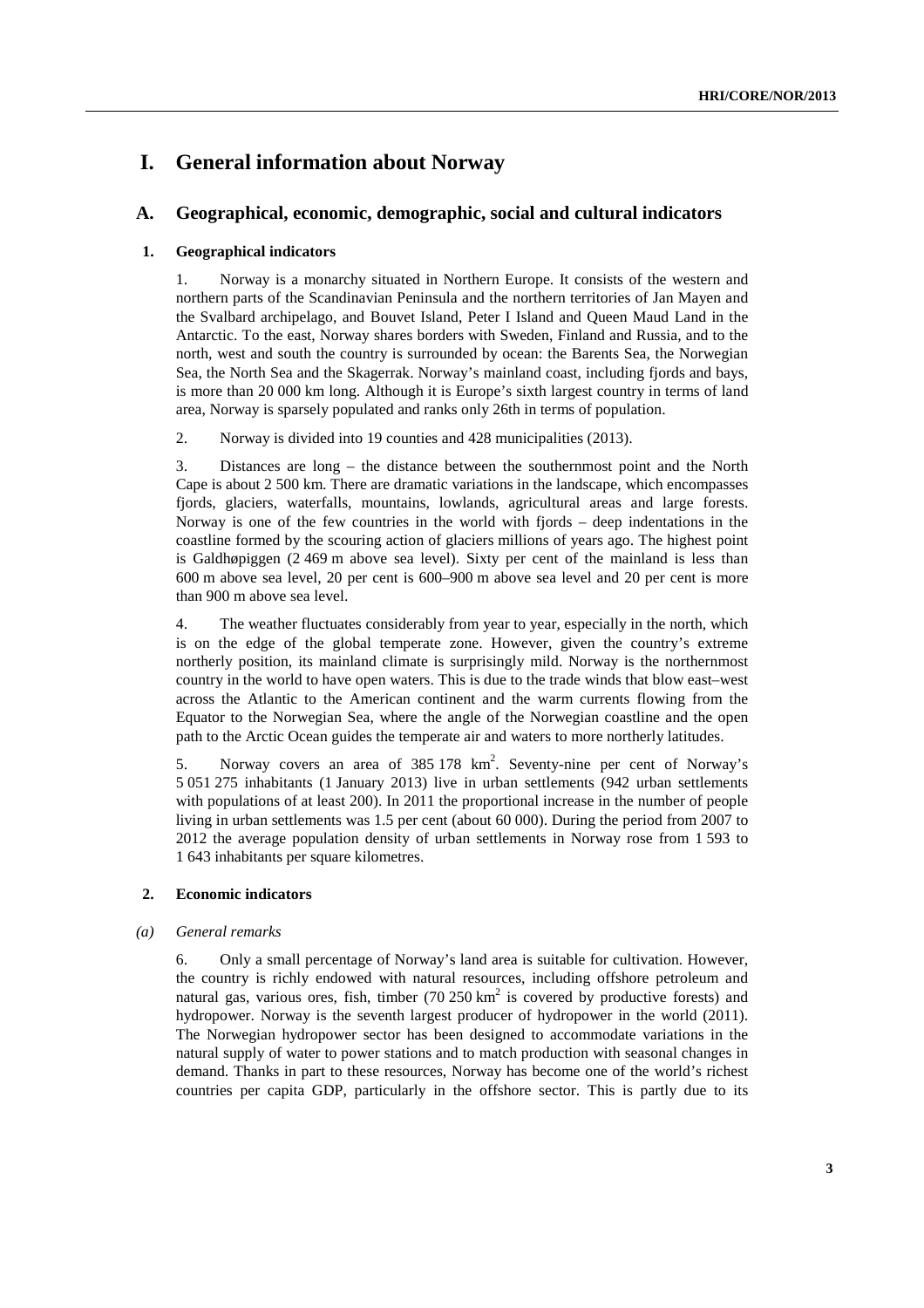proximity to the important markets of Western Europe, its easy access to energy, its welldeveloped industrial sector, its political stability and its high educational standard.

7. Norwegian industries are diversified, and there is a free market economy and generally low trade barriers. A significant share of the Norwegian economy consists of service industries, including wholesale and retail industries, banking, insurance, engineering, transport and communications, and public sector services. In 2012, the services sector as a whole accounted for approximately 55 per cent of GDP. Norway's petroleum industries, including exploration and extraction, accounted for 27 per cent of GDP and about 59 per cent of exports. Manufacturing accounted for just below 8 per cent of GDP.

8. The major manufacturing industries are food, beverages and tobacco, machinery and equipment, construction of ships and oil platforms, refined petroleum, chemicals and pharmaceuticals, fabricated metal products and computer and electrical equipment. There has been a marked division of the manufacturing industries in Norway. The industries delivering to the petroleum sector are experiencing outstanding growth, while more traditional export industries, are struggling due to low demand and high cost levels.

9. The discovery of substantial petroleum deposits in the Norwegian sector of the North Sea in the late 1960s and the start of North Sea oil production in 1971 has resulted in a well-developed petroleum sector. From the beginning of the 1970s this sector has accounted for the highest growth in the economy.

10. The exploitation of petroleum resources on the Norwegian continental shelf has had a major impact on the economy, and in 2012 Norwegian petroleum production totalled approximately 225 million standard  $m<sup>3</sup>$  of oil equivalents (scm o.e.). Norway is the world's seventh largest oil exporter and the third largest gas exporter.

 *(b) Economic power*

11. In 2012 Norway's GDP amounted to NOK 2 097 billion, or approximately USD 499 billion (average rate of exchange in 2012). GDP was 3.1 per cent higher in 2012 than in 2011 in constant prices. In 2012 total foreign assets amounted to NOK 7 978 billion and liabilities to NOK 5 007 billion, resulting in a net external surplus of NOK 2 971 billion.

|                                                                                           | 2008    | 2009    | 2010    | 2011                                              | 2012 |
|-------------------------------------------------------------------------------------------|---------|---------|---------|---------------------------------------------------|------|
| Gross domestic product (GDP)<br>NOK million                                               |         |         |         | 2 559 914 2 382 330 2 544 226 2 749 963 2 906 814 |      |
| Annual growth rate                                                                        | 0.1     | $-1.6$  | 0.5     | 1.2.                                              | 3.1  |
| Gross national income (GNI) NOK million 2 548 101 2 395 797 2 574 222 2 765 346 2 964 207 |         |         |         |                                                   |      |
| NOK per capita GDP                                                                        | 536 735 | 493 513 | 520 379 | 555 202                                           |      |
| NOK per capita GNI                                                                        | 534 258 | 496 303 | 526 506 | 558 308                                           |      |

12. Since 1970, annual economic growth has averaged 3.4 per cent in the total economy and 2.8 per cent in the mainland economy. Norway experienced strong economic growth from 2003 to 2007. Growth declined during the financial crisis and in the following year, but the impact of the crisis was less severe in Norway than in most other countries. During the last three years economic activity has increased and growth in mainland GDP reached 3.4 per cent in 2012, driven mainly by petroleum investments, housing investments and private consumption. Growth in mainland GDP slowed somewhat towards the end of 2012 and in the first half of 2013. In the national budget for 2014 GDP for Mainland Norway is projected to increase by 2.2 per cent this year and 2.7 per cent next year.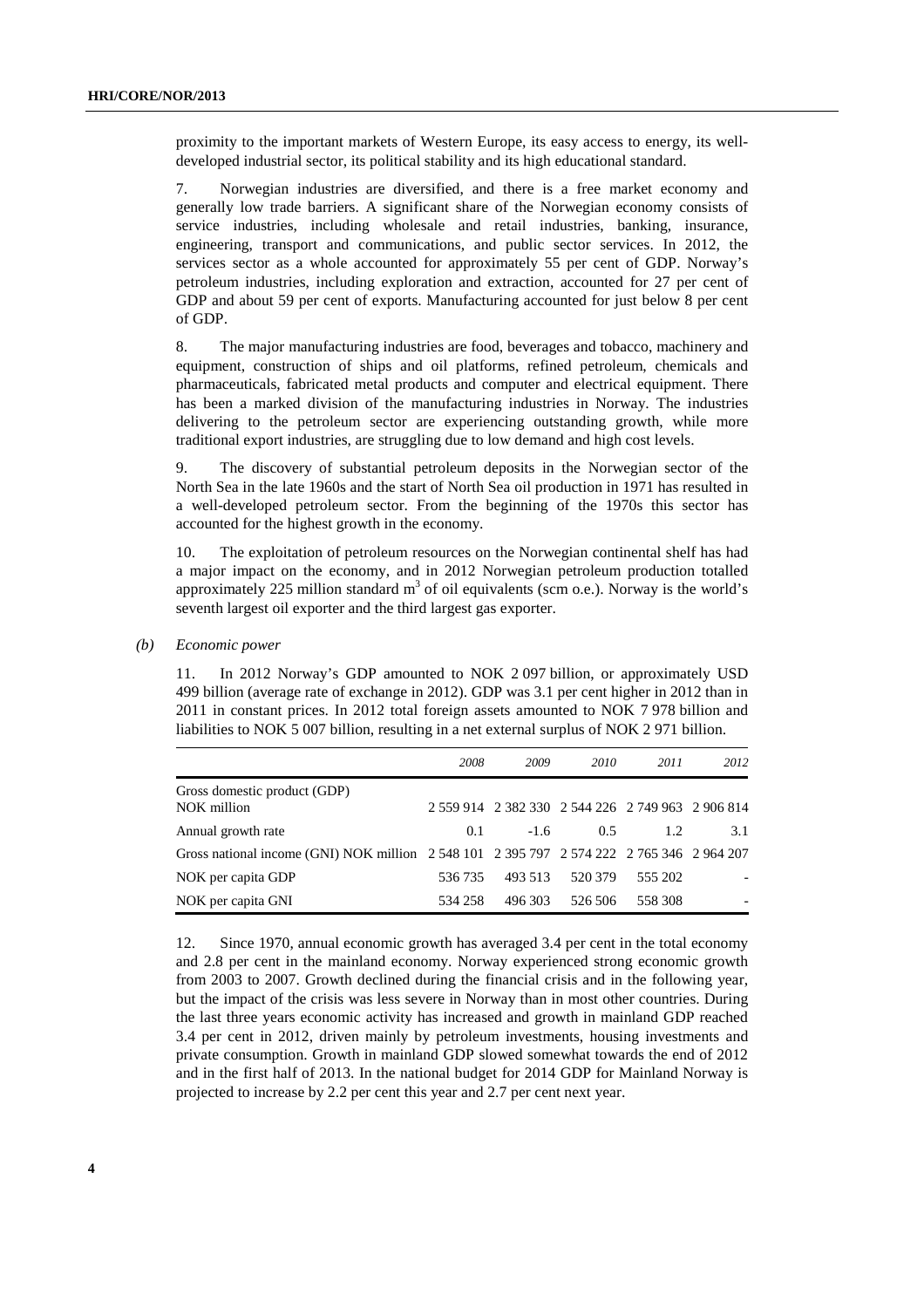|                                |                      | 2008 |                      | 2009 |           | 2010 |                                           | 2011 |                        | 2012 |
|--------------------------------|----------------------|------|----------------------|------|-----------|------|-------------------------------------------|------|------------------------|------|
|                                | (mill. NOK) Per cent |      | (mill. NOK) Per cent |      |           |      | (mill. NOK) Per cent (mill. NOK) Per cent |      | $(mill. NOK)$ Per cent |      |
| COF06 Housing<br>and Community | 15 545               | 1.5  | 16 548               | 1.5  | 17635     | 1.5  | 18 379                                    | 1.5  | 19 0 29                | 1.5  |
| COF07 Health                   | 169 356              | 16.7 | 179 034              | 16.4 | 187 638   | 16.4 | 198 195                                   | 16.5 | 210436                 | 16.8 |
| COF09 Education                | 132 400              | 13.0 | 142 677              | 13.0 | 148 344   | 13.0 | 151 694                                   | 12.6 | 157 628                | 12.6 |
| COF10 Social services          | 389 625              | 38.4 | 426 490              | 39.0 | 449 934   | 39.4 | 480 395                                   | 40.0 | 505 787                | 40.4 |
| Social expenditures            | 706 926              | 69.7 | 764 749              | 69.9 | 803 551   | 70.3 | 848 663                                   | 70.7 | 892 880                | 71.3 |
| <b>GDP</b>                     | 2 559 914            |      | 2 3 8 2 3 3 0        |      | 2 544 266 |      | 2749963                                   |      | 2 906 814              |      |
| Social expenditures<br>/GDP    |                      | 0.28 |                      | 0.32 |           | 0.32 |                                           | 0.31 |                        | 0.31 |
| Public expenditures<br>/GDP    |                      | 0.40 |                      | 0.46 |           | 0.45 |                                           | 0.44 |                        | 0.43 |

#### **Public administration/expenditures**

13. The Government Pension Fund was established in 2006, and encompassed the former Government Petroleum Fund and the National Insurance Scheme Fund. The purpose of the Government Pension Fund is to facilitate the government savings needed to meet the rapid rise in public pension expenditures in the coming years, and to support long-term management of petroleum revenues.

14. The Ministry of Finance is responsible for managing the Government Pension Fund. The Ministry determines the general investment strategy of the Pension Fund and its ethical and corporate governance principles. Operational management of the Government Pension Fund Global has been delegated to Norges Bank and of the Government Pension Fund Norway to Folketrygdfondet.

15. The total market value of the Government Pension Fund was NOK 3 961 billion at the end of 2012, an increase of NOK 520 billion from 2011. Inflow of petroleum revenues amounted to NOK 276 billion, and positive developments in the financial markets increased the value of the Fund by approximately NOK 463 billion. Appreciation of the Norwegian krone, as measured against the currency basket of the Government Pension Fund Global, reduced the market value of the Fund by NOK 220 billion. However, changes in the Norwegian krone exchange rate do not affect the assessment of the Fund's international purchasing power.

16. Total accrued taxes as a percentage of GDP are estimated at 41.7 per cent for 2013 and the tax-to-GDP ratio is estimated at 45.3 per cent when adjusted for petroleum activities. The main goals of the tax system are to raise public revenues, whilst contributing to equitable distribution, high value added and efficient utilisation of society's resources.

17. After approaching the inflation target of the Central Bank in 2009 and 2010, inflation has dropped in the last two years and was down to 0.8 per cent in 2012. Currency appreciation has kept prices on imported goods low, but growth in domestic inflation has also been moderate. In addition, electricity has contributed significantly to bringing down inflation in this period. In the national budget for 2014 inflation is expected to pick up from the low level last year to 1.9 per cent this year and 1.6 per cent next year. Core inflation, as measured by the CPI adjusted for changes in taxes and excluding energy (CPI-ATE), is expected to increase by 1.5 per cent this year and 1.8 per cent next year.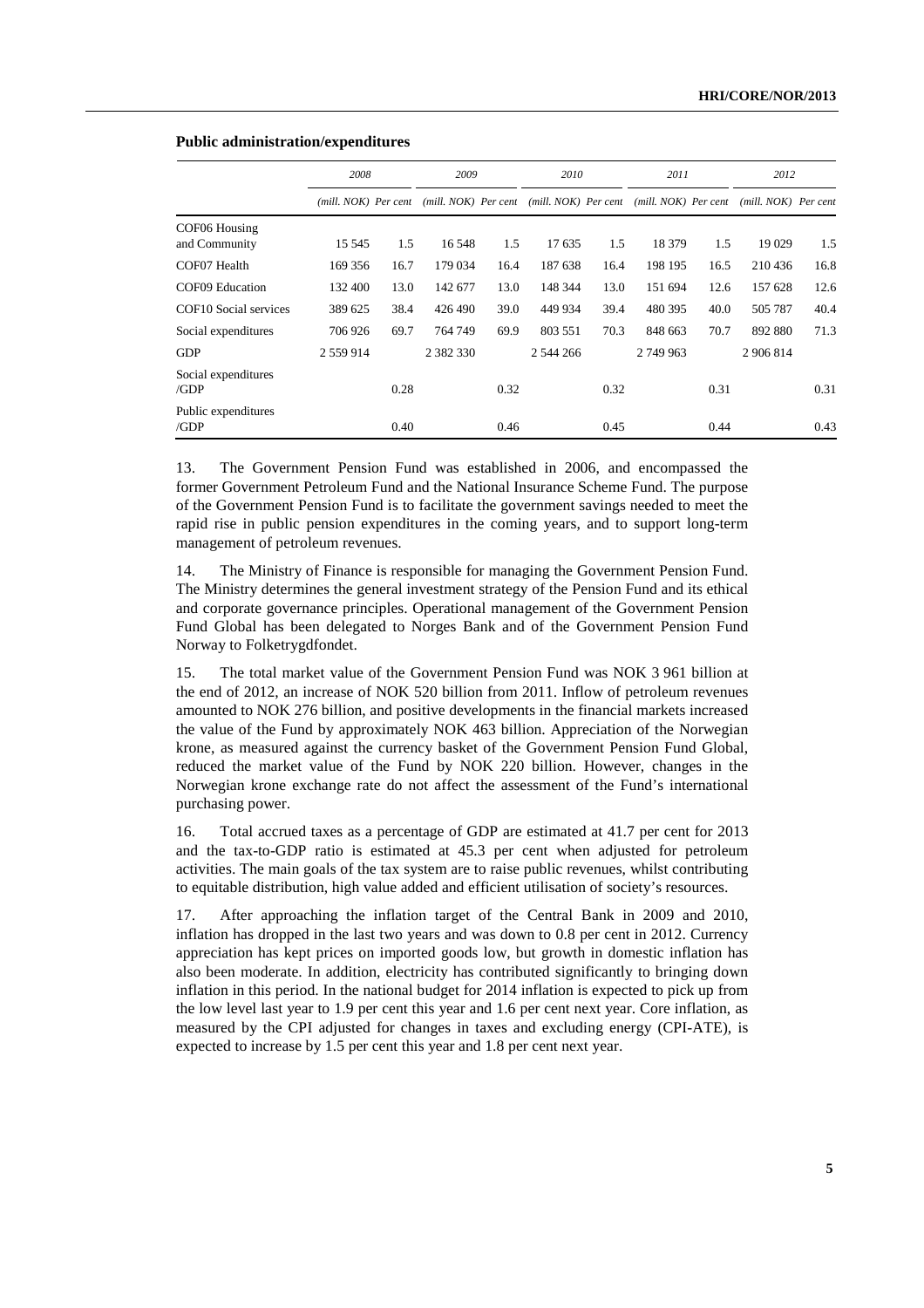| Year | Annual rate of change in CPI | Annual rate of change in CPI-ATE |  |  |
|------|------------------------------|----------------------------------|--|--|
| 2005 | 1.6                          | 1                                |  |  |
| 2006 | 2.3                          | $0.8\,$                          |  |  |
| 2007 | 0.8                          | 1.4                              |  |  |
| 2008 | 3.8                          | 2.6                              |  |  |
| 2009 | 2.1                          | 2.6                              |  |  |
| 2010 | 2.5                          | 1.4                              |  |  |
| 2011 | 1.2                          | 0.9                              |  |  |
| 2012 | 0.8                          | 1.2                              |  |  |
|      |                              |                                  |  |  |

 **Consumer price index** 

#### *(c) Employment*

18. Norway is among the European countries experiencing the highest population growth (1.3 per cent from 2011 to 2012). The growth derives from high immigration. Many immigrants (about 50 per cent) claim that *work* is the reason for immigrating to Norway. As a parallel to high immigration, there has been high growth in employment. Since 2006 the number of employed persons has increased by about 10 per cent. The employment rate in 2012, however, is roughly the same as in 2005. Immigration accounts for some 70 per cent of the growth in employment after the EU enlargement in 2004 and for nearly all employment growth in 2012. The unemployment rate in Norway is low and virtually the lowest in Europe.<sup>1</sup>

**Percentage of the total population in the labour force and unemployed persons as a percentage of the labour force**

|               | Annual average 2010 |                |               | Annual average 2011 |                | Annual average 2012 |                 |                |  |
|---------------|---------------------|----------------|---------------|---------------------|----------------|---------------------|-----------------|----------------|--|
|               | Labour<br>force     | Un<br>employed |               | Labour<br>force     | Un<br>employed |                     | Labour<br>force | Un<br>employed |  |
| 15-74 years   | 71.9                | 3.6            | $15-74$ years | 71                  | 23.3           | $15-74$ years       | 71.5            | 3.2            |  |
| 15-19 years   | 42.3                | 12.2           | 15-19 years   | 40                  | 11.2           | $15-19$ years       | 42.3            | 10.9           |  |
| $20-29$ years | 78.2                | 6.5            | $20-29$ years | 78                  | 6.0            | $20-29$ years       | 78.0            | 5.8            |  |
| $30-39$ years | 89.3                | 3.4            | $30-39$ years | 89                  | 2.9            | 30-39 years         | 88.0            | 2.8            |  |
| 40-49 years   | 87.9                | 2.2            | $40-49$ years | 88                  | 2.0            | $40-49$ years       | 88.0            | 2.1            |  |
| $50-59$ years | 82.7                | 1.8            | $50-59$ years | 83                  | 1.6            | $50-59$ years       | 82.8            | 1.7            |  |
| $60-66$ years | 53.6                | 1.1            | $60-66$ years | 53                  | 1.2            | $60-66$ years       | 54.7            | 0.8            |  |
| $67-74$ years | 11.9                | 0.6            | $67-74$ years | 12                  | 0.6            | $67-74$ years       | 11.9            | 0.3            |  |
| Males         |                     |                | Males         |                     |                | Males               |                 |                |  |
| 15-74 years   | 75.0                | 4.1            | 15-74 years   | 74                  | 3.4            | $15-74$ years       | 74.4            | 3.6            |  |
| 15-19 years   | 40.5                | 13.9           | 15-19 years   | 38                  | 11.2           | $15-19$ years       | 39.7            | 12.7           |  |
| $20-29$ years | 80.8                | 7.6            | $20-29$ years | 80                  | 6.0            | $20-29$ years       | 80.1            | 6.8            |  |
| $30-39$ years | 92.7                | 3.7            | $30-39$ years | 92                  | 2.9            | $30-39$ years       | 91.1            | 3.1            |  |

<sup>1</sup> More information about employment in Norway is available at Eurostat: http://epp.eurostat.ec.europa.eu/portal/page/portal/eurostat/home/.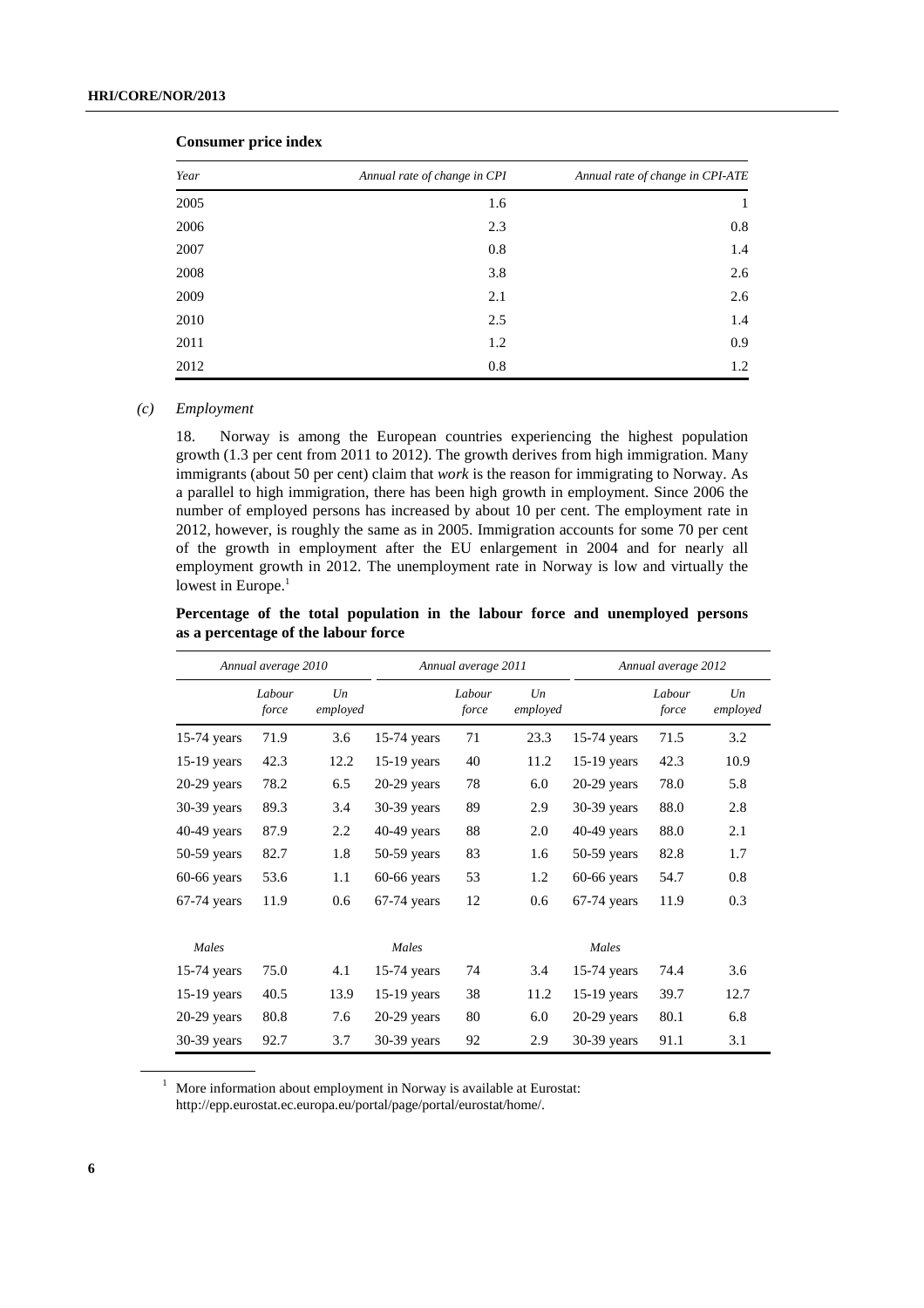|               | Annual average 2010 |                     |               | Annual average 2011 |                     |               | Annual average 2012 |                     |  |  |
|---------------|---------------------|---------------------|---------------|---------------------|---------------------|---------------|---------------------|---------------------|--|--|
|               | Labour<br>force     | $_{Un}$<br>employed |               | Labour<br>force     | $_{Un}$<br>employed |               | Labour<br>force     | $_{Un}$<br>employed |  |  |
| 40-49 years   | 90.5                | 2.5                 | 40-49 years   | 90                  | 2.0                 | $40-49$ years | 90.6                | 2.4                 |  |  |
| $50-59$ years | 85.8                | 2.1                 | $50-59$ years | 85                  | 1.6                 | 50-59 years   | 85.5                | 2.0                 |  |  |
| $60-66$ years | 58.4                | 1.6                 | $60-66$ years | 58                  | 1.2                 | 60-66 years   | 59.9                | 0.7                 |  |  |
| $67-74$ years | 15.6                | 0.5                 | $67-74$ years | 16                  | 0.6                 | $67-74$ years | 15.2                |                     |  |  |
| Females       |                     |                     | Females       |                     |                     | Females       |                     |                     |  |  |
| $15-74$ years | 68.7                | 3.0                 | $15-74$ years | 69                  | 3.1                 | $15-74$ years | 68.6                | 2.7                 |  |  |
| 15-19 years   | 44.2                | 10.6                | 15-19 years   | 43                  | 10.0                | $15-19$ years | 45.2                | 9.4                 |  |  |
| $20-29$ years | 75.6                | 5.1                 | $20-29$ years | 75                  | 5.3                 | $20-29$ years | 75.8                | 4.7                 |  |  |
| 30-39 years   | 85.8                | 3.0                 | 30-39 years   | 85                  | 3.0                 | $30-39$ years | 84.6                | 2.6                 |  |  |
| $40-49$ years | 85.1                | 1.8                 | $40-49$ years | 86                  | 1.8                 | $40-49$ years | 85.2                | 1.7                 |  |  |
| 50-59 years   | 79.6                | 1.4                 | $50-59$ years | 80                  | 1.6                 | $50-59$ years | 80.1                | 1.4                 |  |  |
| $60-66$ years | 48.8                | 0.7                 | $60-66$ years | 48                  | 1.2                 | $60-66$ years | 49.4                | 0.8                 |  |  |
| $67-74$ years | 8.6                 | 1.5                 | $67-74$ years | 10                  | 0.7                 | $67-74$ years | 8.7                 |                     |  |  |

### **Numbers of employed persons by major industry and age**

| Annual average 2012 (thousands)            |       |         |                                                             |     |     |                |
|--------------------------------------------|-------|---------|-------------------------------------------------------------|-----|-----|----------------|
|                                            |       |         | 15-74 years 15-24 years 25-39 years 40-54 years 54-74 years |     |     |                |
| 00-99 All industries                       | Total | 2592    | 348                                                         | 843 | 903 | 499            |
|                                            | Men   | 1 3 6 8 | 175                                                         | 447 | 475 | 271            |
|                                            | Women | 1 2 2 4 | 173                                                         | 395 | 428 | 228            |
| 01-03 Agriculture, forestry<br>and fishing | Total | 57      | 7                                                           | 11  | 21  | 18             |
|                                            | Men   | 47      | 6                                                           | 9   | 18  | 15             |
|                                            | Women | 10      | $\mathbf{1}$                                                | 3   | 3   | $\mathfrak{Z}$ |
| 05-09 Mining and extraction                | Total | 59      | $\overline{4}$                                              | 22  | 24  | 10             |
|                                            | Men   | 48      | 3                                                           | 18  | 18  | 9              |
|                                            | Women | 11      | $\mathbf{1}$                                                | 3   | 5   | $\mathbf{1}$   |
| 10-33 Industry                             | Total | 238     | 24                                                          | 75  | 93  | 47             |
|                                            | Men   | 180     | 19                                                          | 54  | 71  | 35             |
|                                            | Women | 58      | 5                                                           | 20  | 22  | 11             |
| 35-39 Electricity, water<br>and renovation | Total | 30      | $\overline{c}$                                              | 6   | 15  | 6              |
|                                            | Men   | 23      | $\mathbf{1}$                                                | 5   | 12  | 5              |
|                                            | Women | 7       | $\mathbf{1}$                                                | 2   | 3   | $\mathbf{1}$   |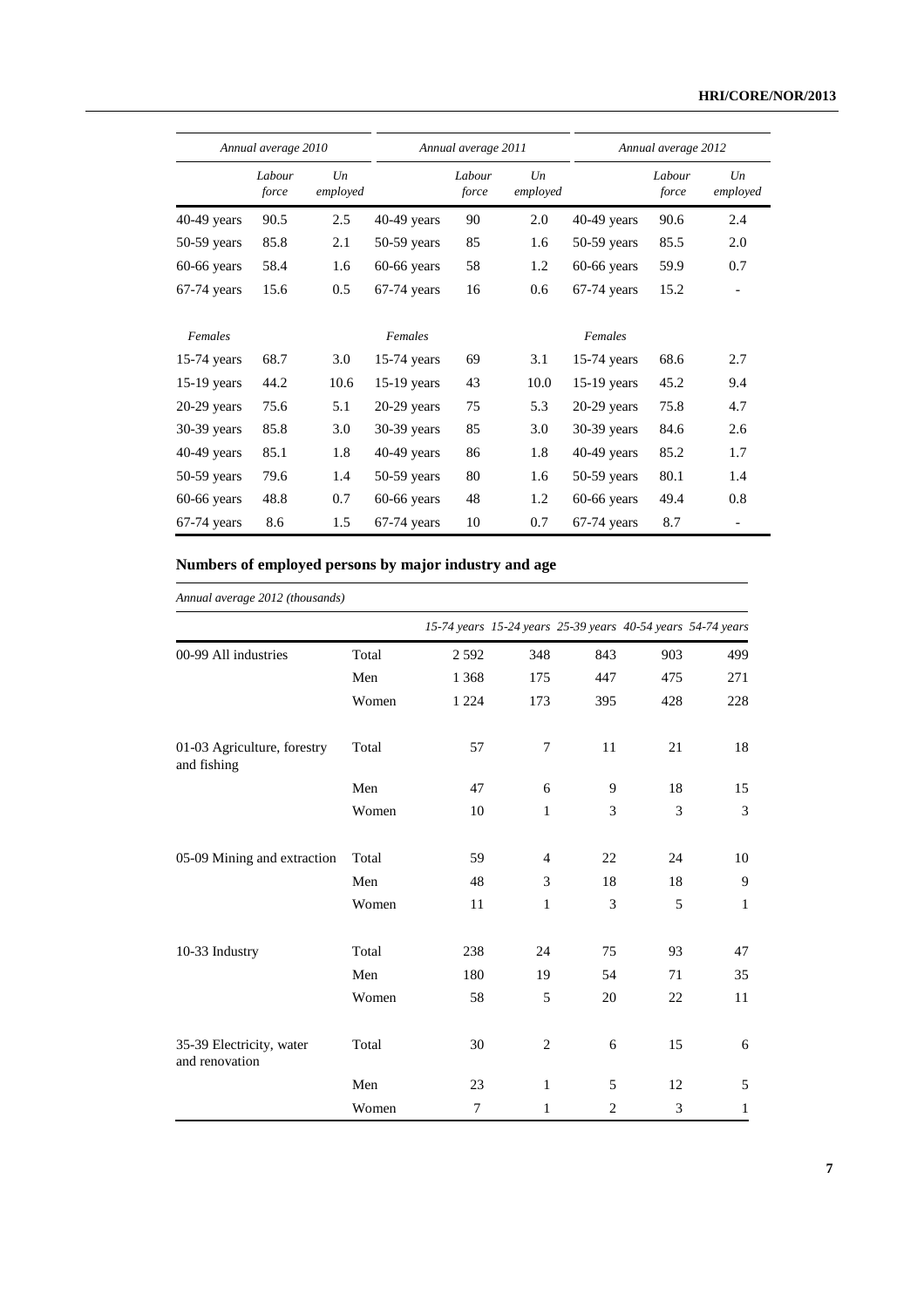| Annual average 2012 (thousands)                               |       |     |                |                                                             |                |                |
|---------------------------------------------------------------|-------|-----|----------------|-------------------------------------------------------------|----------------|----------------|
|                                                               |       |     |                | 15-74 years 15-24 years 25-39 years 40-54 years 54-74 years |                |                |
| 41-43 Building and<br>construction                            | Total | 194 | 28             | 68                                                          | 64             | 34             |
|                                                               | Men   | 179 | 27             | 64                                                          | 57             | 31             |
|                                                               | Women | 14  | $\mathbf{1}$   | $\overline{4}$                                              | $\overline{7}$ | 2              |
| 45-47 Wholesale and retail<br>trade, repair of motor vehicles | Total | 358 | 101            | 106                                                         | 102            | 49             |
|                                                               | Men   | 192 | 46             | 62                                                          | 56             | 28             |
|                                                               | Women | 166 | 55             | 44                                                          | 45             | 22             |
| 49-53 Transportation<br>and storage                           | Total | 143 | 15             | 42                                                          | 55             | 31             |
|                                                               | Men   | 113 | 10             | 34                                                          | 43             | 26             |
|                                                               | Women | 30  | $\overline{4}$ | 9                                                           | 12             | 5              |
| 55-56 Hotels and restaurants                                  | Total | 68  | 26             | 23                                                          | 14             | 5              |
|                                                               | Men   | 27  | 9              | 10                                                          | 6              | $\overline{2}$ |
|                                                               | Women | 41  | 17             | 13                                                          | 8              | 3              |
| 58-63 Information and<br>communications                       | Total | 103 | 8              | 43                                                          | 37             | 15             |
|                                                               | Men   | 74  | 5              | 31                                                          | 27             | 11             |
|                                                               | Women | 29  | 3              | 12                                                          | 11             | 3              |
| 64-66 Finance and insurance                                   | Total | 52  | 3              | 16                                                          | 22             | 11             |
|                                                               | Men   | 26  | 1              | 9                                                           | 11             | 5              |
|                                                               | Women | 26  | 2              | 7                                                           | 12             | 5              |
| 68-75 Technical services,<br>property                         | Total | 163 | 9              | 59                                                          | 59             | 37             |
|                                                               | Men   | 98  | 5              | 31                                                          | 35             | 27             |
|                                                               | Women | 65  | $\overline{4}$ | 28                                                          | 24             | 10             |
| 77-82 Business services                                       | Total | 101 | 14             | 38                                                          | 34             | 15             |
|                                                               | Men   | 55  | 9              | 20                                                          | 18             | 8              |
|                                                               | Women | 45  | 6              | 18                                                          | 16             | 6              |
| 84 Public administration,<br>defence and social insurance     | Total | 163 | 13             | 46                                                          | 69             | 35             |
|                                                               | Men   | 86  | 10             | 24                                                          | 33             | 19             |

**8**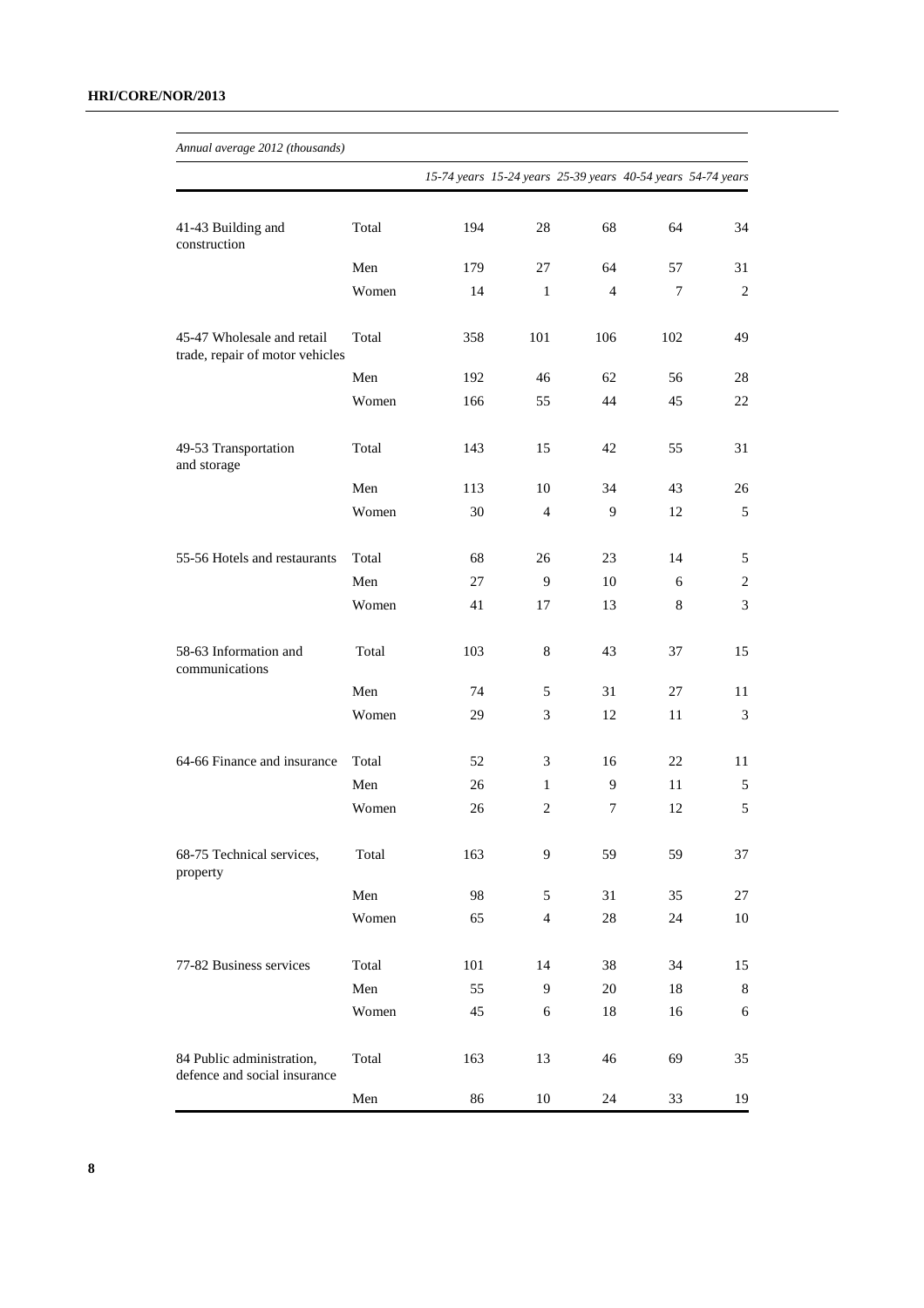| Annual average 2012 (thousands) |       |                |                                                             |              |              |              |
|---------------------------------|-------|----------------|-------------------------------------------------------------|--------------|--------------|--------------|
|                                 |       |                | 15-74 years 15-24 years 25-39 years 40-54 years 54-74 years |              |              |              |
|                                 | Women | 77             | 3                                                           | 22           | 35           | 16           |
| 85 Education                    | Total | 214            | 13                                                          | 69           | 78           | 54           |
|                                 | Men   | 75             | 5                                                           | 24           | 27           | 19           |
|                                 | Women | 139            | 8                                                           | 46           | 51           | 35           |
| 86-88 Health and social work    | Total | 545            | 59                                                          | 185          | 187          | 113          |
|                                 | Men   | 102            | 11                                                          | 39           | 31           | 21           |
|                                 | Women | 442            | 48                                                          | 146          | 156          | 93           |
| 90-99 Personal services         | Total | 100            | 21                                                          | 31           | 28           | 20           |
|                                 | Men   | 40             | $\overline{7}$                                              | 13           | 10           | 9            |
|                                 | Women | 61             | 14                                                          | 18           | 17           | 11           |
| 00 Other activities             | Total | $\overline{4}$ | $\mathbf{1}$                                                | $\mathbf{1}$ | $\mathbf{1}$ | $\mathbf{1}$ |
|                                 | Men   | $\overline{c}$ | 1                                                           | $\mathbf{1}$ | $\Omega$     | $\theta$     |
|                                 | Women | $\overline{c}$ | $\theta$                                                    | 1            | 1            | $\theta$     |

#### **3. Demographic features**

19. The population of Norway is 5 051 275 (1 January 2013). The population of Oslo, the capital and largest city, was 623 966 on 1 January 2013.

| Year | Population size<br>(in millions) | Population<br>growth rate $(\% )$ | <i>Inhabitants</i><br>$(\text{per km2})$ |
|------|----------------------------------|-----------------------------------|------------------------------------------|
| 2013 | 5 0 5 1 2 7 5                    | 1.0131                            | 17                                       |
| 2012 | 4 9 8 5 8 7 0                    | 1.0133                            | 16                                       |
| 2011 | 4 9 20 3 0 5                     | 1.0128                            | 16                                       |
| 2010 | 4 858 199                        | 1.0123                            | 16                                       |
| 2009 | 4 799 252                        | 1.0131                            | 16                                       |

20. The table below shows the population in rural and urban areas.<sup>2</sup>

| Year | Population in rural areas (in millions) | Population in urban areas (in millions) |
|------|-----------------------------------------|-----------------------------------------|
| 2012 | 1 011 611                               | 3 957 981                               |
| 2011 | 1 007 310                               | 3 899 115                               |
| 2010 |                                         |                                         |
| 2009 | 1 009 435                               | 3780068                                 |
| 2008 | 1 000 943                               | 3 722 786                               |

 $2$  This type of statistics was not collected in 2010.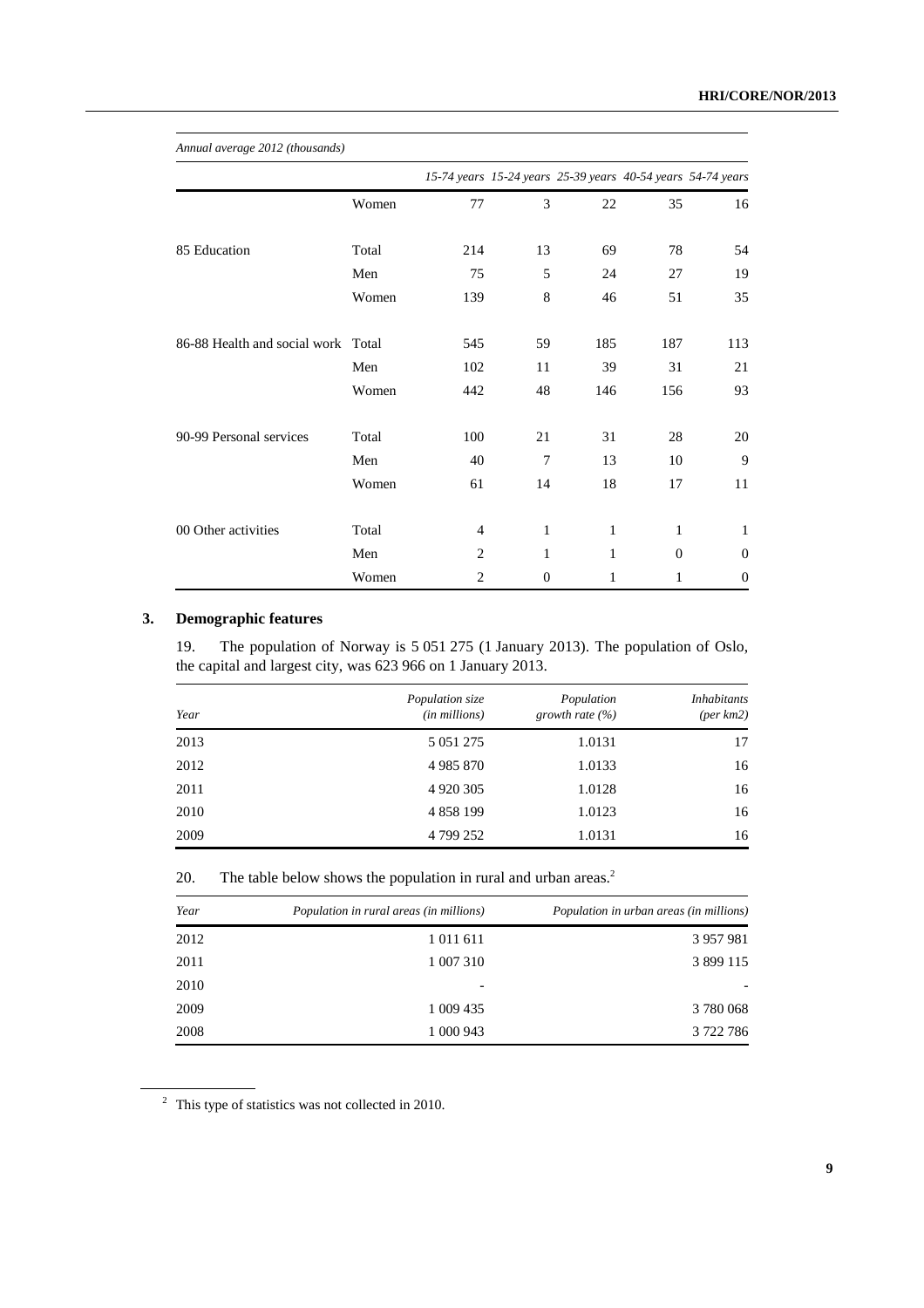21. With regard to the dependency ratio (percentage of population under 15 and over 65 years of age), approximately 27 per cent of the population is below the age of 20, while approximately 22 per cent is above the age of 65. Women comprise about 49.8 per cent of the population while men comprise 50.2 per cent.

|       | 2009                                                                                                |       | 2010       |       |      | 2011  |      | 2012         |      | 2013  |  |
|-------|-----------------------------------------------------------------------------------------------------|-------|------------|-------|------|-------|------|--------------|------|-------|--|
|       | Men                                                                                                 | Women | <b>Men</b> | Women | Men  | Women | Men  | <b>Women</b> | Men  | Women |  |
| Total | 2 395 053 2 404 199 2 426 752 2 431 447 2 460 849 2 459 456 2 498 871 2 486 999 2 535 908 2 515 367 |       |            |       |      |       |      |              |      |       |  |
| <15   | 19.5                                                                                                | 18.5  | 19.4       | 18.4  | 19.2 | 18.3  | 18.9 | 18.1         | 18.7 | 18.0  |  |
| 65<   | 11.7                                                                                                | 15.7  | 11.9       | 15.7  | 12.2 | 15.8  | 12.4 | 16.0         | 12.8 | 16.2  |  |

22. The table below shows the birth rate and mortality.

| Year | <b>Birth</b> rate<br>(live births per $1\,000$ inhabitants) | Mortality<br>(deaths per 1 000 inhabitants) |
|------|-------------------------------------------------------------|---------------------------------------------|
| 2012 | 11.9                                                        | 8.3                                         |
| 2011 | 12.1                                                        | 8.3                                         |
| 2010 | 12.5                                                        | 8.4                                         |
| 2009 | 12.7                                                        | 8.5                                         |
| 2008 | 12.6                                                        | 8.7                                         |

23. The life expectancy of women is 83.4 years and of men 79.4 years (2012) as shown in the table below.

| Year           |                  | 2008  |       | 2009  |       | 2010  |                | 2011  |       | 2012  |  |
|----------------|------------------|-------|-------|-------|-------|-------|----------------|-------|-------|-------|--|
| Age            | $\boldsymbol{m}$ | w     | m     | w     | m     | w     | $\mathfrak{m}$ | w     | m     | w     |  |
| $\Omega$       | 78.31            | 82.95 | 78.60 | 83.05 | 78.85 | 83.15 | 79.00          | 83.45 | 79.15 | 83.50 |  |
| 1              | 77.57            | 82.13 | 77.89 | 82.26 | 78.09 | 82.35 | 78.23          | 82.59 | 78.37 | 82.65 |  |
| 2              | 76.59            | 81.14 | 76.92 | 81.27 | 77.11 | 81.39 | 77.25          | 81.61 | 77.39 | 81.66 |  |
| 3              | 75.62            | 80.16 | 75.93 | 80.28 | 76.11 | 80.39 | 76.25          | 80.61 | 76.40 | 80.68 |  |
| $\overline{4}$ | 74.62            | 79.17 | 74.94 | 79.29 | 75.12 | 79.40 | 75.26          | 79.62 | 75.41 | 79.69 |  |

24. Fertility (live births per 1 000 women) is 1.85 (2012) as shown in the table below.

| Year        | 1991-1995                           | 1996-2000                         | 2001-2005                         | 2006-2012                         |  |
|-------------|-------------------------------------|-----------------------------------|-----------------------------------|-----------------------------------|--|
| Age (years) | (live births)<br>$per 1 000$ women) | (live births)<br>per 1 000 women) | (live births)<br>per 1 000 women) | (live births)<br>per 1 000 women) |  |
| $15-19$     | 15.2                                | 12.4                              | 9.3                               | 8.3                               |  |
| $20 - 24$   | 82.6                                | 70.6                              | 59.9                              | 58.6                              |  |
| $25 - 29$   | 137.7                               | 130.9                             | 123.3                             | 123.8                             |  |
| $30 - 34$   | 100.2                               | 107.8                             | 113.2                             | 124.9                             |  |
| 35-39       | 37.2                                | 43.5                              | 47                                | 56.3                              |  |
| $40 - 44$   | 5.6                                 | 6.9                               | 7.8                               | 10.1                              |  |
| 45-49       | 0.2                                 | 0.2                               | 0.3                               | 0.5                               |  |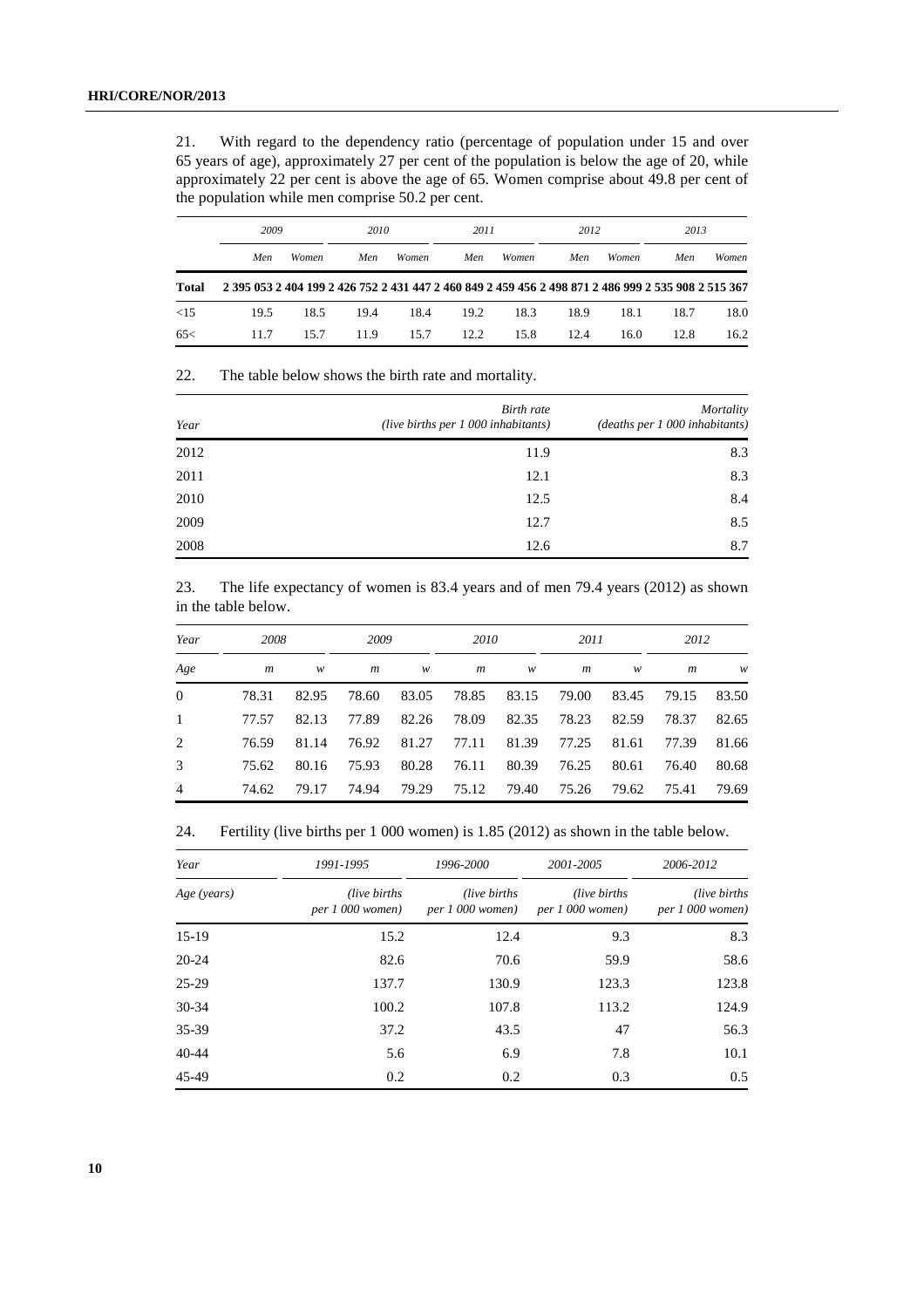25. The average household size (number of persons) was 2.2 in 2013. Families of single parents with children make up 20 per cent of all families (2011) when measured by number of recipients under the extended child benefit scheme. These numbers have been stable over the last years.

26. The majority of the population is Norwegian and have Norwegian as their native language. Immigrants (593 300) and persons born in Norway of parents who are immigrants (117 100) comprise 14 per cent of the population (2013). In terms of geographical region of origin, 356 143 have a European background, and 65 895 of these have a background from a country outside the EU/EEA. A total of 231 872 persons have a background from Asia, 88 764 from Africa, 21 486 from Latin America and 12 200 from North America and Oceania. The largest groups of immigrants are from Poland, Sweden, Lithuania and Germany. Thirty-three per cent of immigrants and 76 per cent of persons born in Norway of parents who are immigrants have Norwegian nationality (2011).

27. The official languages in Norway are Norwegian (there are two written versions of Norwegian, *bokmål* and *nynorsk*) and Sami (the language of Norway's indigenous people). Sami and Norwegian are languages of equal status. Sami (North Sami, Lule Sami and South Sami), Kven, Romanes and Romani are recognised as regional or minority languages in Norway and are protected under the European Charter for Regional or Minority Languages.

#### **4. Historical background**

28. In 1814, after Norway had been in a union with Denmark for more than four centuries, Denmark ceded Norway to Sweden as part of the Kiel Peace Agreement at the end of the Napoleonic Wars. Wishing to regain its independence, Norway drafted and adopted the Constitution still in effect today (the Constitution of 17 May 1814). Sweden agreed that Norway could retain its Constitution if the country accepted being a partner in a union under the King of Sweden. However, Norway had its own parliamentary assembly and an increasing degree of autonomy. The union with Sweden was formally dissolved in 1905 and Norway has been an independent country ever since. The day the Constitution was adopted, 17 May, is Norway's national day.

29. Norway's wealth increased steadily through the 1900s. The development of hydropower started in 1905 and the discovery and exploitation of oil and gas began in the 1970s. Norway also has longstanding maritime traditions, and is the sixth largest shipping nation in the world (2012).

#### **5. Social and cultural features**

#### *(a) Education and training*

30. A well-educated population is the greatest asset of every nation. The education system lays the foundation for social cohesion and economic growth and is vital to the development of a democratic and unified society.

31. It is a challenge to any education and training system to facilitate learning and the optimal realisation of both individual and social potential. This is particularly so in a context of constant change and high levels of migration, where education and training needs are changing and becoming increasingly diversified. The Norwegian Government has chosen to address this challenge by laying the foundation for inclusive quality education. Equal opportunities and non-discrimination are basic principles and objectives for promoting access, stable attendance and learning. The education system is meant to give equal access to, and accommodate optimal learning for, *all* individuals, thereby helping to reduce social inequality.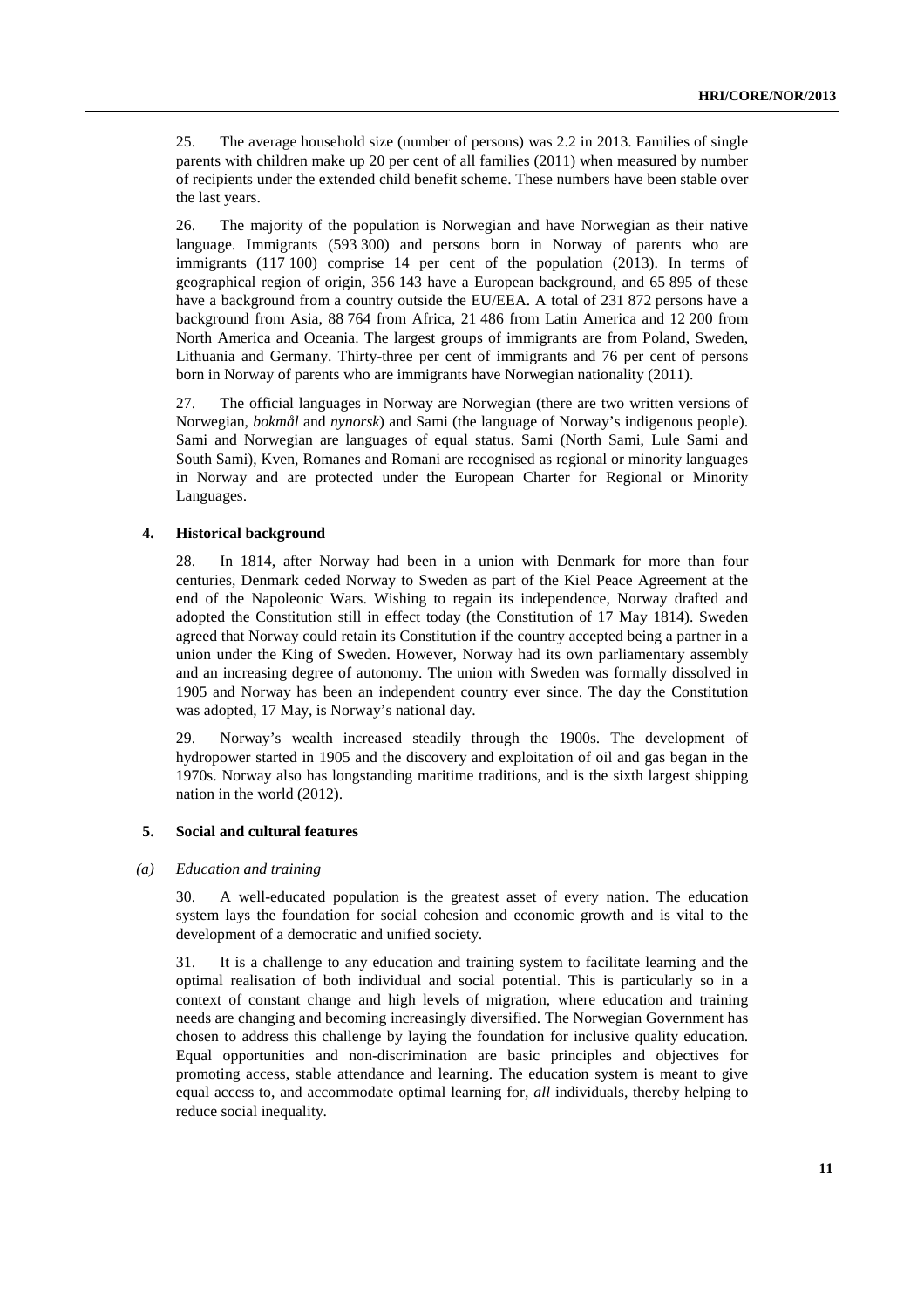32. Several measures have been implemented in the aim of promoting equity and equality. They target specific vulnerable or under-privileged groups and individuals. Children and youth with special educational needs are catered to in mainstream primary and lower secondary schools and in some specialised schools. Except for some minor special quota arrangements, *merit* is the only relevant factor above compulsory and rights-based education for regulating progress to higher education levels and specialised studies.

33. In 2012, 72 per cent of the total population aged 16 and older had attained upper secondary education or higher. The proportion of the total population in Norway with education below lower secondary school has declined over the last 30 years. In 2012, only 28 per cent of the total population aged 16 and older had a lower level of education than upper secondary school, compared with 45 per cent in 1980. The proportion of the population attaining tertiary education has doubled over the last two decades – from 13 per cent in 1980 to 27 per cent in 2012. (Post-secondary, non-tertiary education (ISCED 4) is not defined as higher education. The duration is a minimum of six months and a maximum of two years.)





<sup>&</sup>lt;sup>3</sup> Please note that kindergarten covers five years, i.e. children 1 year of age to children 6 years of age.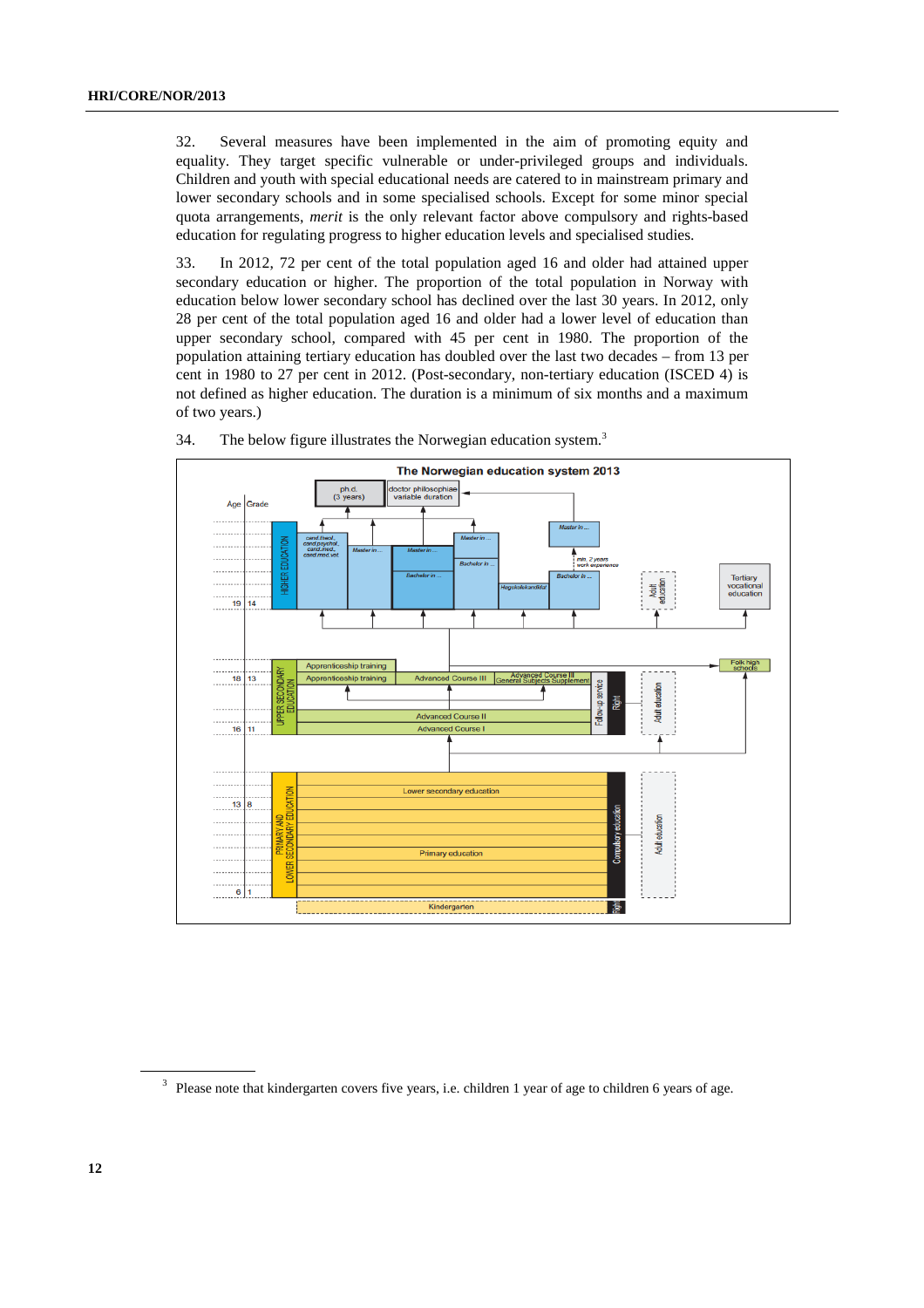|         |                            | 1980 | 1990 | <b>2000</b> | 2005 | 2010 | 2012 |
|---------|----------------------------|------|------|-------------|------|------|------|
| Males   | Basic school level         | 45.2 | 38.3 | 31.4        | 30   | 28.6 | 28   |
|         | Upper secondary education* | 41.6 | 44.8 | 46.5        | 46   | 45.3 | 44.9 |
|         | Tertiary education short** | 8.9  | 11.7 | 15.3        | 16.5 | 17.6 | 18.1 |
|         | Tertiary education long*** | 4.3  | 5.2  | 6.7         | 7.5  | 8.5  | 9    |
| Females | Basic school level         | 52.2 | 44.6 | 35.9        | 32.4 | 29.6 | 28.4 |
|         | Upper secondary education  | 38.3 | 41.1 | 42.1        | 41.3 | 39.9 | 39.1 |
|         | Tertiary education short   | 8.8  | 12.9 | 19.1        | 22.3 | 24.9 | 26   |
|         | Tertiary education long    | 0.7  | 1.4  | 2.9         | 4    | 5.7  | 6.5  |

#### **Highest completed education in population 16 years and older4**

\* Upper secondary education: Includes intermediate-level courses based on completed upper secondary level, but not accredited as tertiary education.

\*\* Tertiary education, short: comprises higher education up to 4 years in duration.

\*\*\* Tertiary education, long: comprises higher education exceeding 4 years in duration.

#### *Kindergarten*

35. In 2009 an individual legal right to kindergarten was introduced. A child born before the end of August has a right to a place in kindergarten in the main enrolment in August of the following year. The Government has the overall responsibility for quality-development, management and financing of the sector, and kindergarten operation is included in the general purpose grants. The county governors implement kindergarten policy through development activities, administrative tasks, supervision and guidelines for municipalities. The municipalities are responsible for providing and operating municipal kindergartens, as well as for approving and supervising both public and private kindergartens in the municipality.

| Year | $1-5$ years | $1-2$ years | $3-5$ years |
|------|-------------|-------------|-------------|
| 2005 | 76          | 53.9        | 90.6        |
| 2006 | 80.3        | 61.8        | 92.8        |
| 2007 | 84.3        | 69.3        | 94.4        |
| 2008 | 87.1        | 74.7        | 95.5        |
| 2009 | 88.5        | 77.1        | 96.2        |
| 2010 | 89.3        | 78.8        | 96.5        |
| 2011 | 89.6        | 79.5        | 96.5        |
| 2012 | 90.1        | 80.2        | 96.6        |

#### **Percentage of children attending kindergarten by different age groups**

#### *Primary and secondary education and training*

36. Primary and lower secondary education is compulsory, encompasses education for children aged 6 to 15 and is administered by local authorities. This includes pupils from 1st to 10th grade level. The local authorities are required to offer before and after-school care from 1st to 4th grade. Upper secondary education and training normally comprises three

<sup>&</sup>lt;sup>4</sup> People with unknown or no education are not included.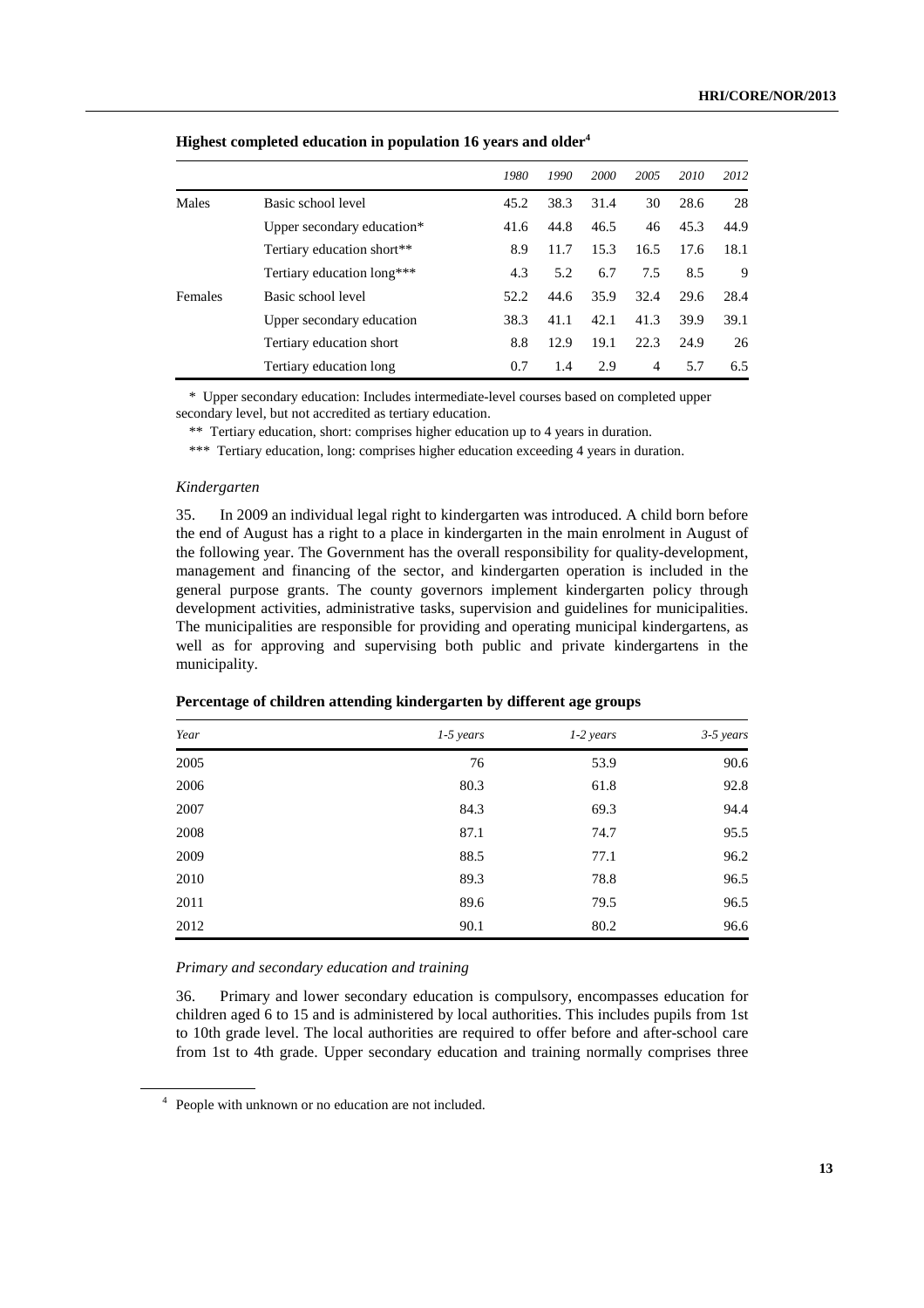years of general education or four years of vocational training after the 10-year compulsory education. The norm for apprenticeship is two years of vocational training in upper secondary education followed by two years of apprenticeship. The county authorities administer upper secondary education and training.

37. Ninety-two per cent of the age-group 16-18 attend upper secondary education and training, with no significant gender differences (2012). Fifty-three per cent of pupils in year one attend a vocational education programme. In the 2012–2013 academic year, 29 per cent of pupils in year three had an apprenticeship. Fifty-six per cent complete their education in three to four years, 69 per cent after five years. Completion rates are lowest for male pupils and for pupils starting vocational training. These rates have been stable during the past ten years.

### **Pupils, apprentices and trainees in upper secondary education in per cent of registered cohorts, 16-18 years**

|                                     | 2010 | 2011 | 2012 |
|-------------------------------------|------|------|------|
| Total population                    | 91   | 91.5 | 91.8 |
| Immigrants                          | 64.4 | 67.6 | 71.5 |
| Norwegian-born to immigrant parents | 90.1 | 90.7 | 91.3 |

#### *Higher education*

38. The state is responsible for the majority of universities and university colleges, which are directly subordinate to the Ministry of Education and Research. Each institution has a board, which is responsible for the direction and organisation of operations. Accredited institutions have been awarded extensive academic autonomy. University colleges decide for themselves which studies and topics they are to offer at first-degree level. Universities determine for themselves which subjects and topics they wish to offer at all levels, including doctoral programmes.

#### **Statistics related to higher education**

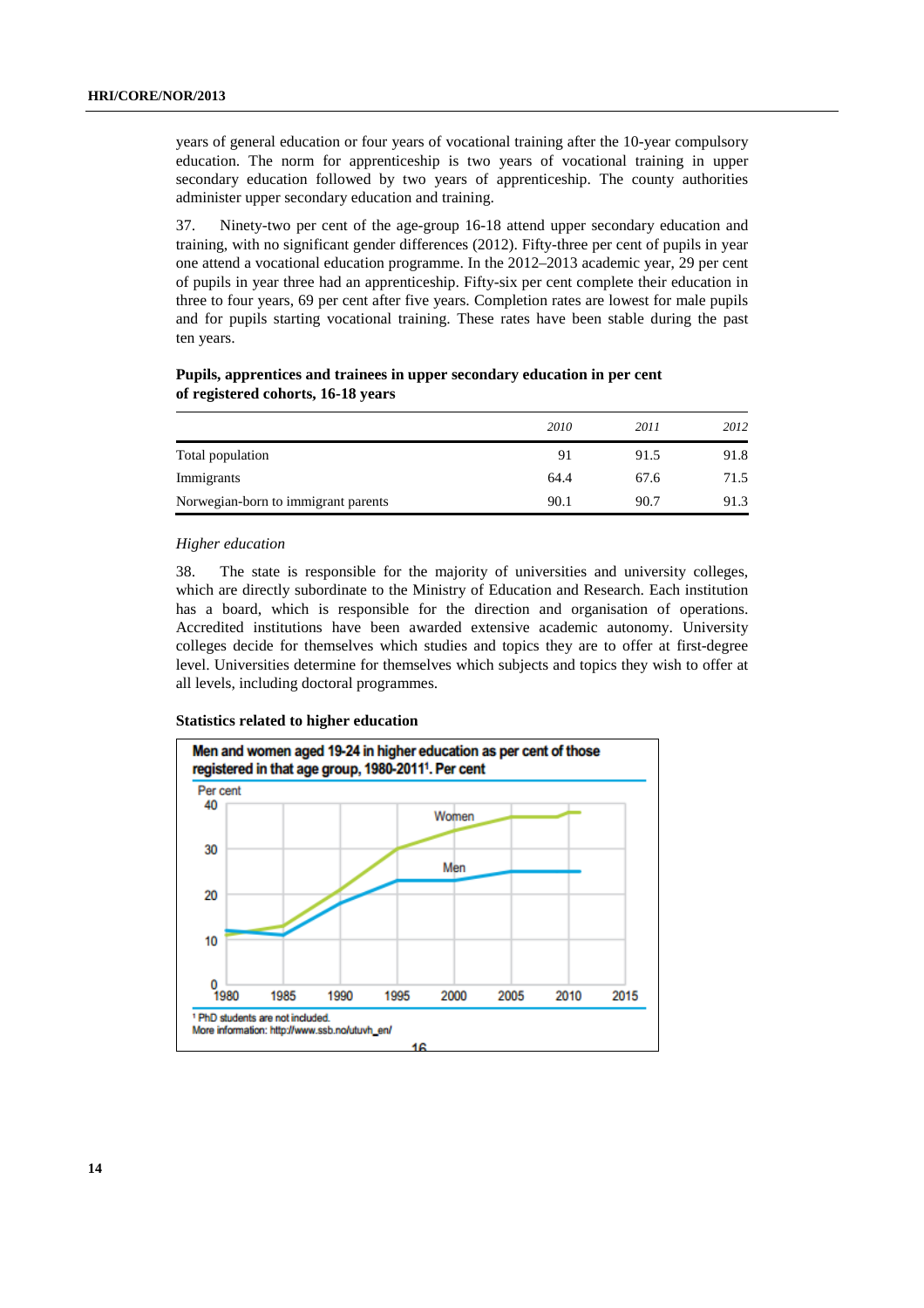| Awarded qualification                        | 1995   | 2000   | 2004  | 2005   |
|----------------------------------------------|--------|--------|-------|--------|
|                                              | 38 824 | 40 118 | 40729 | 41 333 |
|                                              | 100    | 100    | 100   | 100    |
| Higher graduates from programmes longer than | 0.0    | 0.1    | 0.2   | 0.2    |
|                                              | 5.0    | 5.5    | 8.3   | 8.9    |
| Higher graduates from 2-4 year programmes    | 43.2   | 35.9   | 37.9  | 38.7   |
|                                              | 51.7   | 58.5   | 53.6  | 52.3   |

#### *Adult education and literacy*

39. Although the literacy rate in Norway is close to 100 per cent, literacy tests have shown that a small amount of the adult population lacks basic competencies in reading and writing. In order to meet the needs of this heterogeneous group, measures have been implemented by the formal schooling system, in cooperation with employers' organisations and study associations for adults. Adults in Norway have a statutory right to primary and lower secondary education. Adults over 25 years of age have a right to upper secondary education and training. Quality and relevance in adult education and literacy work requires cooperation across ministries and across sectors in local and regional administration.

40. A national qualification framework for lifelong learning (LLL), based on formal qualifications, has been established by the Government. A key to realizing LLL for adults is the validation of non-formal competence. Norway has established a system for such validation.

 *(b) Poverty* 

41. The total number of private households is 2 258 794, with an average of 2.2 persons per household (2013 figures). Eighteen per cent of all persons in Norway live alone. This means that 40 per cent of all households consist of one person. Seventy-five per cent of all children lived with both their parents, 21 per cent of the children lived with their mother and 4 per cent with their father.

 **The Gini-coefficient for after tax household income (EU-scale) for the Norwegian population as a whole** 

| Year | 2005  | 2006  | 2007  | 2008  | 2009  | 2010  | 2011  |
|------|-------|-------|-------|-------|-------|-------|-------|
|      | 0.327 | 0.243 | 0.252 | 0.248 | 0.241 | 0.245 | 0.247 |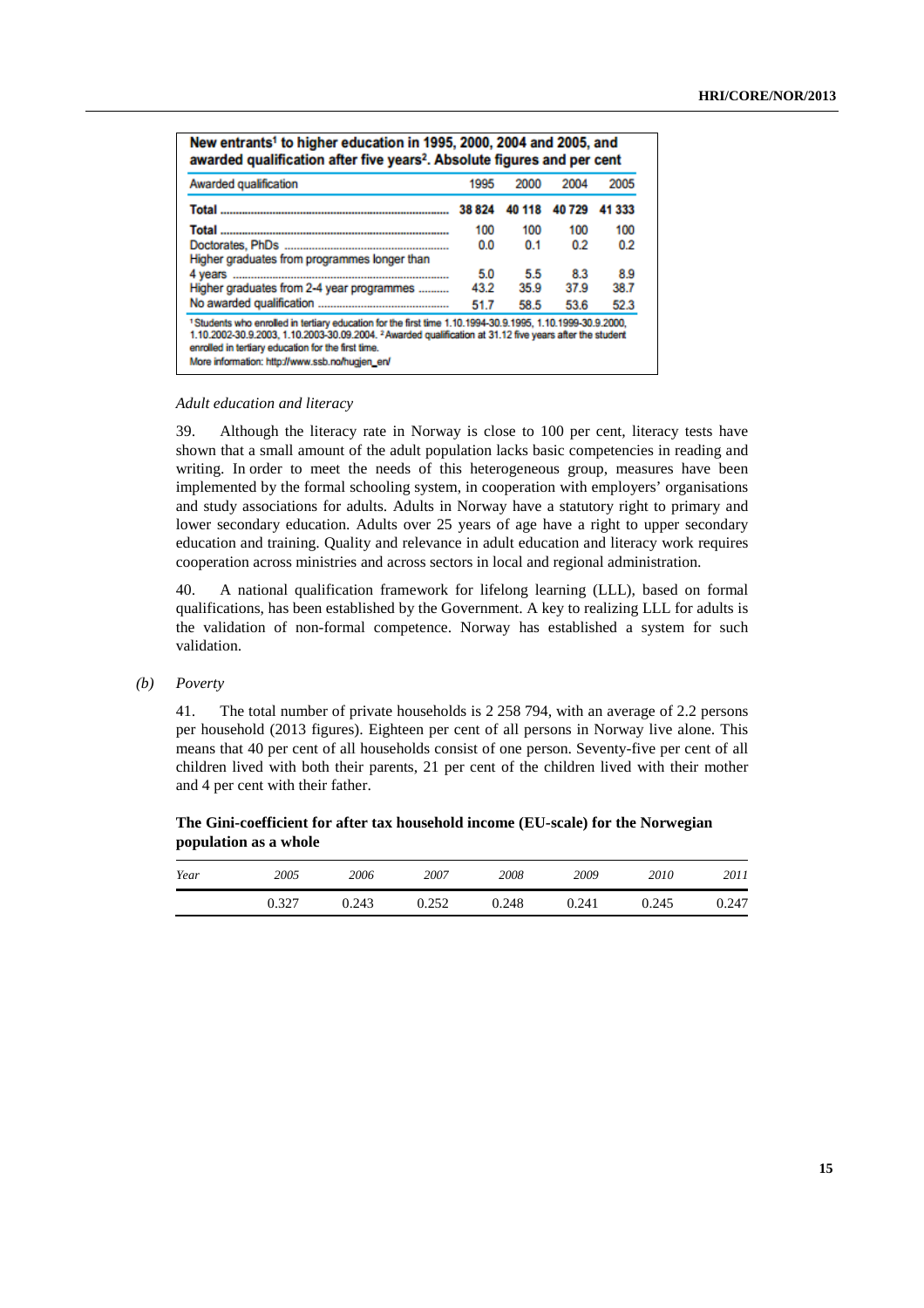**Income statistics for households/distribution of income** 

Distribution of household equivalent income after taxes<sup>5</sup> between persons (EU-scale)/ **Decile shares and cumulative decile shares, 2007-2011. Persons in student households are excluded (per cent)** 

| Decile group |     |     |     |                |     |     |      |      |      |      |  |
|--------------|-----|-----|-----|----------------|-----|-----|------|------|------|------|--|
|              |     | 2   | 3   | $\overline{4}$ | 5   | 6   | 7    | 8    | 9    | 10   |  |
| 2007         | 4.0 | 6.1 | 7.1 | 8.0            | 8.7 | 9.5 | 10.4 | 11.5 | 13.3 | 21.4 |  |
| 2008         | 4.0 | 6.1 | 7.2 | 8.0            | 8.8 | 9.6 | 10.5 | 11.6 | 13.3 | 20.8 |  |
| 2009         | 4.0 | 6.2 | 7.3 | 8.1            | 8.9 | 9.7 | 10.6 | 11.7 | 13.4 | 20.2 |  |
| 2010         | 4.0 | 6.2 | 7.2 | 8.0            | 8.8 | 9.6 | 10.5 | 11.6 | 13.3 | 20.6 |  |
| 2011         | 4.0 | 6.2 | 7.2 | 8.0            | 8.8 | 9.6 | 10.5 | 11.7 | 13.4 | 20.6 |  |
|              |     |     |     |                |     |     |      |      |      |      |  |

|      | Cumulative decile shares |      |      |      |      |      |      |      |      |       |  |  |
|------|--------------------------|------|------|------|------|------|------|------|------|-------|--|--|
| 2007 | 4.0                      | 10.1 | 17.2 | 25.1 | 33.9 | 43.4 | 53.8 | 65.4 | 78.6 | 100.0 |  |  |
| 2008 | 4.0                      | 10.1 | 17.2 | 25.2 | 34.1 | 43.7 | 54.2 | 65.8 | 79.2 | 100.0 |  |  |
| 2009 | 4.0                      | 10.3 | 17.5 | 25.6 | 34.5 | 44.2 | 54.8 | 66.5 | 79.8 | 100.0 |  |  |
| 2010 | 4.0                      | 10.2 | 17.4 | 25.5 | 34.3 | 43.9 | 54.5 | 66.1 | 79.4 | 100.0 |  |  |
| 2011 | 4.0                      | 10.1 | 17.3 | 25.4 | 34.2 | 43.8 | 54.4 | 66.0 | 79.4 | 100.0 |  |  |

 **Measures of income dispersion/household equivalent income**<sup>6</sup>  **(EU-scale) between persons, 2007-2011** 

|      | Total populations   |            |                  | Total populations excluding persons<br>in student households |          |           |  |  |  |
|------|---------------------|------------|------------------|--------------------------------------------------------------|----------|-----------|--|--|--|
| Year | Gini<br>coefficient | $P90/P10*$ | $S80/S20**$ Year | Gini<br>coefficient                                          | P90/P10* | S80/S20** |  |  |  |
| 2007 | 0.252               | 2.8        | 3.72007          | 0.244                                                        | 2.7      | 3.5       |  |  |  |
| 2008 | 0.248               | 2.8        | 3.62008          | 0.240                                                        | 2.7      | 3.4       |  |  |  |
| 2009 | 0.241               | 2.8        | 3.52009          | 0.231                                                        | 2.6      | 3.3       |  |  |  |
| 2010 | 0.245               | 2.8        | 3.62010          | 0.236                                                        | 2.6      | 3.3       |  |  |  |
| 2011 | 0.247               | 2.8        | 3.62011          | 0.237                                                        | 2.7      | 3.4       |  |  |  |

\* Percentile ratio of the 9th and the 1st decile cut-offs.

\*\* The ratio of the share of income held by the top 20 per cent of the distribution and the bottom 20 per cent of the distribution.

<sup>&</sup>lt;sup>5</sup> Negative amounts have been set to zero.<br><sup>6</sup> Negative amounts have been set to zero.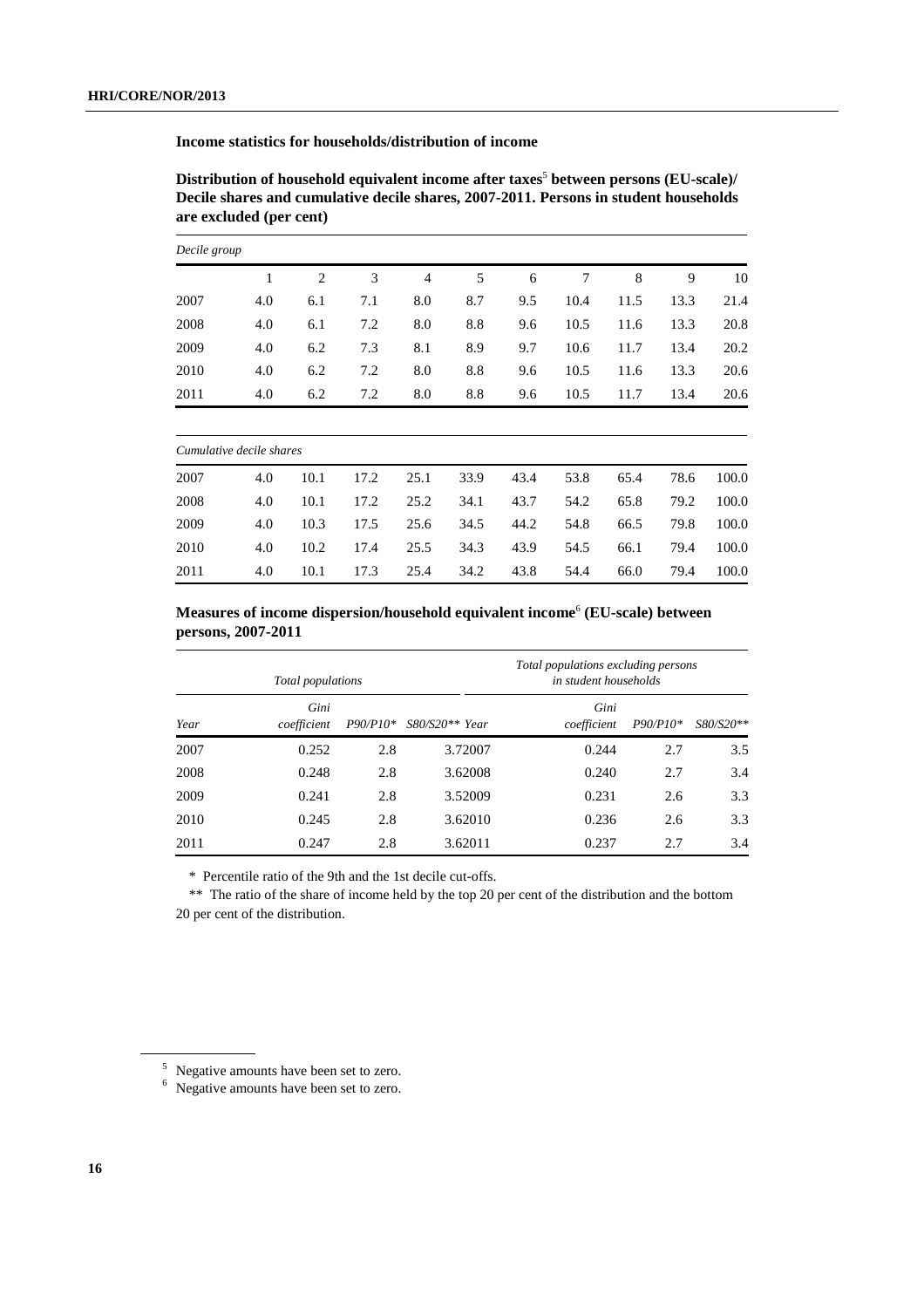|                   | 2007      | 2008      | 2009      | 2010    | 2011      | Per cent<br>change<br>2010-2011 |
|-------------------|-----------|-----------|-----------|---------|-----------|---------------------------------|
| P <sub>05</sub>   | 144 000   | 149 000   | 151 000   | 152 000 | 156 000   | 2.6                             |
| P <sub>10</sub>   | 173 000   | 179 000   | 181 000   | 182 000 | 187 000   | 2.6                             |
| P <sub>20</sub>   | 211 000   | 219 000   | 219 000   | 221 000 | 228 000   | 3.1                             |
| <b>P30</b>        | 241 000   | 250 000   | 249 000   | 250 000 | 259 000   | 3.4                             |
| P <sub>40</sub>   | 266 000   | 277 000   | 275 000   | 277 000 | 286 000   | 3.4                             |
| <b>P50</b>        | 291 000   | 303 000   | 300 000   | 302 000 | 312 000   | 3.3                             |
| <b>P60</b>        | 317 000   | 330 000   | 327 000   | 329 000 | 340 000   | 3.4                             |
| P70               | 348 000   | 362 000   | 358 000   | 361 000 | 374 000   | 3.4                             |
| <b>P80</b>        | 390 000   | 405 000   | 400 000   | 404 000 | 419 000   | 3.7                             |
| P <sub>90</sub>   | 464 000   | 481 000   | 473 000   | 478 000 | 497 000   | 3.9                             |
| P <sub>95</sub>   | 551 000   | 568 000   | 555 000   | 563 000 | 587 000   | 4.2                             |
| P99               | 897 000   | 895 000   | 850 000   | 875 000 | 916 000   | 4.7                             |
| Number of persons | 4 591 921 | 4 652 105 | 4 704 961 | 4756689 | 4 812 393 |                                 |

### **Household equivalent income (EU-scale) for different percentiles of the income distribution, 2011-NOK**<sup>7</sup>

### *(c) Health*

42. Infant mortality (deaths within the first year of life per 1 000 live births) is 2.5 (2012). The average for the last five years has been 2.7. The table shows infant mortality for the period 1966-2010.

| Year      | Deaths under one year of age per 1 000 live births |
|-----------|----------------------------------------------------|
| 1966-1970 | 13.9                                               |
| 1971-1975 | 11.6                                               |
| 1976-1980 | 9.0                                                |
| 1981-1985 | 8.1                                                |
| 1986-1990 | 7.8                                                |
| 1991-1995 | 5.2                                                |
| 1996-2000 | 4.0                                                |
| 2001-2005 | 3,4                                                |
| 2006-2010 | 3.4                                                |

### 43. The table shows maternal mortality for the period 1999-2010.

| Year | 1999 |  |  | 2000 2001 2002 2003 2004 2005 2006 2007 2008 2009 2010 |  |  |                |
|------|------|--|--|--------------------------------------------------------|--|--|----------------|
|      |      |  |  | 8.4 3.4 5.3 3.6 12.4 0 3.5 8.5 6.8 2 5                 |  |  | $\overline{7}$ |

<sup>7</sup> Persons in student households are excluded.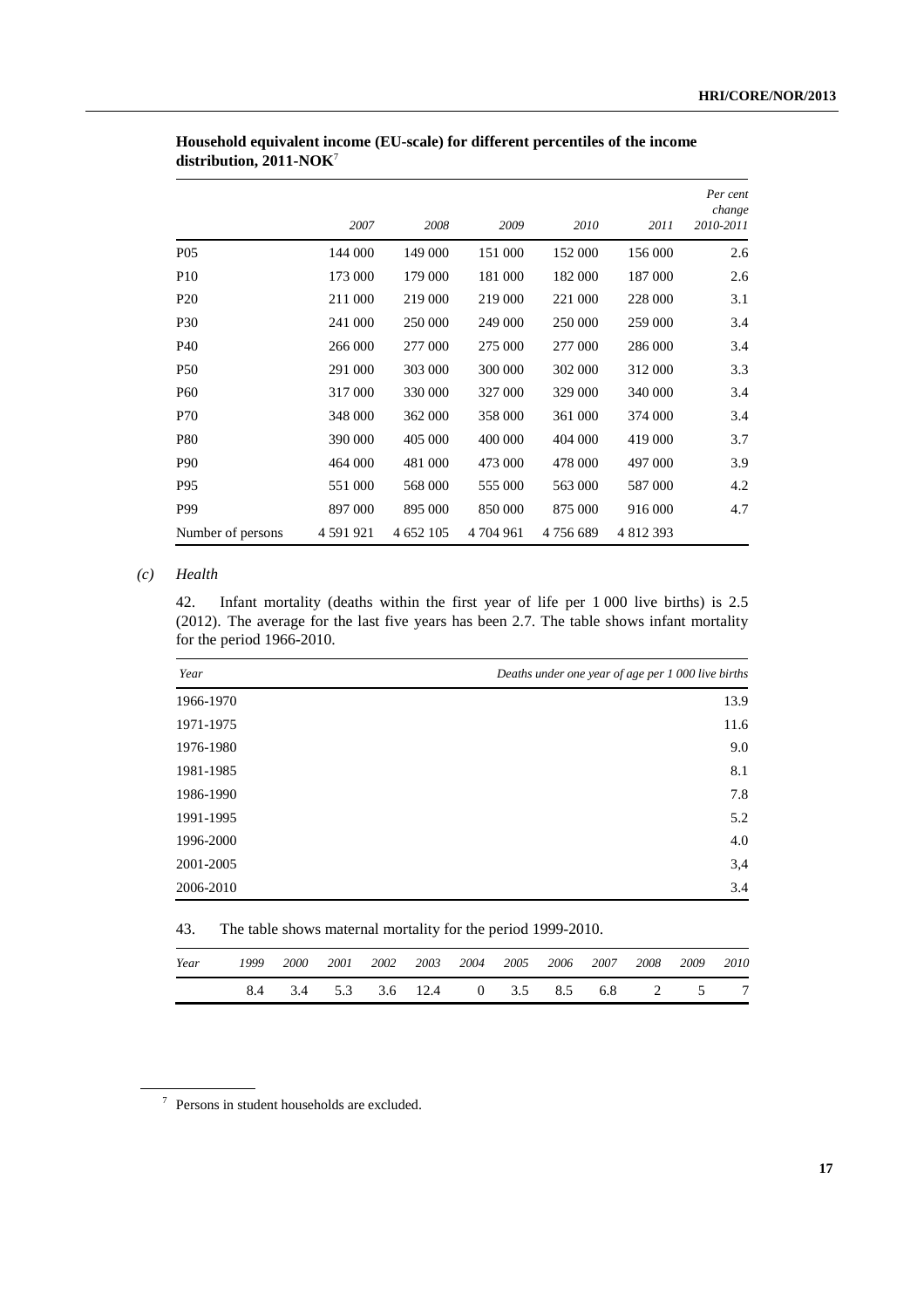44. The table shows the proportion of induced abortions as a percentage of live births for the period 2000-2011.

| Year | 2000 | 2001 | 2002 |  | 2003 2004 2005 2006 2007 2008 2009 2010 2011                |  |  |  |
|------|------|------|------|--|-------------------------------------------------------------|--|--|--|
|      |      |      |      |  | 24.7 24.5 24.5 24.6 24.7 24.6 25.0 25.9 26.3 25.1 25.2 25.1 |  |  |  |

45. The tables below show the number of new cases of HIV, AIDS, syphilis and gonorrhoea per year.

### **All ages**

| Year |                |        | 2009           | 2010 | 2011 | 2012 |
|------|----------------|--------|----------------|------|------|------|
|      | <i>Disease</i> | Gender |                |      |      |      |
|      | <b>HIV</b>     | Men    | 184            | 173  | 189  | 166  |
|      |                | Women  | 100            | 85   | 79   | 76   |
|      | <b>AIDS</b>    | Men    | 14             | 21   | 17   | 23   |
|      |                | Women  | 5              | 2    | 2    | 2    |
|      | Syphilis       | Men    | 72             | 111  | 123  | 106  |
|      |                | Women  | $\overline{4}$ | 7    | 7    | 3    |
|      | Gonorrhoea     | Men    | 235            | 365  | 314  | 392  |
|      |                | Women  | 34             | 47   | 56   | 51   |

### **Age group 15-24**

| Year        |                |        | 2009             | 2010     | 2011           | 2012             |
|-------------|----------------|--------|------------------|----------|----------------|------------------|
|             | <i>Disease</i> | Gender |                  |          |                |                  |
|             | <b>HIV</b>     | Men    | 12               | 18       | 10             | 13               |
|             |                | Women  | 10               | 13       | 8              | $\overline{2}$   |
| <b>AIDS</b> |                | Men    | $\boldsymbol{0}$ | $\theta$ | $\overline{0}$ | $\overline{2}$   |
|             |                | Women  | 1                | $\theta$ | $\overline{0}$ | $\boldsymbol{0}$ |
|             | Syphilis       | Men    | 5                | 21       | 7              | 10               |
|             |                | Women  | 2                | 4        | 3              | $\boldsymbol{0}$ |
|             | Gonorrhoea     | Men    | 61               | 81       | 67             | 106              |
|             |                | Women  | 24               | 25       | 24             | 27               |

### **Age group 25-44**

| Year |                |        | 2009 | 2010 | 2011             | 2012         |
|------|----------------|--------|------|------|------------------|--------------|
|      | <i>Disease</i> | Gender |      |      |                  |              |
|      | <b>HIV</b>     | Men    | 102  | 98   | 111              | 81           |
|      |                | Women  | 64   | 54   | 58               | 59           |
|      | <b>AIDS</b>    | Men    | 7    | 9    | 10               | 16           |
|      |                | Women  | 2    | 2    | $\boldsymbol{0}$ | $\mathbf{1}$ |
|      | Syphilis       | Men    | 49   | 69   | 79               | 50           |
|      |                | Women  | 2    | 2    | $\overline{4}$   | 3            |
|      | Gonorrhoea     | Men    | 127  | 216  | 196              | 250          |
|      |                | Women  | 8    | 18   | 25               | 24           |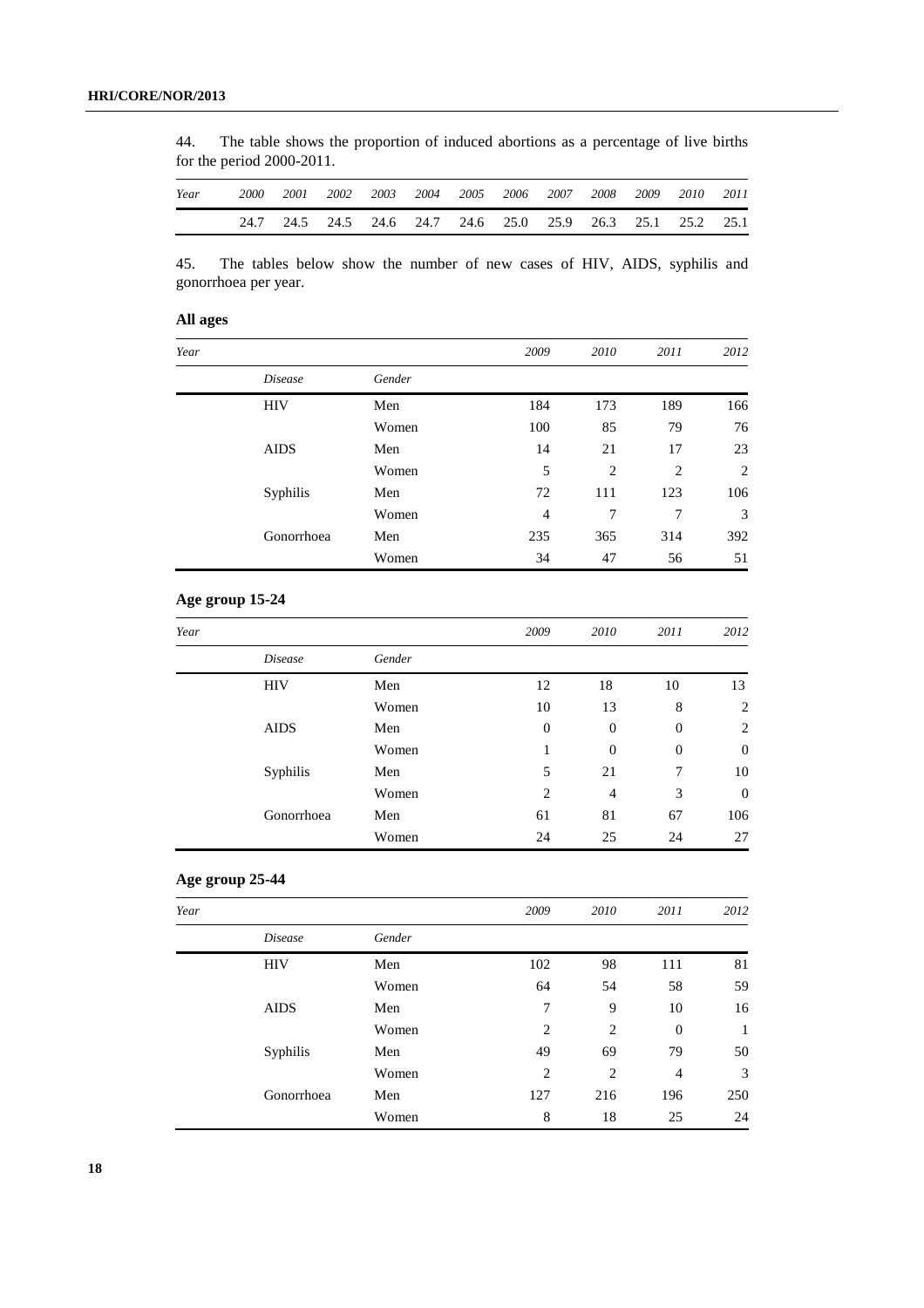| Communicable diseases        | 2009           | 2010                         | 2011           | 2012           |
|------------------------------|----------------|------------------------------|----------------|----------------|
| <b>AIDS</b>                  | 19             | 23                           | 19             | 25             |
| <b>Botulism</b>              |                | 1                            |                |                |
| <b>Brucellosis</b>           | $\mathbf{1}$   | $\mathfrak{2}$               | 2              | 4              |
| Campylobacteriosis           | 2848           | 2681                         | 3 0 0 5        | 2934           |
| Chlamydia infection, genital | 22 7 54        | 22 5 27                      | 22 5 30        | 21 489         |
| Cryptosporidosis             |                |                              |                | 4              |
| Diphtheria                   |                |                              |                |                |
| E. coli enteritis            | 480            | 366                          | 303            | 373            |
| Echinococcosis               | $\overline{4}$ | $\mathbf{1}$                 | 3              | 2              |
| Encephalitis                 | 139            | 174                          | 311            | 270            |
| Fleck typhus                 |                | $\qquad \qquad \blacksquare$ | $\overline{a}$ |                |
| Giardiasis                   | 307            | 262                          | 234            | 179            |
| Gonorrhoea                   | 269            | 412                          | 370            | 443            |
| Yellow fever                 |                | $\overline{\phantom{0}}$     |                |                |
| Haemorrhagic fever           |                |                              |                |                |
| Hepatitis A                  | 40             | 46                           | 22             | 40             |
| Hepatitis B, acute           | 57             | 27                           | 56             | 46             |
| Hepatitis B, chronic         | 833            | 737                          | 707            | 660            |
| Hepatitis C                  | 2 2 6 6        | 1765                         | 1 643          | 1512           |
| HIV infection                | 284            | 258                          | 268            | 242            |
| Influenza A (H1N1)           | 12455          | 103                          | 885            | 39             |
| Pertussis                    | 5 5 4 2        | 3 5 9 0                      | 4 4 0 5        | 4 2 4 4        |
| Cholera                      |                | $\overline{\phantom{0}}$     | $\overline{a}$ |                |
| Smallpox                     |                |                              |                |                |
| Mumps                        | 12             | 12                           | 16             | 30             |
| Legionellosis                | 34             | 48                           | 33             | 25             |
| Leprosy                      |                | $\mathbf{1}$                 | $\mathbf{1}$   |                |
| Listeriosis                  | 31             | 22                           | 21             | 30             |
| Lyme disease                 | 273            | 288                          | 247            | 256            |
| Malaria                      | 34             | 37                           | 30             | 37             |
| Measles                      | $\overline{c}$ | $\ensuremath{\mathfrak{Z}}$  | 39             | $\overline{4}$ |
| Anthrax                      |                |                              |                |                |
| MRSA infection               | 417            | 431                          | 563            | 575            |
| MRSA carrier                 | 402            | 478                          | 496            | 635            |
| Nephropathia epidemica       | 21             | 21                           | 39             | 13             |
| Paratyphoid fever            | 17             | 18                           | 11             | 7              |
| Plague                       |                |                              |                |                |
| Poliomyelitis                |                |                              |                |                |
| Prions disease               | 11             | 5                            | 7              | 9              |
| PRP infection/carrier        | $\,8\,$        | $\,8$                        | 3              | 11             |

46. The table shows the number of new cases of communicable diseases.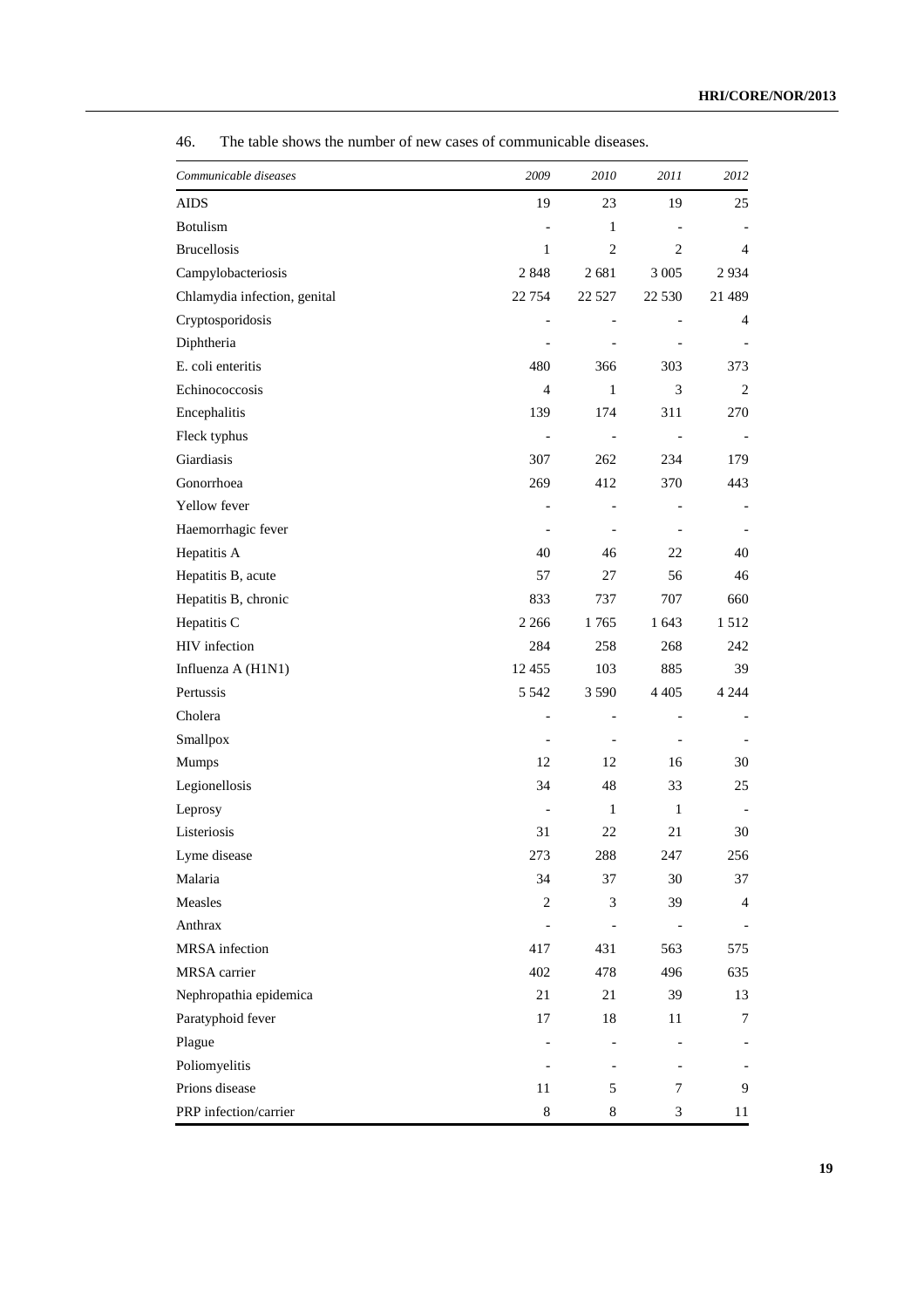| Communicable diseases                     | 2009    | 2010    | 2011                     | 2012    |
|-------------------------------------------|---------|---------|--------------------------|---------|
| Rabies                                    |         |         |                          |         |
| ESBL carba-carrying Gram Negative Bacilli |         |         |                          | 13      |
| Rubella                                   |         |         | 2                        | 1       |
| Salmonellosis                             | 1 2 3 4 | 1 3 6 6 | 1 2 9 0                  | 1 3 7 1 |
| <b>SARS</b>                               |         |         | $\overline{\phantom{a}}$ |         |
| Shigellosis                               | 153     | 132     | 163                      | 77      |
| Syphilis                                  | 76      | 118     | 130                      | 109     |
| Group A streptococcal diseases            | 171     | 159     | 179                      | 137     |
| Group B streptococcal diseases            | 174     | 166     | 191                      | 203     |
| H. influenzae infections                  | 71      | 88      | 85                       | 78      |
| Meningococcal diseases                    | 44      | 39      | 38                       | 24      |
| Pneumococcal diseases                     | 798     | 747     | 728                      | 626     |
| Tetanus                                   | 1       |         |                          | 1       |
| Tuberculosis                              | 358     | 336     | 358                      | 378     |
| Tularaemia                                | 13      | 33      | 180                      | 50      |
| Typhoid fever                             | 10      | 16      | 15                       | 13      |
| VRE infection/carrier                     | 6       | 51      | 289                      | 168     |
| Yersiniosis                               | 60      | 52      | 60                       | 43      |
| <b>Total</b>                              | 52729   | 37 650  | 39 977                   | 37 460  |

# 47. The table shows the ten leading causes of death in Norway.

| The ten leading causes of death in Norway          | 2007    | 2008    | 2009    | 2010    | 2011    |
|----------------------------------------------------|---------|---------|---------|---------|---------|
| Heart infarction                                   | 3 7 7 5 | 3 707   | 3 3 8 0 | 3 3 4 0 | 3 2 0 9 |
| Males                                              | 1961    | 1971    | 1780    | 1800    | 1 639   |
| Females                                            | 1814    | 1736    | 1 600   | 1 540   | 1 570   |
| Malignant neoplasm of lung                         | 2098    | 2 1 1 0 | 2 0 5 7 | 2 1 6 6 | 2 1 8 0 |
| Males                                              | 1 2 2 3 | 1 208   | 1 2 2 8 | 1 2 4 1 | 1 2 6 6 |
| Females                                            | 875     | 902     | 829     | 925     | 914     |
| Chronic ischaemic heart disease                    | 1845    | 1749    | 1817    | 1688    | 1609    |
| Males                                              | 1017    | 954     | 996     | 910     | 935     |
| Females                                            | 828     | 795     | 821     | 778     | 674     |
| Unspecified pneumonia                              | 1829    | 1 625   | 1671    | 1498    | 1 5 4 9 |
| Males                                              | 810     | 741     | 698     | 626     | 703     |
| Females                                            | 1019    | 884     | 973     | 872     | 846     |
| Other chronic obstructive pulmonary disease        | 1769    | 1852    | 1805    | 1814    | 1843    |
| Males                                              | 925     | 997     | 948     | 956     | 942     |
| Females                                            | 844     | 855     | 857     | 858     | 901     |
| Stroke, not specified as haemorrhage or infarction | 1711    | 1736    | 1558    | 1537    | 1 5 2 1 |
| Males                                              | 583     | 610     | 531     | 528     | 546     |
| Females                                            | 1 1 2 8 | 1 1 2 6 | 1 0 2 7 | 1 0 0 9 | 975     |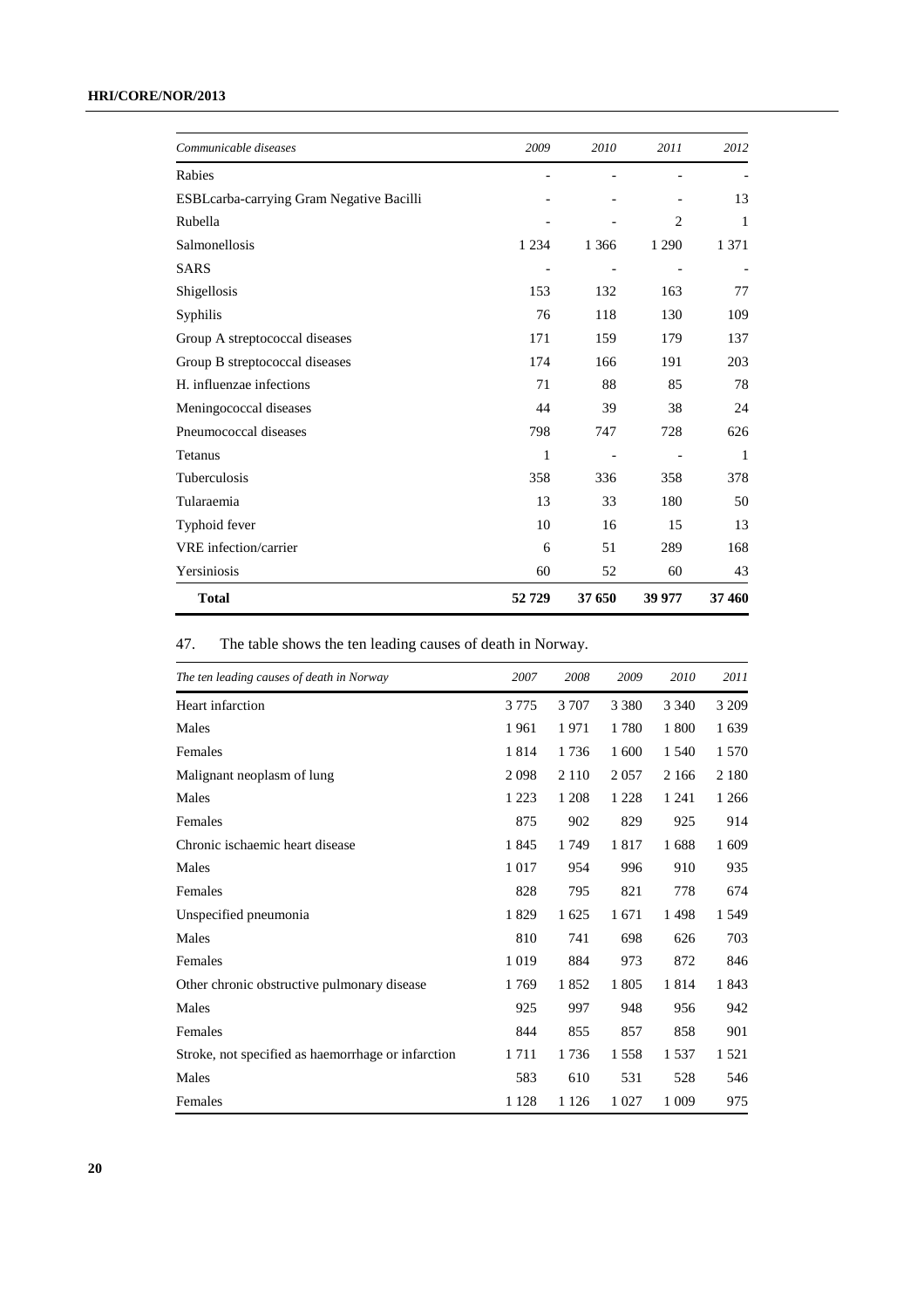| The ten leading causes of death in Norway | 2007    | 2008    | 2009    | 2010    | 2011    |
|-------------------------------------------|---------|---------|---------|---------|---------|
| Heart failure                             | 1461    | 1 4 0 3 | 1453    | 1 3 5 9 | 1419    |
| Males                                     | 580     | 550     | 541     | 523     | 526     |
| Females                                   | 881     | 853     | 912     | 836     | 893     |
| Senile dementia                           | 1 2 9 3 | 1 3 4 3 | 1 3 9 7 | 1 509   | 1 5 6 2 |
| Males                                     | 415     | 363     | 397     | 431     | 451     |
| Females                                   | 878     | 980     | 1 0 0 0 | 1078    | 1 1 1 1 |
| Malignant neoplasm of colon               | 1 1 4 6 | 1 1 6 4 | 1 1 6 1 | 1 1 8 8 | 1 1 5 6 |
| Males                                     | 536     | 541     | 534     | 559     | 535     |
| Females                                   | 610     | 623     | 627     | 629     | 621     |
| Malignant neoplasm of prostate            | 1 0 9 0 | 1 0 9 6 | 1 0 4 8 | 1 0 4 3 | 1 0 5 2 |
| Males                                     | 1 0 9 0 | 1 0 9 6 | 1 0 4 8 | 1 0 4 3 | 1 0 5 2 |

48. The table shows new cases of tuberculosis per 100 000 for the period 2004-2012.

| Year | 2004 | 2005 | 2006 | 2007 | 2008 | 2009 | 2010 | 2011 | 2012 |
|------|------|------|------|------|------|------|------|------|------|
|      | 6.6  | 6.3  | 6.4  | 6.5  | 6.6  | 7.5  | 6.9  | 7.4  | 7.6  |

#### *(d) National Insurance Scheme*

49. The Norwegian National Insurance Scheme is a universal scheme. This means that, as a general rule, membership in the scheme is compulsory for all those who either live or work in Norway, irrespective of nationality, place of residence, gender, age, sexual orientation, political conviction, religious belief, skin colour or whether the person in question is residing in a rural or an urban area. The scheme covers all nine traditional branches of social security set out in ILO Convention No. 102.

50. The social insurance schemes, by definition, target all vulnerable groups, as they are all designed to alleviate living conditions for persons who have experienced one or more specified contingencies that have been found to often lead to hardship, e.g. sickness, disability, unemployment, maternity.

51. In the following we will focus on the elderly. For a more comprehensive presentation of the Norwegian National Insurance Scheme, please see the survey entitled "The Norwegian Social Insurance Scheme", which can be found at the following site: http://www.regjeringen.no/upload/AD/publikasjoner/veiledninger\_brosjyrer/2013/Engelsk\_ 2013.pdf.

52. Reference is also made to Norway's latest report on the implementation of ILO Convention No. 102.

53. The pension system has recently undergone reform. The reform has introduced the possibility of flexible drawing of old-age pensions for persons aged 62 to 75. Pensions may be drawn in full or in part. The drawing alternatives are 20, 40, 50, 60, 80 and 100 per cent. Work and pension may be combined, with no deduction being made to the pension. Pensions drawn with effect from 2011 and later are subject to a life expectancy adjustment. A pensioner who continues to work acquires additional pension rights up to and including the year in which he or she attains the age of 75.

54. In order to draw an old-age pension before the age of 67, acquired pension rights must be sufficient to secure a pension at the age of 67 – that is, at least equal to the minimum pension level for persons with an insurance period of 40 years.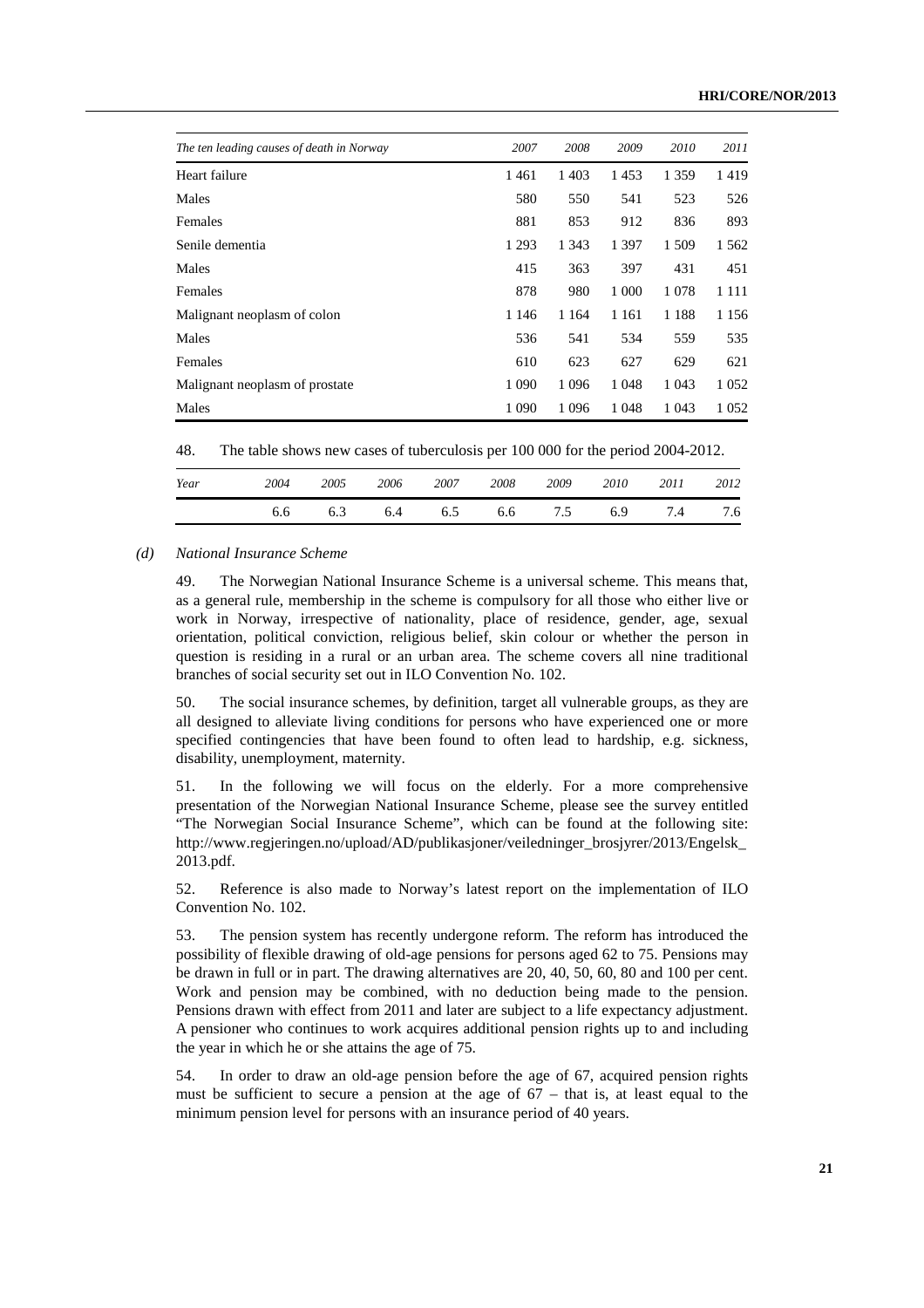55. For persons born before 1954, the old-age pension consists of a residence-based basic pension, an earnings-related supplementary pension, supplements for supported spouse and children and a special supplement securing a minimum pension level for persons with little or no supplementary pension (as before). Persons born in 1963 or later are primarily granted an earnings-related pension, but a residence-based guarantee pension provides a minimum pension level (similar to the old system, but with new rules for calculation). For persons born between 1954 and 1962, one part of the pension is calculated according to the old rules and the other part according to the new rules. The latter part increases for each year after 1954 up to the person's year of birth.

56. According to the rules for persons born before 1954 (see above), persons who are insured for pension purposes and who have a total insurance period of minimum three years between the ages of 16 and 66 are entitled to a pension. For persons born in 1963 and later all pensionable income earned between the ages of 13 and 75 counts toward the incomebased pension (no minimum requirement). However, a minimum insurance period of three years between the ages of 16 and 66 is required to be entitled to a guaranteed pension.

57. A full pension, according to the rules for persons born before 1954, requires an insurance period of minimum 40 years. If the insurance period is shorter, the pension is proportionately reduced. The full minimum pension as of 1 May 2013 is NOK 170 496 per year for single persons and NOK 315 408 for couples (NOK 157 704 for each).

58. Total expenditures on pensions under the National Insurance Scheme in 2012 were NOK 345 209 million. This amount represents approximately 35.4 per cent of the combined state and national insurance budgets and 12 per cent of GDP. The budget allocations to the national insurance scheme were NOK 96 575 million in 2012, which is equal to 28.0 per cent of the total expenditures under the scheme.

59. In addition to the National Insurance Scheme, a supplementary allowance scheme has been introduced. This scheme is also non-discriminatory. The purpose of the scheme is to provide financial support for elderly persons with shorter periods of insurance under the National Insurance Scheme.

60. As mentioned above, the general National Insurance Scheme covers in principle all residents of Norway. However, because 40 years' residence before the age of 67 is required in order to acquire a full residence-based pension, those who have lived in Norway for a shorter period may not qualify for a pension that is sufficient to live on. The new supplementary allowance scheme is intended to guarantee a minimum income for necessary means of subsistence for persons who have attained the age of 67 and who have inadequate pensions or other financial means of support because they have less than 40 years' residence.

61. The maximum size of the allowance corresponds to the minimum social insurance pension, see above. The allowance is subject to a strict means test and is reduced if the person or his/her spouse or cohabitant has other income from work or capital assets or a Norwegian or foreign pension. The capital assets and other property are in principle taken into account.

62. The allowance is supplementary to the ordinary pension benefits under the National Insurance Scheme, but excludes persons who are in receipt of the ordinary full, i.e. unreduced, conventional benefit.

63. The allowance is not conditional on a qualifying period or completed period of insurance.

#### *(e) Crime and justice*

64. In 2012 there were 164 police personnel per 100 000 inhabitants.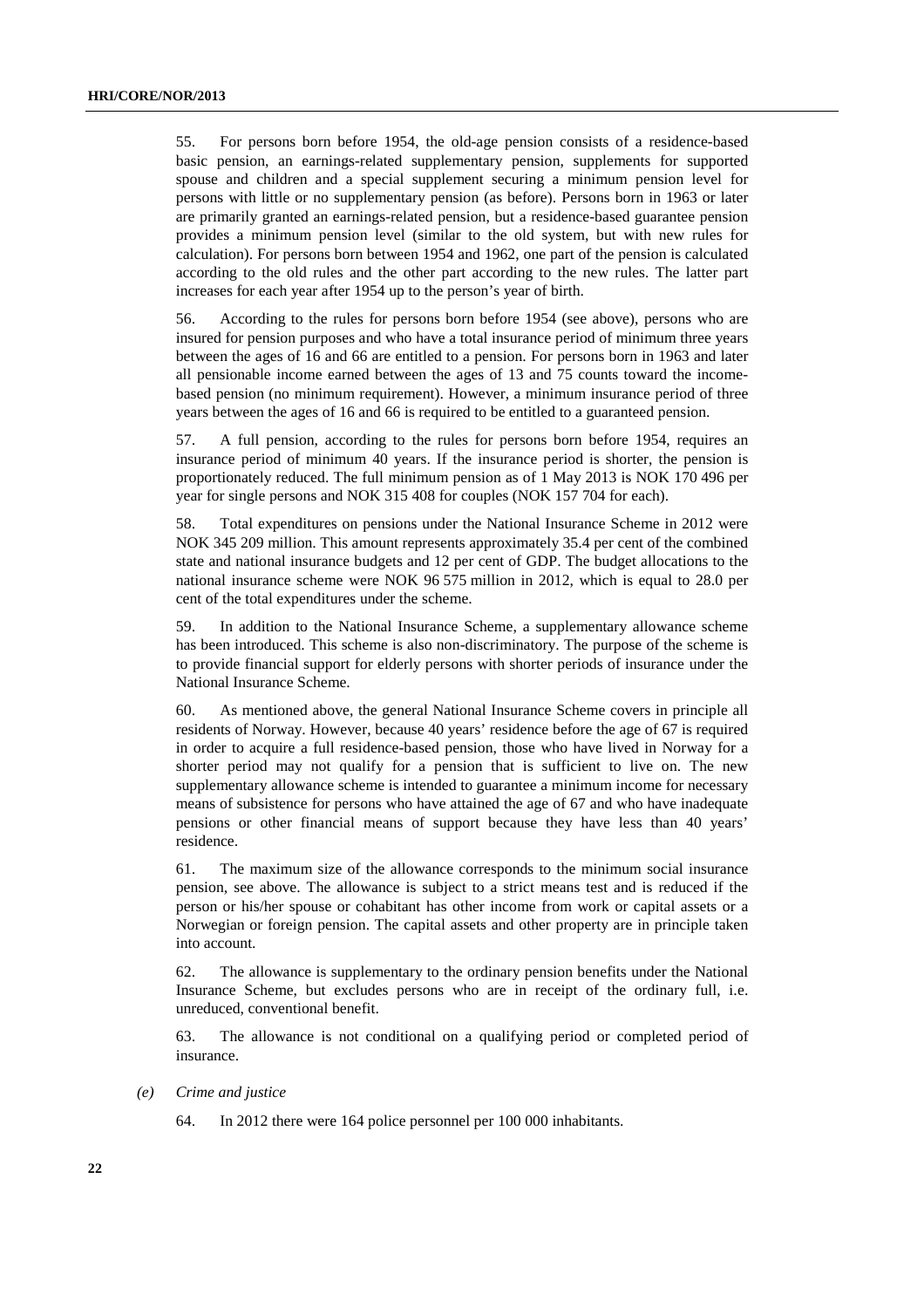65. In 2012 there were 372 regular judges and 125 deputy judges in the courts of first instance, 175 judges in the courts of second instance and 20 judges in the Supreme Court.

66. In 2011, 278 000 persons received 317 000 sanctions, a decrease of 5.7 per cent and 4.9 per cent, respectively, from the previous year. In total, 6.5 per cent of the population 15 years or older received one or more sanctions. There was a decrease in the number of sanctions imposed by the courts. Of the total number of sanctions, 284 000 concerned misdemeanours, and 28 100 persons received 330 000 sanctions for crimes.

67. The statistics for 2011 show that 13 per cent of all resident men over the age of 15 were sanctioned more than once, as compared with 7 per cent of all women. Of those who were only sanctioned for misdemeanours, 74 per cent were men, while the corresponding figure for men sanctioned for a crime was 85 per cent. In 2011, 21 100 sanctions were imposed by the courts. The distribution of types of sanction imposed by the courts was almost the same as the previous year: 49 per cent unconditional imprisonment, 29 per cent conditional imprisonment, 12 per cent community sentence and 9 per cent fines.

68. In 2012, an average of 3 591 persons were imprisoned in Norway, a reduction of 0.9 per cent from the previous year but an increase of 31 per cent from 2002. On average in 2012, 2 494 persons were convicted prisoners, 82 were held in preventive detention, 945 were remanded in custody and 70 were imprisoned for non-payment of fines. The number of convicted prisoners fell from 2011 to 2012 by 2 per cent and the number of prisoners on remand fell by 1.5 per cent. The number of convicted prisoners increased by 27 per cent from 2002 to 2012, and remanded prisoners by 41 per cent. (The proportion of foreign nationals among remands in custody in 2002 was 21.5 per cent and in 2012 had increased to 53.6 per cent.) The proportion of female prisoners has remained fairly stable in recent years, at 5.6 per cent of the prison population in 2012 as opposed to 6 per cent in 2011 and 5.3 per cent in 2002. Fifty-one young persons (under 18 years) were imprisoned in 2012, 58 in 2011, 64 in 2010, 80 in 2009 and 59 in 2005.<sup>8</sup>

69. In 2012, 273 000 crimes and 120 000 misdemeanours were reported to the police, an increase of 3.6 per cent from 2011. There was a considerable increase in traffic misdemeanours (6.3 per cent), offences for profit (4.7 per cent) and narcotics crimes (7.3 per cent). In 2012, 26 700 threats and other violent offences were reported to the police, almost 2 per cent more than in the previous year. When the population increase is taken into account, the proportion of violent offences reported to the police has remained relatively stable since the turn of the millennium, about 5.4 per 1 000 inhabitants. In the last few years prior to 2012, the number of threats reported to the police has shown little change.

70. Norway has abolished the death penalty for all crimes both in peace and in war time.

71. More than 4 700 sexual offences were reported to the police in 2012. In 2012, 874 incidents of sexual intercourse with children and 124 incidents of incest (the same level as in the previous nine years) were reported to the police.

72. Theft and other offences for profit made up almost 46 per cent of crimes reported to the police in 2012. Almost 180 000 incidents of larceny and other offences for profit were reported to the police in 2012. After a general decline, there was an increase in several types of theft reported. These included theft from cafes and restaurants, bicycle theft and theft from shops. The total number of incidents of aggravated larceny from a person in a public place was 4 500 higher in 2012 than in 2011, and 9 600 higher than in 2010. Oslo contributed strongly to the increase in the total numbers of larcenies in Norway for 2012.

<sup>&</sup>lt;sup>8</sup> 2005 is the earliest year with comparable figures.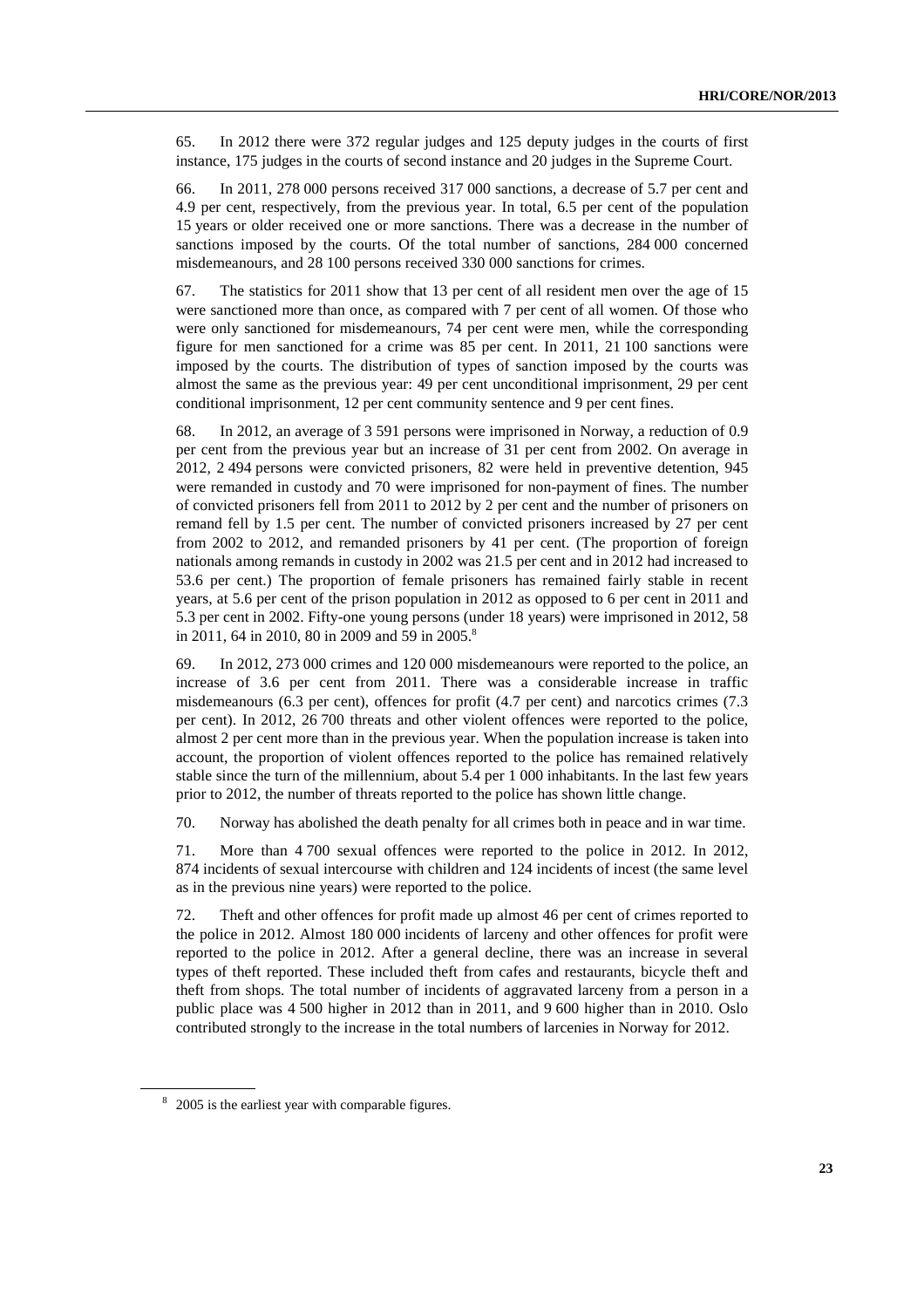73. Six deaths were registered in prison in 2012. Six prisoner deaths were registered outside prison (on the way to hospital or on leave).

### **B. Constitutional, political and legal structure of the State**

### **1. Form of government**

74. Norway is a constitutional monarchy with a parliamentary form of government. The Norwegian Constitution is based on a separation of powers, with an independent legislature, executive and judiciary. However, since the introduction of the principle of parliamentary government in 1884, it can no longer be maintained that the executive is independent of the legislature, as it cannot govern without the confidence of the legislative assembly. Together with constitutional customary law, the Constitution forms the legal framework for Norway's political system.

#### **2. Democracy, political parties and the electoral system**

75. The legislative assembly of Norway is the Storting. The Storting has 169 members, and parliamentary elections take place every four years. There are no by-elections, nor does the Constitution provide for dissolution of the Storting between elections. Because Norway has a parliamentary form of government, the Storting determines the composition of the Government. The Storting can also decide that a referendum should be held on a particular issue. The Storting has a Presidium, which is chaired by the President of the Storting and whose responsibilities include determining the Storting's order of business and ensuring that constitutional rules are upheld in all matters. As far as possible, the President avoids taking a stand on purely political issues on which there are divergent opinions. Laws are enacted by the Storting, usually on the basis of a bill submitted by the Government.

76. Elections to the Storting are held every fourth year. The voting age is currently 18 years. Norway practices universal suffrage. Everyone who is entitled to vote is eligible to stand for election. The Norwegian electoral system is based on the principles of direct election and proportional representation in multi-member constituencies, which are coherent with the counties. As of October 2013 eight political parties are represented in the Storting (the Labour Party, with 64 representatives, the Conservative Party, with 48 representatives, the Progress Party, with 29 representatives, the Centre Party, with 10 representatives, the Christian Democratic Party, with 10 representatives, the Liberal Party, with 9 representatives, the Socialist Left Party, with 7 representatives, and the Green Party, with 1 representative). There are a number of smaller political parties that are not represented in the Storting. Groups that are not political parties may also put up lists of candidates for election. At the general election in September 2013, the voter turnout was 78.2 per cent, and 40.3 per cent of the 4 081 candidates were women. In the current Storting 39.6 per cent of the members are women.

| Party                                                | Election period | No. of seats |
|------------------------------------------------------|-----------------|--------------|
| The Socialist Left Party (Sosialistisk venstreparti) | 2005–2009       | 15           |
|                                                      | 2009-2013       | 11           |
|                                                      | 2013-2017       | 7            |
| The Labour Party(Det norske arbeiderparti)           | 2005-2009       | 61           |
|                                                      | 2009-2013       | 64           |
|                                                      | 2013-2017       | 55           |

#### **Distribution of seats in the Storting by party**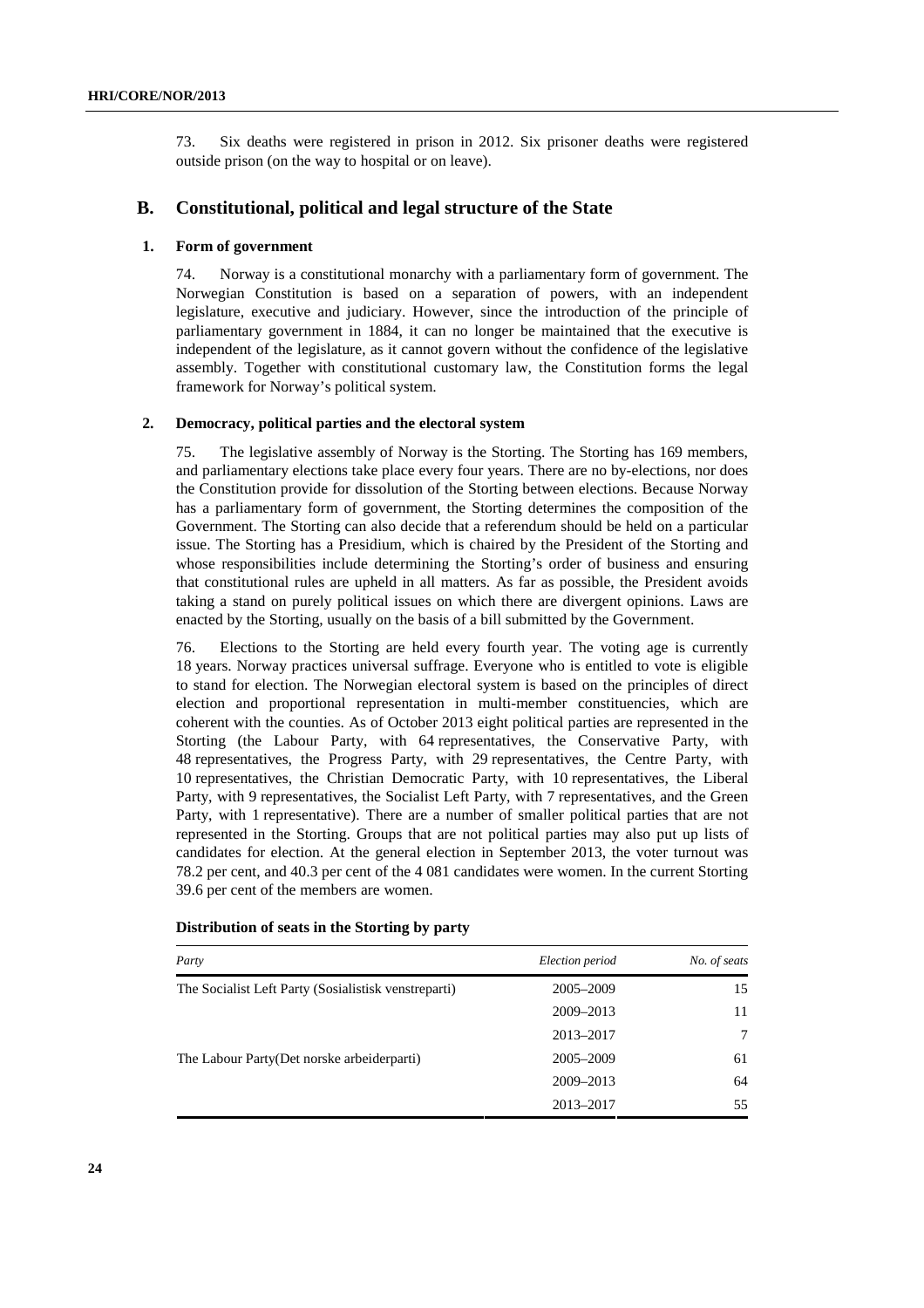| Party                                                 | Election period | No. of seats |
|-------------------------------------------------------|-----------------|--------------|
| The Centre Party (Senterpartiet)                      | 2005-2009       | 11           |
|                                                       | 2009-2013       | 11           |
|                                                       | 2013-2017       | 10           |
| The Christian Democratic Party (Kristelig folkeparti) | 2005-2009       | 11           |
|                                                       | 2009-2013       | 10           |
|                                                       | 2013-2017       | 10           |
| The Liberals (Venstre)                                | 2005-2009       | 10           |
|                                                       | 2009-2013       | 2            |
|                                                       | 2013-2017       | 9            |
| The Conservative Party (Høyre)                        | 2005-2009       | 23           |
|                                                       | 2009-2013       | 30           |
|                                                       | 2013-2017       | 48           |
| The Progress Party (Fremskrittspartiet)               | 2005-2009       | 38           |
|                                                       | 2009-2013       | 41           |
|                                                       | 2013-2017       | 29           |
| The Green Party (Miljøpartiet de Grønne)              | 2005-2009       | $\Omega$     |
|                                                       | 2009-2013       | $\Omega$     |
|                                                       | 2013-2017       | 1            |

# **Numbers of recognised national political parties**

| Year of election | No. of parties |
|------------------|----------------|
| 2013             | 20             |
| 2009             | 22             |
| 2005             | 18             |
| 2001             | 18             |

### **Numbers and percentages of eligible voters**

| Year of election | No.           | Percentage |
|------------------|---------------|------------|
| 2013             | 3 643 600     | 72.1       |
| 2009             | 3 530 785     | 73.6       |
| 2005             | 3 4 2 1 7 4 1 | 74.3       |
| 2001             | 3 3 5 9 4 3 3 | 74.5       |

### **Percentages of women members of the Storting**

| Parliamentary period | Percentage |
|----------------------|------------|
| 2013-2017            | 39.6       |
| 2009-2013            | 39.6       |
| 2005-2009            | 37.9       |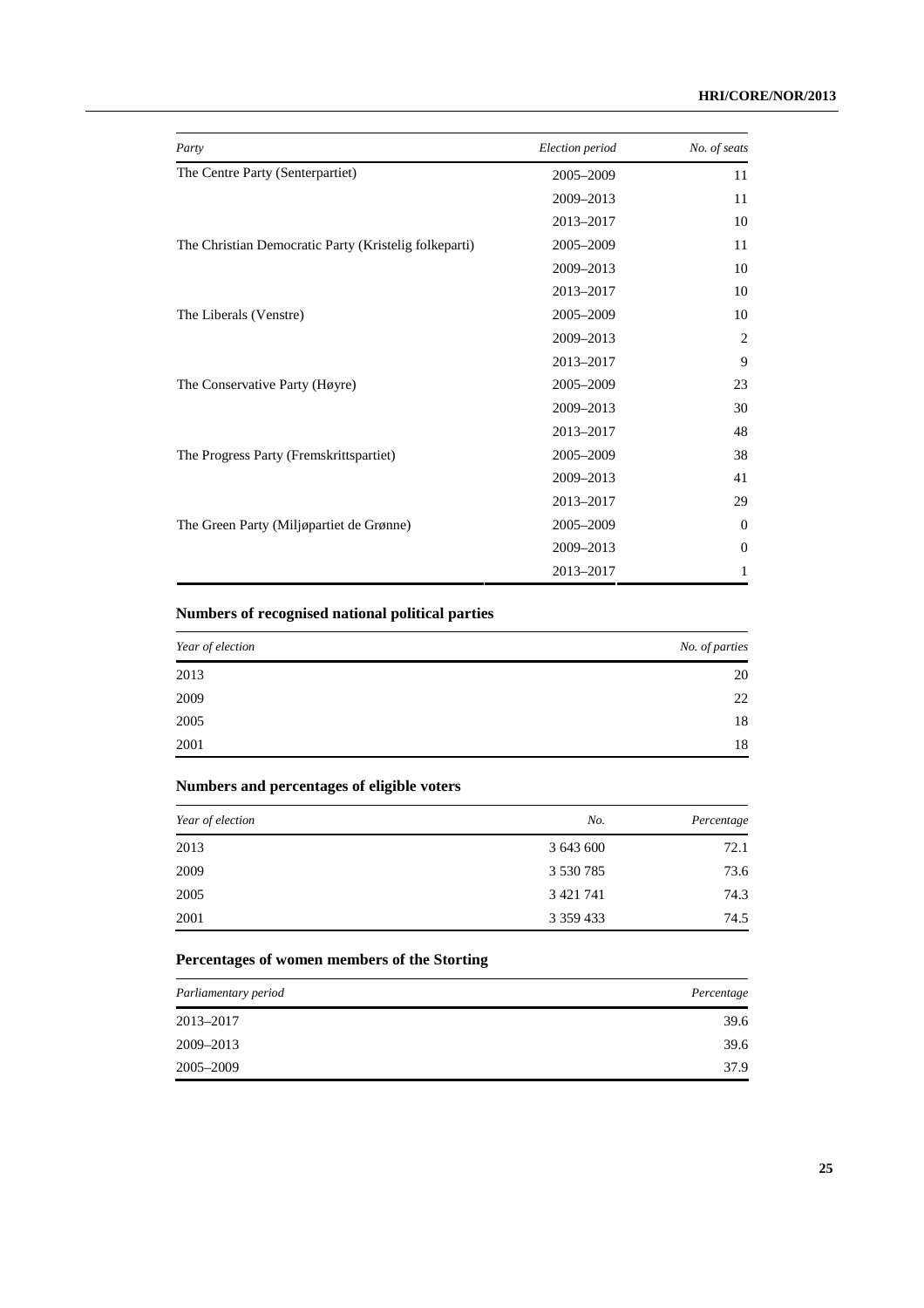77. Six national referendums have been held in Norway, and these have traditionally had a higher turnout than Storting elections, reaching a record 89 per cent when Norway voted on membership of the European Union (EU) in 1994. In 1905 Norwegians voted in favour of the dissolution of the union with Sweden and of offering the throne to Prince Carl of Denmark (who accepted and became King Haakon VII). In a referendum in 1919, Norwegians voted for the introduction of a ban on spirits, but after a new referendum in 1926 the prohibition was repealed. Norway voted against membership of the European Economic Community (EEC) in 1972 and of the EU in 1994.

#### **3. The Norwegian Government**

78. The Government is formed by the party or parties that have a majority of the seats in the Storting or that constitute a minority capable of governing. Thus the Government is indirectly selected by the electorate. The Government consists of the Prime Minister and a number of ministers (18 ministers in October 2013). The Office of the Prime Minister assists the Prime Minister in leading and coordinating the work of the Government. The ministries are responsible for executing the policies decided by the ministers in the various sectors of the government administration. Formal decisions by the Government are made in the form of a Royal Decree.

79. The executive power is invested in the King, but Royal Decrees are adopted by the King in Council, which consists of the government ministers. The King fills an important symbolic function as head of state and Norway's official representative.

#### **4. The Church of Norway**

80. There is freedom of religion in accordance with a 1964 amendment to the Constitution. In 2012, the provision of the Constitution concerning the Evangelical-Lutheran religion as the official religion of the state was amended. The Constitution now states that the Christian and the humanistic heritage are core values of the state, and that the Church of Norway remains the Norwegian "folk church". At the same time, several amendments to the Constitution in 2012 made the church more independent of the state. According to the Constitution, all life stance and religious communities should be equally supported by the state. Approximately 77 per cent of the Norwegian population are members of the Church of Norway (2012).

#### **5. Counties and municipalities**

81. Norway is divided into 19 counties and 428 municipalities (2013), and a number of political decisions are made at these two levels. The Government delegates autonomous powers in certain policy areas to the county and municipal councils, and these areas are specified in legislation. Much of the public administration is also carried out at these levels. Elections to the municipal and county councils are held every fourth year. The voter turnout for the county municipal and elections in 2011 was 64.5 per cent. Unlike the Storting elections, where the vast majority of candidates represent registered parties, lists of local independent candidates are very common in county and municipal elections.

#### **6. Legal structure**

82. The administration of justice is carried out by the courts of law, which are fully independent of the other constitutional powers. There are three levels of courts: the District Court of first instance, the Court of Appeal and the Supreme Court at the highest level. Civil and criminal cases may be heard at all levels. Civil cases are brought before the courts by the parties in the case, whereas criminal cases are brought by the prosecution authority. The legality of administrative decisions may be subject to control by a court. As a main rule, civil disputes are considered initially by a conciliation board, which is to be found in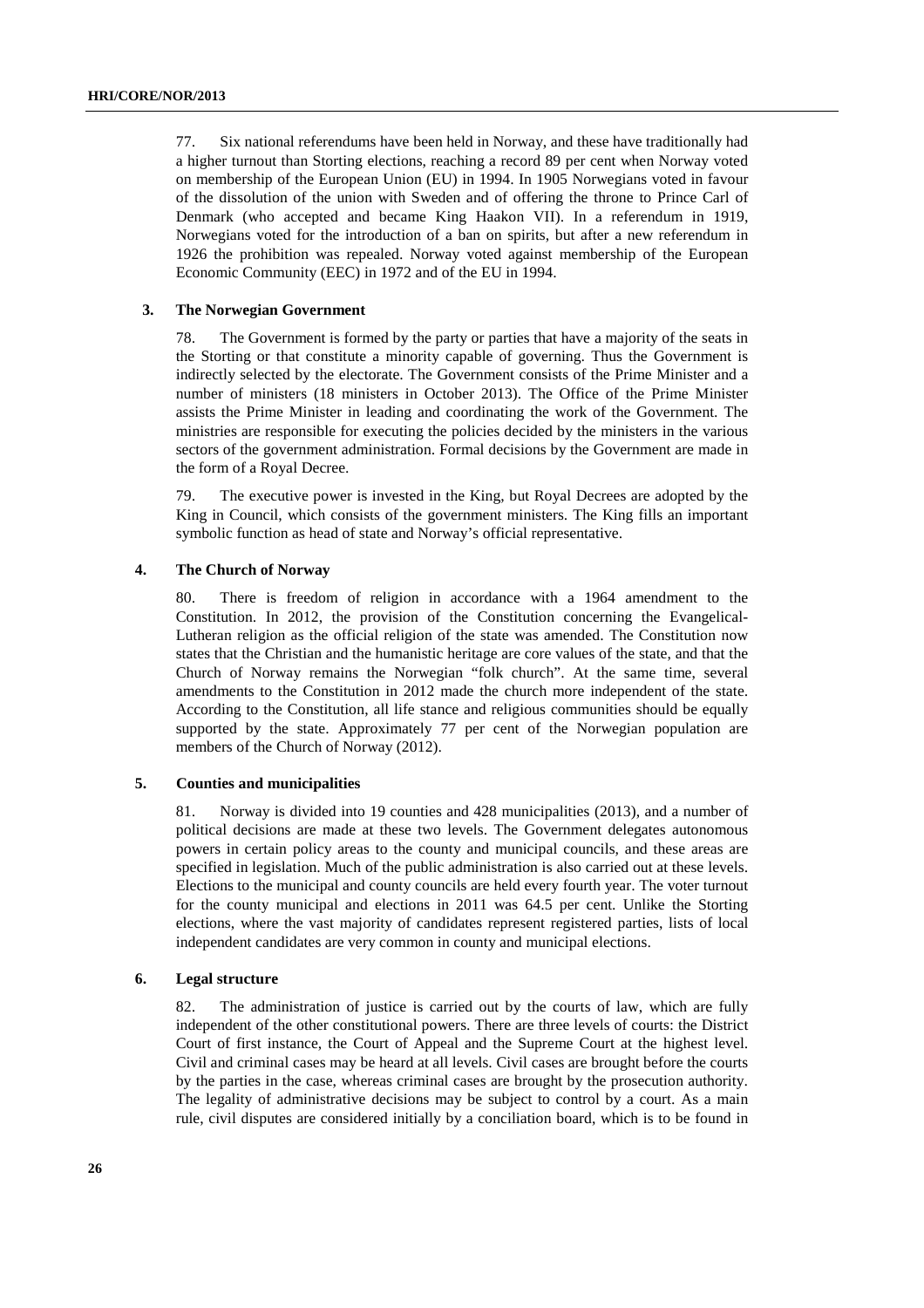every municipality and consists of laypeople. The ordinary courts are supplemented by special courts, including the Labour Court and the Land Consolidation Courts.

83. In 2002, administrative control of the courts was moved from the Ministry of Justice, where it had been since the creation of the Norwegian state in 1814, to the National Courts Administration. This body was established in order to safeguard the independence of the courts in relation to the other branches of government. The Ministry of Justice has no power to instruct the National Courts Administration, but has the main responsibility for drafting legislation relating to the courts.

84. The public administration agencies are also supervised by the Parliamentary Ombudsman for the Public Administration. The Ombudsman investigates complaints from citizens concerning an injustice perpetrated by a public agency. The Ombudsman processes complaints concerning administrative decisions at government, county and municipal levels, and may also take the initiative to investigate a matter.

85. The legal system is based on both legislation and customary law as sources of law. To meet the requirements under customary law the custom must have been consistently practised over a long period of time, and both the legal practitioners and society must have considered the custom to be legally binding. Customary law plays a considerable role in the law of damages, law of torts, contract law, public administration law and constitutional law.

#### **7. Membership of the European Economic Area (EEA)**

86. Norway is a party to the Agreement on the European Economic Area (EEA), under which the country participates in the internal market of the European Union (EU). Norway is also a member of the European Free Trade Association (EFTA).

87. The EEA Agreement, which is an agreement between the member states of the European Union (EU) and Iceland, Liechtenstein and Norway, entered into force on 1 January 1994. The purpose of this agreement is to create a comprehensive economic partnership that extends the internal market of the EU to the participating EFTA states. The EEA Agreement provides for free movement of goods, persons, services and capital between the signatory countries. The enlargement of the EU on 1 May 2004 and 1 January 2007 had a direct impact on the Agreement, which explicitly states that a country becoming a member of the EU must also apply for membership of the EEA. As from 2007, there are three EFTA states (Iceland, Liechtenstein and Norway) and 27 EU member states participating in the European Economic Area (EEA). Negotiations are on-going with regard to extending the agreement to Croatia.<sup>9</sup>

88. The cooperation under the EEA Agreement does not include participation by the EEA- EFTA states in certain areas, such as the EU's Common Agricultural Policy, the Common Fisheries Policy, the Economic and Monetary Union, and the EU Taxation and Customs Union. However, the main principles of the EEA Agreement, e.g. the principle of non-discrimination, may apply also in those areas.

89. In December 1996, Iceland and Norway signed a cooperation agreement with the "Schengen states", a group of 13 EU member states. The Schengen cooperation provides for common rules for the movement of persons to and between participating countries. On 1 May 1999, the Schengen cooperation was integrated into the EU framework, and Norway and Iceland have negotiated an agreement on institutional solutions for continuing participation in the Schengen cooperation after its integration into the EU. The latter

<sup>&</sup>lt;sup>9</sup> Updated July 2013.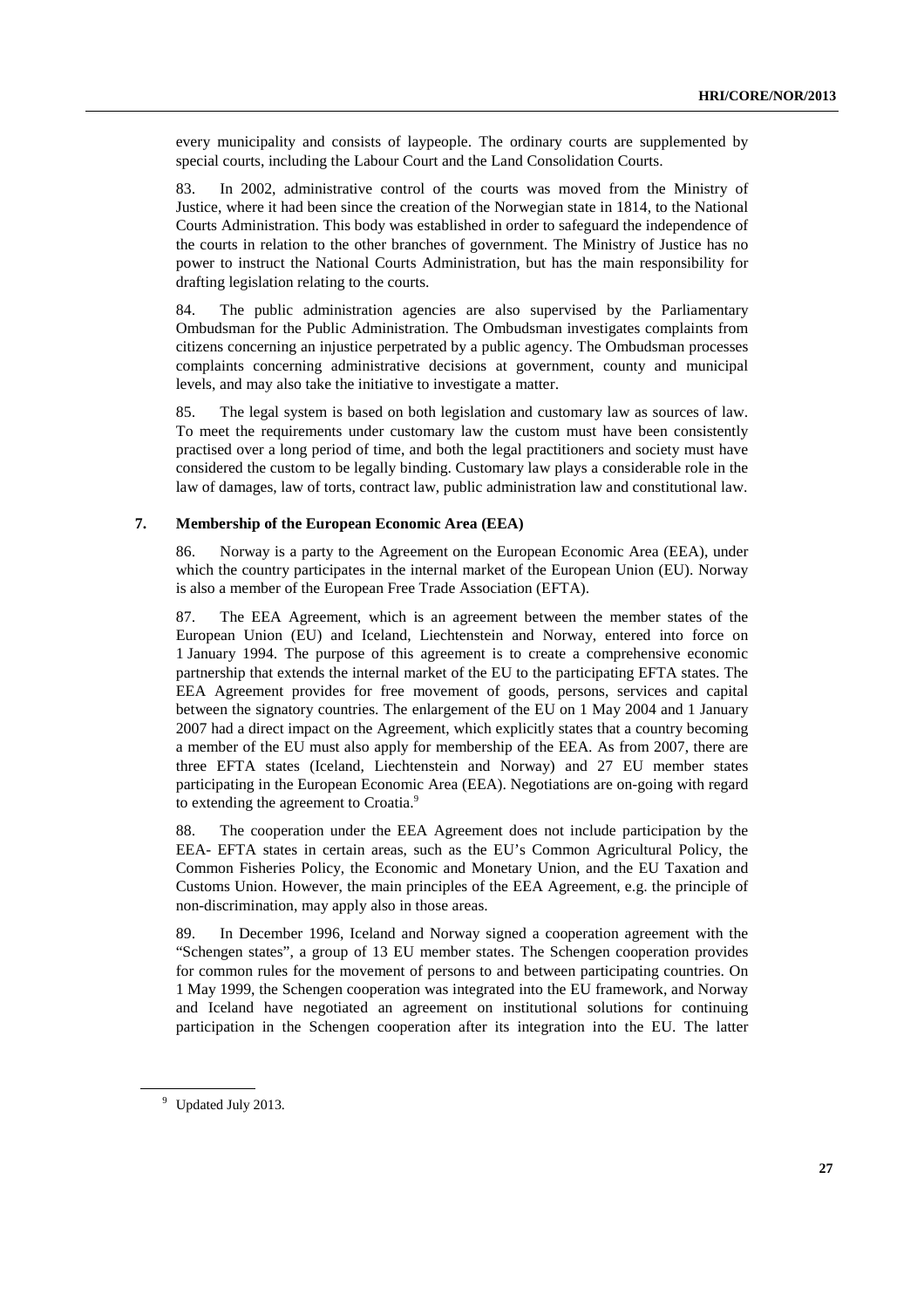agreement entered into force on 25 March 2001. The Schengen area currently consists of 26 states.

90. In addition to the EEA, Norway is a member of several other international organisations, including the International Monetary Fund (IMF), the Organisation for Economic Cooperation and Development (OECD), the International Bank for Reconstruction and Development (IBRD, the World Bank) and the World Trade Organization (WTO). Norway is a founding member of the United Nations and its subordinate agencies. Furthermore, Norway is a member of the North Atlantic Treaty Organization (NATO), as well as of the Council of Europe (CoE) and the Organization for Security and Co-operation in Europe (OSCE). Norway is also a member of the Inter-American Development Bank (IADB), the African Development Bank (AfDB), the Asian Development Bank (ADB), the European Bank for Reconstruction and Development (EBRD), the Council of Europe Development Bank (CEB), the Nordic Investment Bank (NIB), the Nordic Development Fund (NDF), the Nordic Council, the Nordic Project Fund (Nopef) and the Nordic Environment Finance Corporation (NEFCO).

#### **8. Recognition of non-governmental organisations**

91. The Norwegian Register of Non-Profit Organisations was established in December 2008, and close to 30 000 non-profit organisations are registered there. The register is operated by the Brønnøysund Register Centre. Registration is voluntary. The main objective of the Register is to facilitate and improve interaction between the government and the voluntary sector.

# **II. General framework for the protection and promotion of human rights**

### **A. Acceptance of international human rights norms**

#### **1. Main international human rights conventions and protocols**

| The status of ratification is set out in the table below. | 92. |  |  |  |  |  |
|-----------------------------------------------------------|-----|--|--|--|--|--|
|-----------------------------------------------------------|-----|--|--|--|--|--|

| Convention/protocol                                                                    | Signature $(S)$<br>Ratifications $(R)$ | <b>Reservations</b><br><b>Declarations</b>                                                                                                                                                                                                                                                                                                                                                                                    | Acceptance of optional<br>procedures                                                                                                                                                                                              |
|----------------------------------------------------------------------------------------|----------------------------------------|-------------------------------------------------------------------------------------------------------------------------------------------------------------------------------------------------------------------------------------------------------------------------------------------------------------------------------------------------------------------------------------------------------------------------------|-----------------------------------------------------------------------------------------------------------------------------------------------------------------------------------------------------------------------------------|
| International Covenant on<br>Economic, Social and<br>Cultural Rights (ICESCR),<br>1966 | R 13/09/1972                           | Subject to reservations to Article 8,<br>paragraph 1 (d) "to the effect that the<br>current Norwegian practice of<br>referring labour conflicts to the State<br>Wages Board (a permanent tripartite<br>arbitral commission in matters of<br>wages) by Act of Parliament for the<br>particular conflict, shall not be<br>considered incompatible with the<br>right to strike, this right being fully<br>recognised in Norway." |                                                                                                                                                                                                                                   |
| International Covenant on<br>Civil and Political Rights<br>(ICCPR), 1966               | R 13/09/1972                           | Subject to reservations to Article 10,<br>paragraph 2 (b) and paragraph 3<br>"with regard to the obligation to keep"<br>accused juvenile persons and juvenile<br>offenders segregated from adults"<br>and to Article 14, paragraphs 5 and 7<br>and to Article 20, paragraph 1.<br>19 September 1995                                                                                                                           | 31 August 1972<br>"Norway recognises the<br>competence of the Human<br>Rights Committee referred to<br>in Article 28 of the Covenant<br>to receive and consider<br>communications to the effect<br>that a State Party claims that |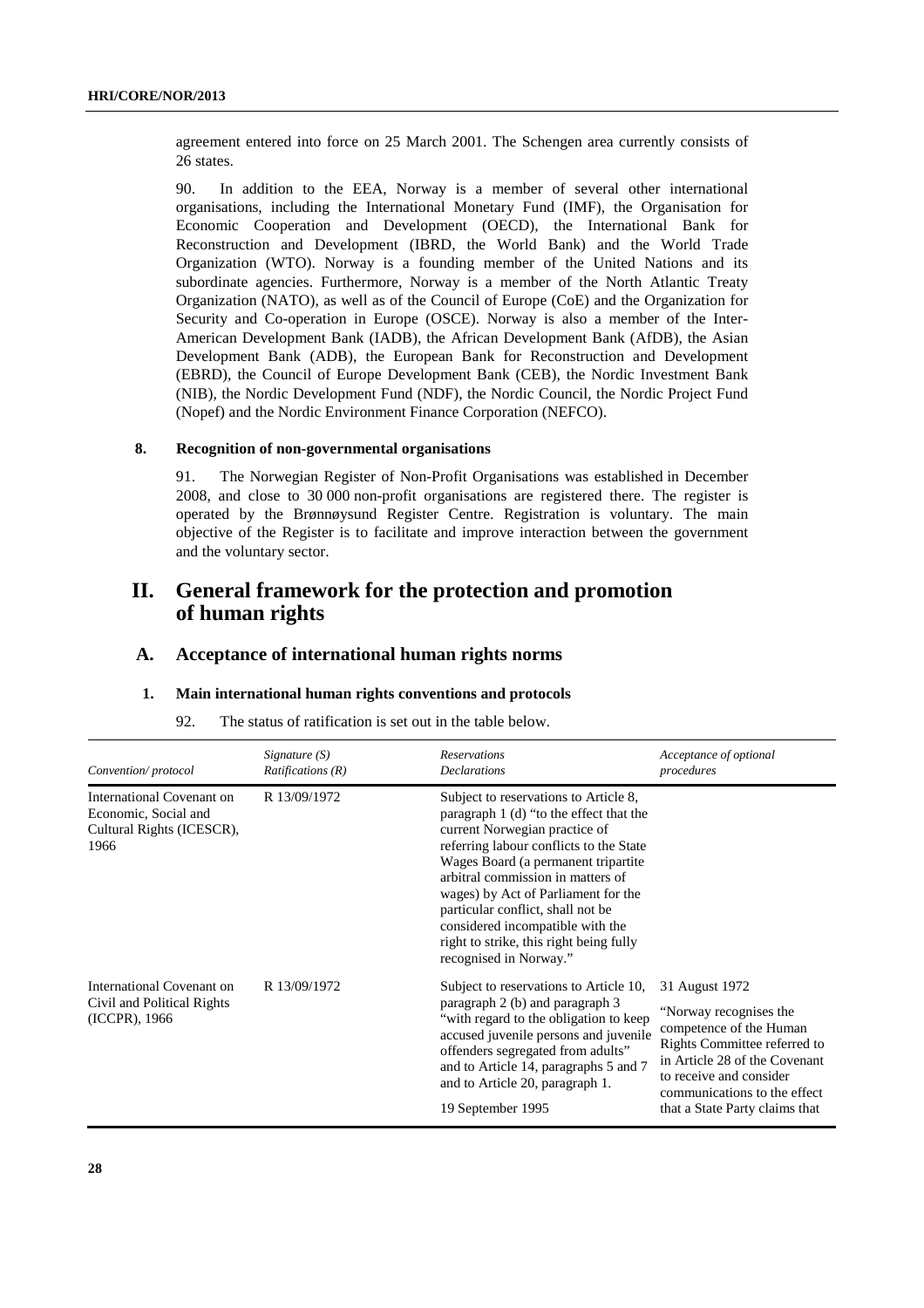| Convention/protocol                                                                      | Signature $(S)$<br><i>Ratifications</i> $(R)$ | Reservations<br><b>Declarations</b>                                                                                                                                                                                                                                                                                                                                                                                 | Acceptance of optional<br>procedures                                                                                                                                                                                                               |
|------------------------------------------------------------------------------------------|-----------------------------------------------|---------------------------------------------------------------------------------------------------------------------------------------------------------------------------------------------------------------------------------------------------------------------------------------------------------------------------------------------------------------------------------------------------------------------|----------------------------------------------------------------------------------------------------------------------------------------------------------------------------------------------------------------------------------------------------|
|                                                                                          |                                               | [The Government of Norway]<br>declares that] the entry into force of<br>an amendment to the Criminal<br>Procedure Act, which introduces the<br>right to have a conviction reviewed<br>by a higher court in all cases, the<br>reservation made by the Kingdom of<br>Norway with respect to Article 14,<br>paragraph 5 of the Covenant shall<br>continue to apply only in the<br>following exceptional circumstances: | another State Party is not<br>fulfilling its obligations under<br>the Covenant."                                                                                                                                                                   |
|                                                                                          |                                               | 1. "Riksrett" (Court of Impeachment)                                                                                                                                                                                                                                                                                                                                                                                |                                                                                                                                                                                                                                                    |
|                                                                                          |                                               | According to Article 86 of the<br>Norwegian Constitution, a special<br>court shall be convened in criminal<br>cases against members of the<br>Government, the Storting<br>(parliament) or the Supreme Court,<br>with no right of appeal.                                                                                                                                                                            |                                                                                                                                                                                                                                                    |
|                                                                                          |                                               | 2. Conviction by an appellate court                                                                                                                                                                                                                                                                                                                                                                                 |                                                                                                                                                                                                                                                    |
|                                                                                          |                                               | In cases where the defendant has<br>been acquitted in the first instance,<br>but convicted by an appellate court,<br>the conviction may not be appealed<br>on grounds of error in the assessment<br>of evidence in relation to the issue of<br>guilt. If the appellate court convicting<br>the defendant is the Supreme Court,<br>the conviction may not be appealed<br>under any circumstances whatsoever.         |                                                                                                                                                                                                                                                    |
| Optional Protocol to ICCPR, R 13/09/1972<br>concerning individual<br>petition, 1966      |                                               | Subject to the following reservation<br>to Article 5, paragraph 2: " The<br>Committee shall not have<br>competence to consider a<br>communication from an individual if<br>the same matter has already been<br>examined under other procedures of<br>international investigation or<br>settlement."                                                                                                                 |                                                                                                                                                                                                                                                    |
| Second Optional Protocol to<br>ICCPR, concerning abolition<br>of the death penalty, 1989 | R 05/09/1991                                  |                                                                                                                                                                                                                                                                                                                                                                                                                     |                                                                                                                                                                                                                                                    |
| International Convention on                                                              | R 06/08/1970                                  |                                                                                                                                                                                                                                                                                                                                                                                                                     | 23 January 1976                                                                                                                                                                                                                                    |
| the Elimination of All Forms<br>of Racial Discrimination,<br>(ICERD), 1965               |                                               |                                                                                                                                                                                                                                                                                                                                                                                                                     | Norway recognises the<br>competence of the<br>Committee on the<br><b>Elimination of Racial</b><br>Discrimination to receive and<br>consider communications<br>from individuals or groups of<br>individuals within the<br>ingiadiation of Mographic |

jurisdiction of Norway in accordance with Article 14,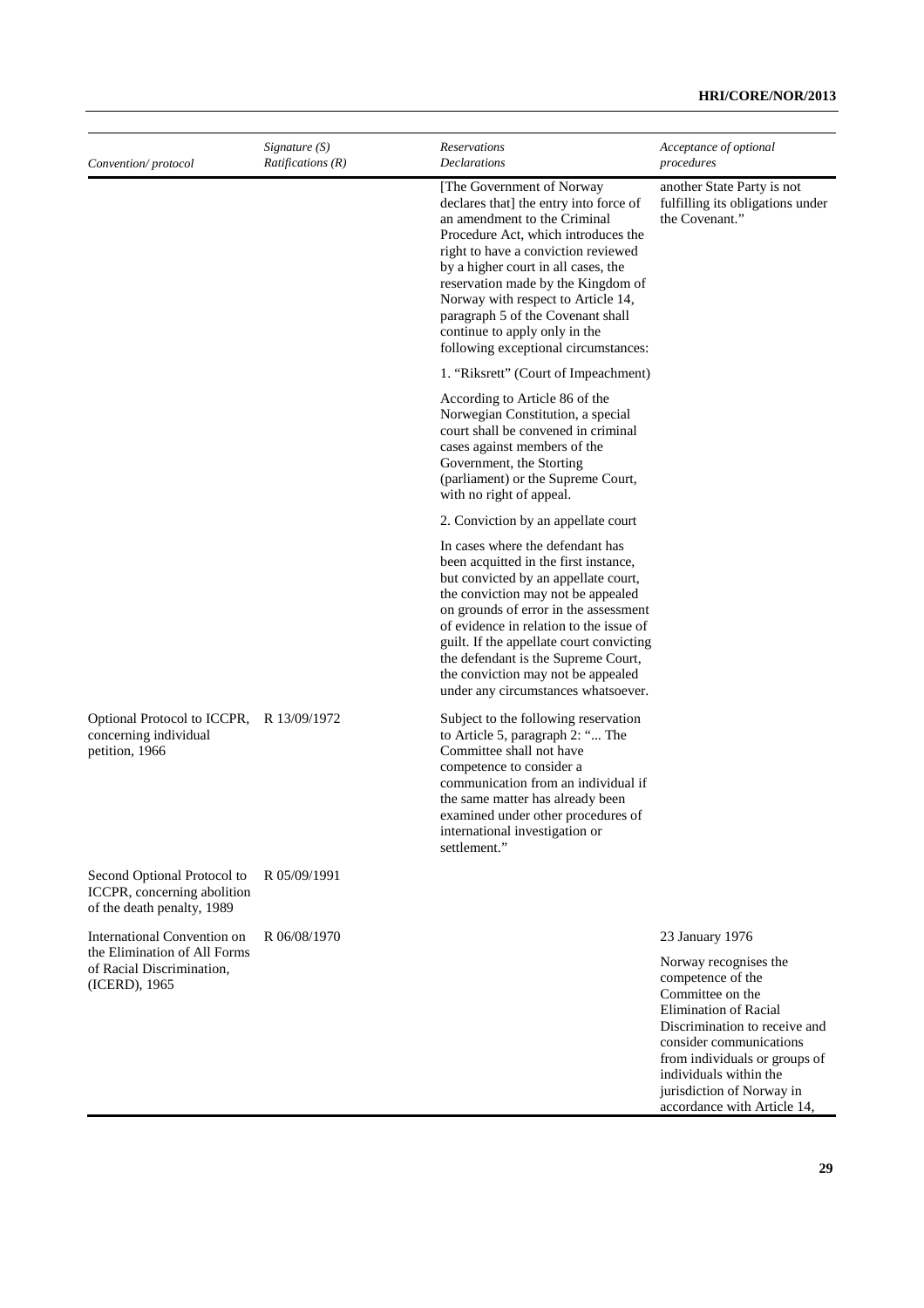| Convention/protocol                                                                                                                     | Signature $(S)$<br>Ratifications $(R)$ | Reservations<br><b>Declarations</b> | Acceptance of optional<br>procedures                                                                                                                                                                                                                                                                                                                                                                                                                                                                                        |
|-----------------------------------------------------------------------------------------------------------------------------------------|----------------------------------------|-------------------------------------|-----------------------------------------------------------------------------------------------------------------------------------------------------------------------------------------------------------------------------------------------------------------------------------------------------------------------------------------------------------------------------------------------------------------------------------------------------------------------------------------------------------------------------|
|                                                                                                                                         |                                        |                                     | with the reservation that the<br>Committee shall not consider<br>any communication from an<br>individual or group of<br>individuals unless the<br>Committee has ascertained<br>that the same matter is not<br>being examined or has not<br>been examined under another<br>procedure of international<br>investigation or settlement.                                                                                                                                                                                        |
| Convention on the<br>Elimination of All Forms of<br>Discrimination against<br>Women (CEDAW), 1979                                       | R 21/05/1981                           |                                     |                                                                                                                                                                                                                                                                                                                                                                                                                                                                                                                             |
| Optional Protocol to<br>CEDAW, concerning<br>individual complaints and<br>inquiry procedures, 1999                                      | R 05/03/2002                           |                                     |                                                                                                                                                                                                                                                                                                                                                                                                                                                                                                                             |
| Convention against Torture<br>and Other Cruel, Inhuman or<br>Degrading Treatment or<br>Punishment (CAT), 1984                           | R 09/07/1986                           |                                     | Norway recognizes the<br>competence of the<br>Committee to receive and<br>consider communications to<br>the effect that a State Party<br>claims that another State<br>Party is not fulfilling its<br>obligations under this<br>Convention.<br>Norway recognises the<br>competence of the<br>Committee to receive and<br>consider communications<br>from or on behalf of<br>individuals subject to its<br>jurisdiction who claim to be<br>victims of a violation by a<br>State Party of the provisions<br>of the Convention. |
| Optional Protocol to CAT,<br>concerning regular visits by<br>national and international<br>institutions to places of<br>detention, 2002 | R 27/06/2013                           |                                     |                                                                                                                                                                                                                                                                                                                                                                                                                                                                                                                             |
| Convention on the Rights of<br>the Child (CRC), 1989                                                                                    | R 08/01/1991                           |                                     |                                                                                                                                                                                                                                                                                                                                                                                                                                                                                                                             |
| Optional Protocol to the CRC R 23/09/2003<br>on the involvement of<br>children in armed conflict,<br>2000                               |                                        |                                     |                                                                                                                                                                                                                                                                                                                                                                                                                                                                                                                             |
| Optional Protocol to the CRC R 02/10/2001<br>on the sale of children, child<br>prostitution, and child                                  |                                        |                                     |                                                                                                                                                                                                                                                                                                                                                                                                                                                                                                                             |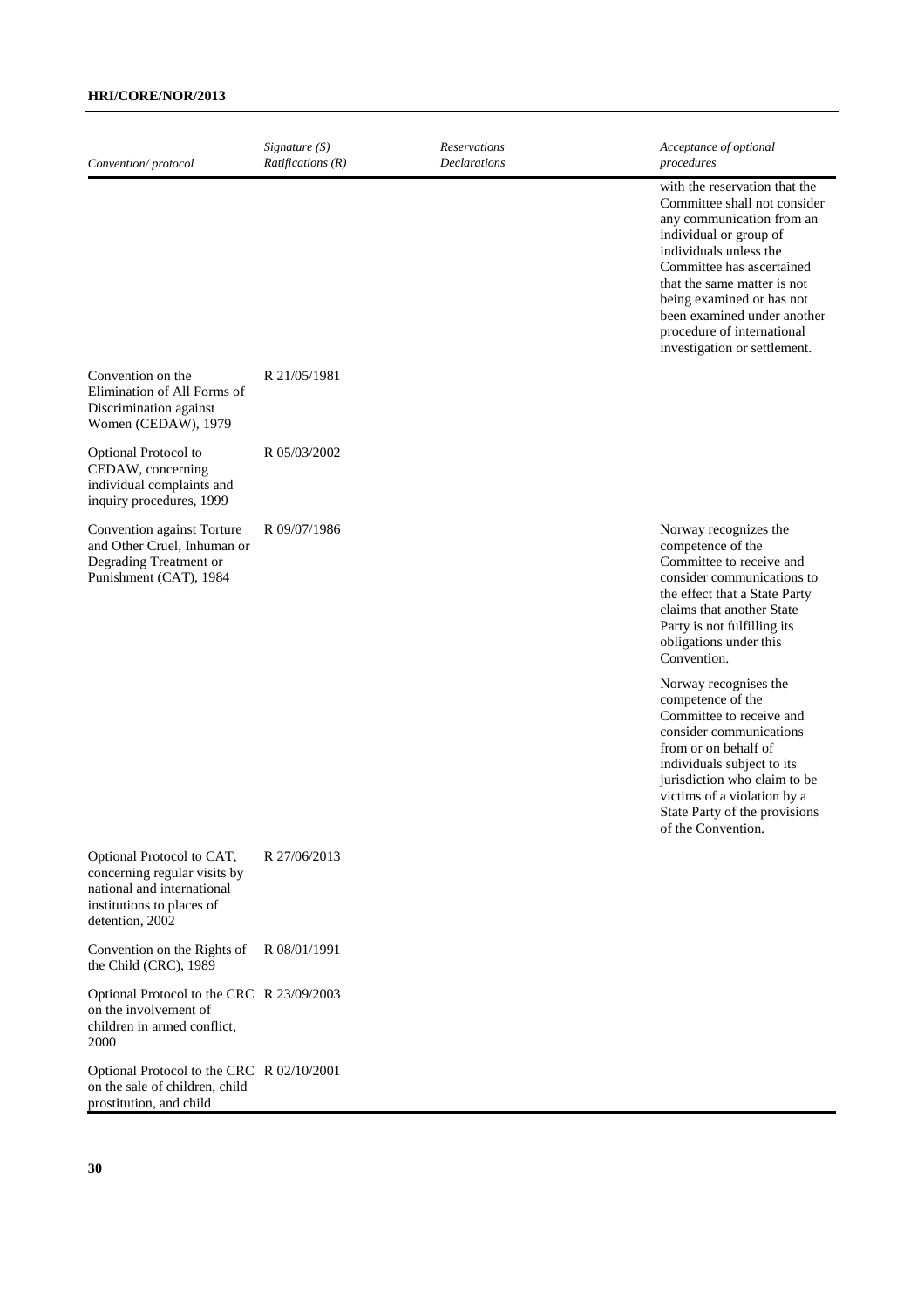| Convention/protocol                                                                                                                    | Signature $(S)$<br>Ratifications (R)                                                                                                                                                                                                                                                                                                                                                                                                                                                                                                                                                                                                                                                                                                                                                                                                                                                                                                                                                                                                                                                                                                                                                                                                                                                | <b>Reservations</b><br><b>Declarations</b>                                                                                                                                                                                                                                                                                                                                                                           | Acceptance of optional<br>procedures |
|----------------------------------------------------------------------------------------------------------------------------------------|-------------------------------------------------------------------------------------------------------------------------------------------------------------------------------------------------------------------------------------------------------------------------------------------------------------------------------------------------------------------------------------------------------------------------------------------------------------------------------------------------------------------------------------------------------------------------------------------------------------------------------------------------------------------------------------------------------------------------------------------------------------------------------------------------------------------------------------------------------------------------------------------------------------------------------------------------------------------------------------------------------------------------------------------------------------------------------------------------------------------------------------------------------------------------------------------------------------------------------------------------------------------------------------|----------------------------------------------------------------------------------------------------------------------------------------------------------------------------------------------------------------------------------------------------------------------------------------------------------------------------------------------------------------------------------------------------------------------|--------------------------------------|
| pornography, 2000                                                                                                                      |                                                                                                                                                                                                                                                                                                                                                                                                                                                                                                                                                                                                                                                                                                                                                                                                                                                                                                                                                                                                                                                                                                                                                                                                                                                                                     |                                                                                                                                                                                                                                                                                                                                                                                                                      |                                      |
| International Convention on<br>the Protection of the Rights<br>of All Migrant Workers and<br>Members of Their Families<br>(ICMW), 1990 | In 2002, Norway decided not<br>to become party to the UN<br>Convention on Migrant<br>Rights in 2002, as the<br>wording of the Convention<br>was considered to be so<br>vague and imprecise on a<br>number of points that it<br>would be difficult to clarify<br>the consequences and<br>obligations that ratification<br>would entail. Norway was<br>also concerned that the<br>Convention could undermine<br>existing obligations under the<br>International Covenant on<br>Civil and Political Rights and<br>the International Covenant on<br>Economic, Social and<br>Cultural Rights. The<br>duplication of existing rights,<br>to some extent with<br>variations, could be<br>unfortunate, since this could<br>lead to ambiguity. Norway<br>has already ratified all the<br>key human rights instruments<br>and the ILO core conventions<br>on workers' rights. These<br>also apply to foreign<br>nationals resident in Norway.<br>Norway participates actively<br>in the UN and in various<br>international forums where<br>migrants' rights are on the<br>agenda, for instance the<br>Global Forum on Migration<br>and Development. Norway<br>gives high priority to efforts<br>to improve labour standards,<br>which are also crucial in the<br>context of migrants' rights. |                                                                                                                                                                                                                                                                                                                                                                                                                      |                                      |
| Convention on the Rights of<br>Persons with Disabilities<br>(CRPD), 2006                                                               | R 03/06/2013                                                                                                                                                                                                                                                                                                                                                                                                                                                                                                                                                                                                                                                                                                                                                                                                                                                                                                                                                                                                                                                                                                                                                                                                                                                                        | Declarations:<br>Article 12                                                                                                                                                                                                                                                                                                                                                                                          |                                      |
|                                                                                                                                        |                                                                                                                                                                                                                                                                                                                                                                                                                                                                                                                                                                                                                                                                                                                                                                                                                                                                                                                                                                                                                                                                                                                                                                                                                                                                                     | "Norway recognises that persons<br>with disabilities enjoy legal capacity<br>on an equal basis with others in all<br>aspects of life. Norway also<br>recognizes its obligations to take<br>appropriate measures to provide<br>access by persons with disabilities to<br>the support they may require in<br>exercising their legal capacity.<br>Furthermore, Norway declares its<br>understanding that the Convention |                                      |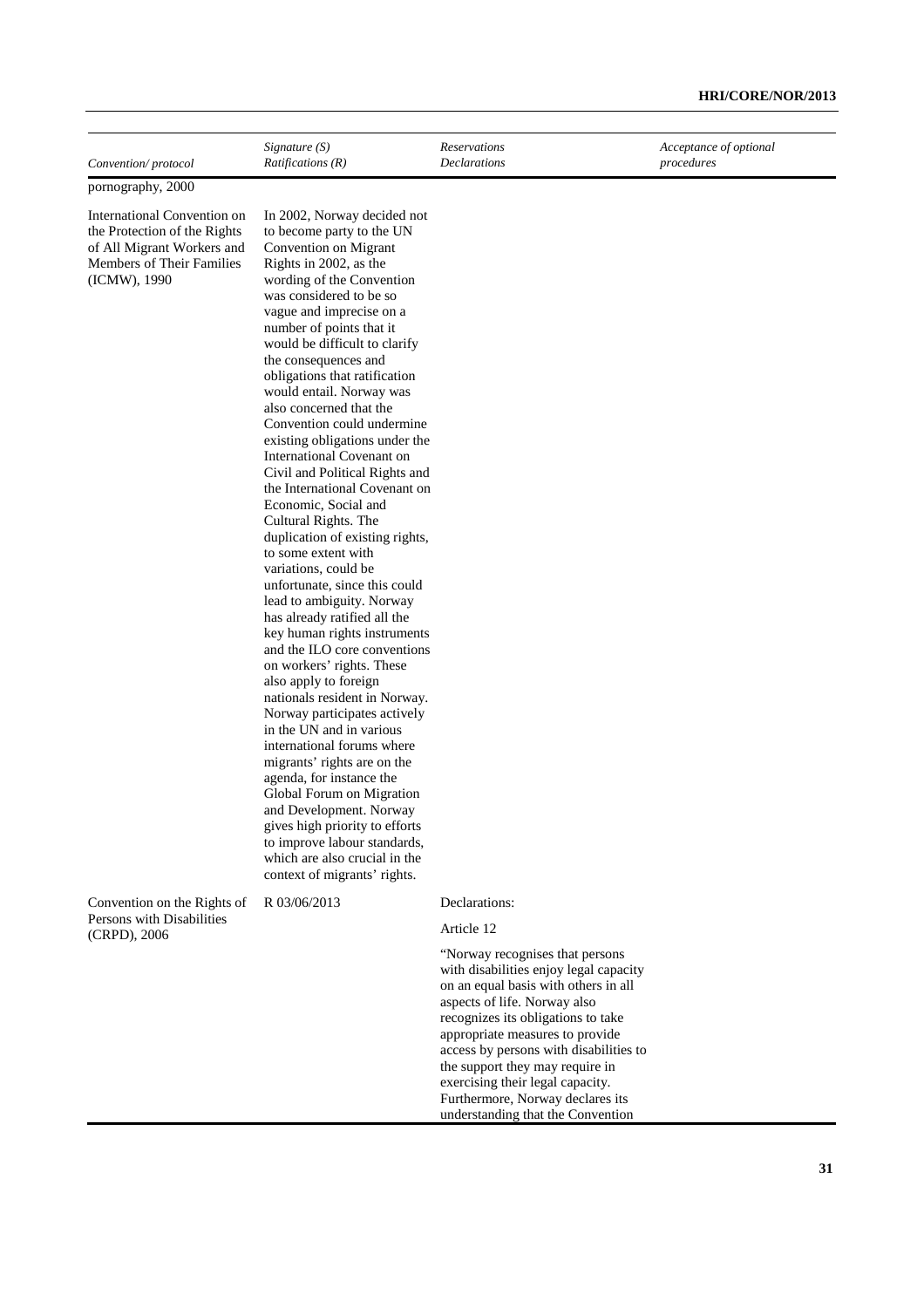| Convention/protocol                                                                                         | Signature $(S)$<br>Ratifications(R) | <b>Reservations</b><br><b>Declarations</b>                                                                                                                                                                                                                                                                                                                                                                                                                                                                                                   | Acceptance of optional<br>procedures |
|-------------------------------------------------------------------------------------------------------------|-------------------------------------|----------------------------------------------------------------------------------------------------------------------------------------------------------------------------------------------------------------------------------------------------------------------------------------------------------------------------------------------------------------------------------------------------------------------------------------------------------------------------------------------------------------------------------------------|--------------------------------------|
|                                                                                                             |                                     | allows for the withdrawal of legal<br>capacity or support in exercising<br>legal capacity, and/or compulsory<br>guardianship, in cases where such<br>measures are necessary, as a last<br>resort and subject to safeguards."                                                                                                                                                                                                                                                                                                                 |                                      |
|                                                                                                             |                                     | Articles 14 and 25                                                                                                                                                                                                                                                                                                                                                                                                                                                                                                                           |                                      |
|                                                                                                             |                                     | "Norway recognises that all persons<br>with disabilities enjoy the right to<br>liberty and security of person, and a<br>right to respect for physical and<br>mental integrity on an equal basis<br>with others. Furthermore, Norway<br>declares its understanding that the<br>Convention allows for compulsory<br>care or treatment of persons,<br>including measures to treat mental<br>illnesses, when circumstances render<br>treatment of this kind necessary as a<br>last resort, and the treatment is<br>subject to legal safeguards." |                                      |
| International Convention for<br>the Protection of All Persons<br>from Enforced<br>Disappearance (CED), 2006 | S 21/12/2007                        |                                                                                                                                                                                                                                                                                                                                                                                                                                                                                                                                              |                                      |

### **2. Other United Nations human rights and related conventions**

| Convention/protocol                                                                                                                                                                                                                                 | Signature $(S)$<br>Ratification(R)<br>Accession (A) |
|-----------------------------------------------------------------------------------------------------------------------------------------------------------------------------------------------------------------------------------------------------|-----------------------------------------------------|
| Convention on the Prevention and Punishment of the Crime of<br>Genocide, 1948                                                                                                                                                                       | R 22/07/1949                                        |
| Slavery Convention, 1926 as amended in 1955                                                                                                                                                                                                         | R 11/04/1957                                        |
| Convention for the Suppression of the Traffic in Persons and of the<br>Exploitation of the Prostitution of Others, 1949                                                                                                                             | A 23/01/1952                                        |
| Convention relating to the Status of Refugees, 1951, and its 1967<br>Protocol                                                                                                                                                                       | R 23/03/1953                                        |
| Convention relating to the Status of Stateless Persons, 1954                                                                                                                                                                                        | R 19/11/1956                                        |
| Convention on the Reduction of Statelessness, 1961                                                                                                                                                                                                  | A 11/08/1971                                        |
| Rome Statute of the International Criminal Court, 1998                                                                                                                                                                                              | R 16/02/2000                                        |
| United Nations Convention against Transnational Organized Crime,<br>2000, and its Protocols against the smuggling of migrants by land,<br>sea and air, and to prevent, suppress and punish trafficking in<br>persons, especially women and children | R 23/09/2003                                        |
| Arms Trade Treaty, 2013                                                                                                                                                                                                                             | S 03/06/2013                                        |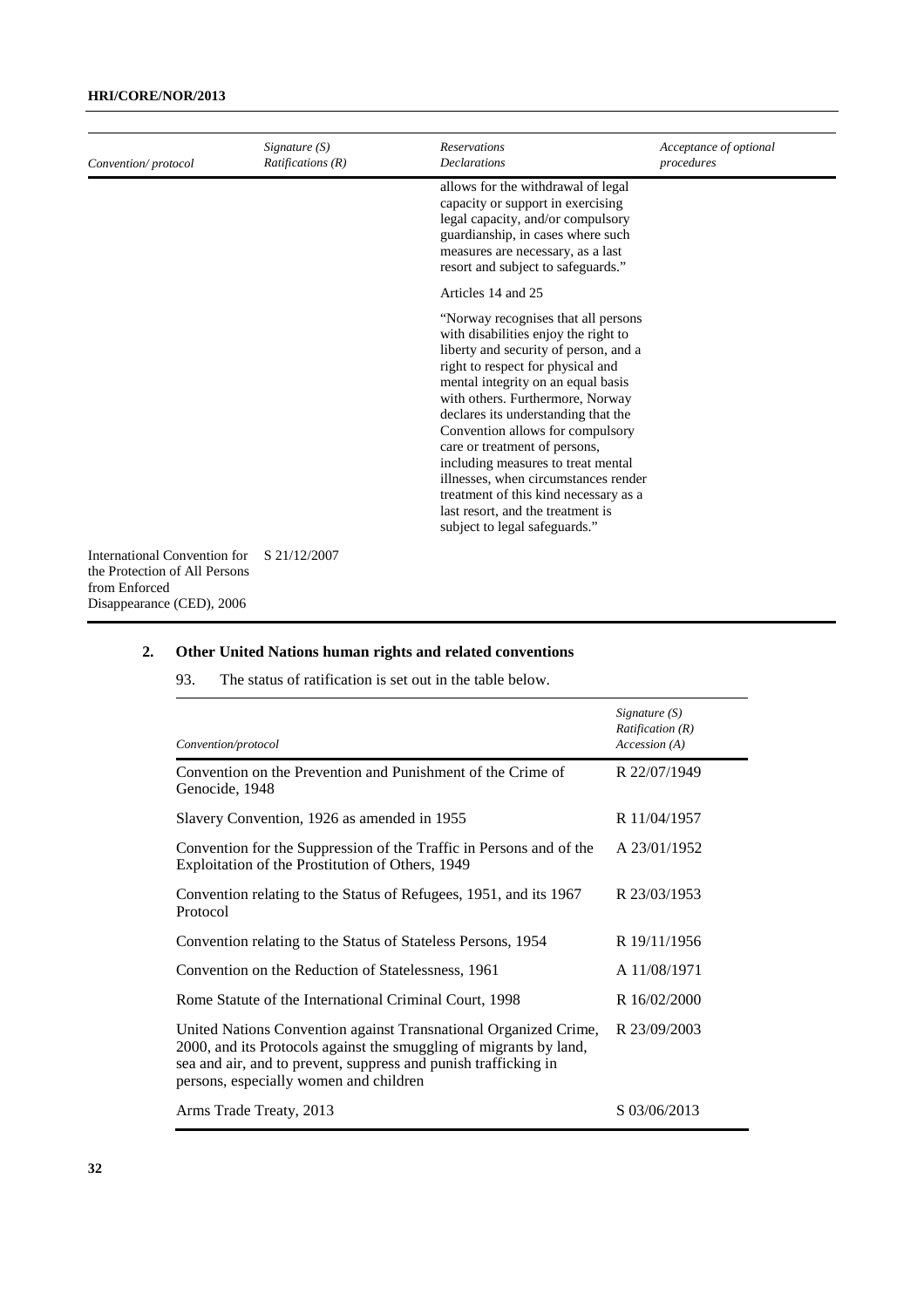### **3. Conventions of the International Labour Organization (a selection)**

| Convention/protocol                                                                                                                      | Signature (S)<br>Ratification(R) |
|------------------------------------------------------------------------------------------------------------------------------------------|----------------------------------|
| Weekly Rest (Industry) Convention, 1921 (No. 14)                                                                                         | R 07/07/1937                     |
| Forced or Compulsory Labour Convention, 1930 (No. 29)                                                                                    | R 01/07/1932                     |
| Labour Inspection Convention, 1947 (No. 81)                                                                                              | R 05/01/1949                     |
| Migration for Employment Recommendation, 1949 (No. 86)                                                                                   | R 17/02/1955                     |
| Freedom of Association and Protection of the Right to Organise<br>Convention, 1948 (No. 87)                                              | R 04/07/1949                     |
| Migration for Employment Convention, 1949 (No. 97)                                                                                       | R 17/02/1955                     |
| Right to Organize and Collective Bargaining Convention, 1949<br>(No. 98)                                                                 | R 17/02/1955                     |
| Equal Remuneration Convention 1951 (No. 100)                                                                                             | R 24/09/1959                     |
| Social Security (Minimum Standards) Convention, 1952 (No. 102)                                                                           | R 30/09/1954                     |
| Abolition of Forced Labour Convention, 1957 (No. 105)                                                                                    | R 14/04/1958                     |
| Weekly Rest (Commerce and Offices) Convention, 1957 (No. 106)                                                                            |                                  |
| Discrimination (Employment and Occupation) Convention, 1958<br>(No. 111)                                                                 | R 24/09/1959                     |
| Equality of Treatment (Social Security) Convention, 1962 (No. 118)                                                                       | R 28/08/1963                     |
| Employment Policy Convention, 1964 (No. 122)                                                                                             | R 06/06/1966                     |
| Labour Inspection (Agriculture) Convention, 1969 (No. 129)                                                                               | R 14/04/1971                     |
| Minimum Wage Fixing Convention, 1970 (No. 131)                                                                                           |                                  |
| Holidays with Pay Convention (Revised), 1970 (No. 132)                                                                                   | R 22/06/1973                     |
| Minimum Age Convention, 1973 (No. 138)                                                                                                   | R 08/07/1980                     |
| Migrant Workers (Supplementary Provisions) Convention, 1975<br>(No. 143)                                                                 | R 24/01/1979                     |
| Migrant Workers Recommendation, 1975 (No. 151)                                                                                           |                                  |
| Labour Relations (Public Service) Convention, 1978 (No. 151)                                                                             | R 19/03/1980                     |
| Occupational Safety and Health Convention, 1981 (No. 155)                                                                                | R 22/06/1982                     |
| Equal Opportunities and Equal Treatment for Men and Women<br>Workers: Workers with Family Responsibilities Convention, 1981<br>(No. 156) | R 22/06/1982                     |
| Indigenous and Tribal Peoples in Independent Countries Convention, R 19/06/1990<br>1989 (No. 169)                                        |                                  |
| Worst Forms of Child Labour Convention, 1999 (No. 182)                                                                                   | R 21/12/2000                     |
| Maternity Protection Convention, 2000 (No. 183)                                                                                          |                                  |
| Maritime Labour Convention, 2006                                                                                                         | S 10/2/2009                      |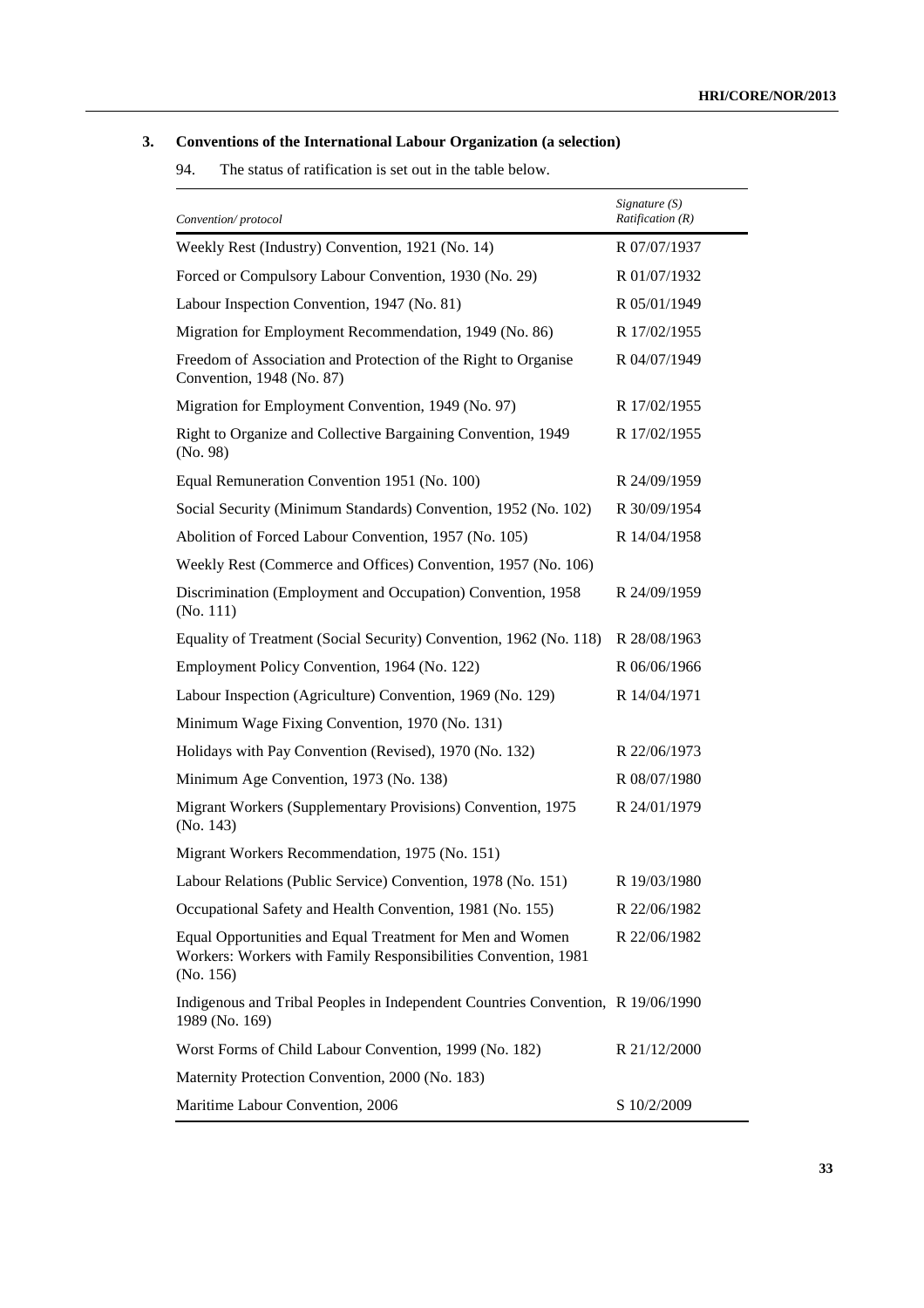### **4. Conventions of the United Nations Educational, Scientific and Cultural Organization**

95. The status of ratification is set out in the table below.

| Convention/protocol                                  | Signature (S)<br><i>Ratification (R)</i> |
|------------------------------------------------------|------------------------------------------|
| Convention against Discrimination in Education, 1960 | R 08/01/1963                             |

### **5. Conventions of the Hague Conference on Private International Law**

| Convention/protocol                                                                                                                                                                 | Signature (S)<br>Ratification (R) |
|-------------------------------------------------------------------------------------------------------------------------------------------------------------------------------------|-----------------------------------|
| Convention relating to the settlement of the conflicts between the<br>law of nationality and the law of domicile, 1955                                                              |                                   |
| Convention on the law applicable to maintenance obligations<br>towards children, 1956                                                                                               | S 24/10/1956                      |
| Convention concerning the recognition and enforcement of decisions R 02/09/1965<br>relating to maintenance obligations towards children, 1958                                       |                                   |
| Convention concerning the powers of authorities and the law<br>applicable in respect of the protection of minors, 1961                                                              |                                   |
| Convention on Jurisdiction, Applicable Law and Recognition of<br>Decrees Relating to Adoptions, 1965                                                                                |                                   |
| Convention on the Law Applicable to Maintenance Obligations,<br>1973                                                                                                                |                                   |
| Convention on the Recognition of Divorces and Legal Separations,<br>1970                                                                                                            | R 15/08/1978                      |
| Convention on the Recognition and Enforcement of Decisions<br>relating to Maintenance Obligations, 1973                                                                             | R 12/04/1978                      |
| Convention on the Civil Aspects of International Child Abduction,<br>1980                                                                                                           | R 09/01/1989                      |
| Convention on Celebration and Recognition of the Validity of<br>Marriages, 1978                                                                                                     |                                   |
| Convention on the Law Applicable to Matrimonial Property<br>Regimes, 1978                                                                                                           |                                   |
| Convention on International Access to Justice, 1980                                                                                                                                 |                                   |
| Convention on the Law Applicable to Succession to the Estates of<br>Deceased Persons, 1989                                                                                          |                                   |
| Convention on Protection of Children and Co-operation in respect of R 25/09/1997<br>Intercountry Adoption, 1993                                                                     |                                   |
| Convention on Jurisdiction, Applicable Law, Recognition,<br>Enforcement and Co-operation in respect of Parental Responsibility<br>and Measures for the Protection of Children, 1996 |                                   |
| Convention on the International Protection of Adults, 2002                                                                                                                          |                                   |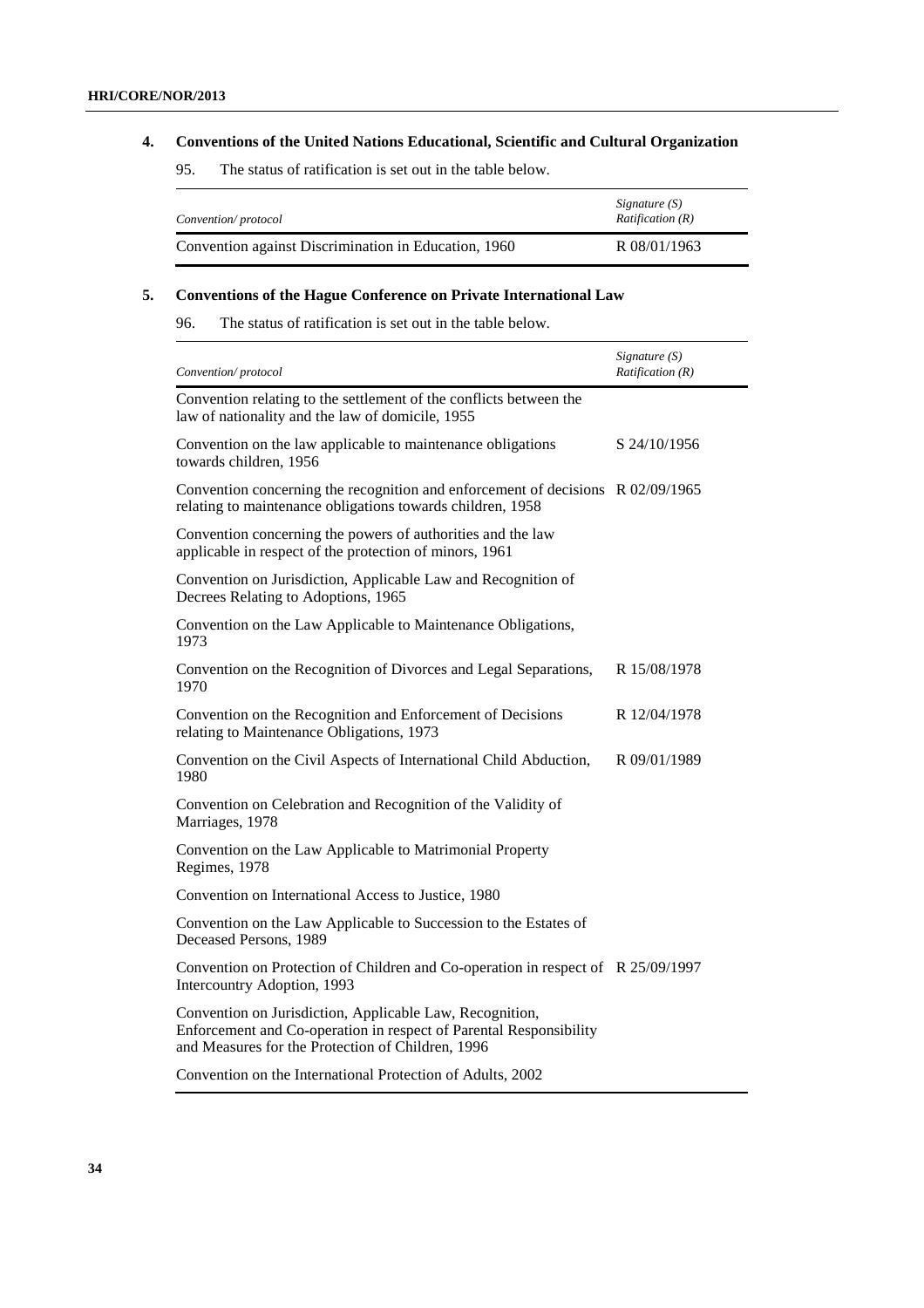### **6. Geneva Conventions and other treaties on international humanitarian law**

97. The status of ratification is set out in the table below.

| Convention/protocol                                                                                                                                                       | Signature $(S)$<br><i>Ratification</i> $(R)$ |
|---------------------------------------------------------------------------------------------------------------------------------------------------------------------------|----------------------------------------------|
| Geneva Convention (I) for the Amelioration of the Condition of the<br>Wounded and Sick in Armed Forces in the Field, 1949                                                 | R 03/08/1951                                 |
| Geneva Convention (II) for the Amelioration of the Condition of<br>Wounded, Sick and Shipwrecked Members of Armed Forces at Sea,<br>1949                                  | R 03/08/1951                                 |
| Geneva Convention (III) relative to the Treatment of Prisoners of<br>War, 1949                                                                                            | R 03/08/1951                                 |
| Geneva Convention (IV) relative to the Protection of Civilian<br>Persons in Time of War, 1949                                                                             | R 03/08/1951                                 |
| Protocol Additional to the Geneva Conventions of 12 August 1949,<br>and relating to the Protection of Victims of International Armed<br>Conflicts (Protocol I), 1977      | R 14/12/1981                                 |
| Protocol Additional to the Geneva Conventions of 12 August 1949,<br>and relating to the Protection of Victims of Non International Armed<br>Conflicts (Protocol II), 1977 | R 14/12/1981                                 |
| Ottawa Convention on the Prohibition of the Use, Stockpiling,<br>Production and Transfer of Anti Personnel Mines and on Their<br>Destruction, 1997                        | R 09/07/1998                                 |
| Convention on Cluster Munitions 2008                                                                                                                                      | R 03/12/2008                                 |

### **7. Regional human rights conventions**

### *(a) Conventions of the Council of Europe (a selection)*

| Convention/protocol                                                                                                                                                                                                  | Signature $(S)$<br>Ratification(R) |
|----------------------------------------------------------------------------------------------------------------------------------------------------------------------------------------------------------------------|------------------------------------|
| Convention for the Protection of Human Rights and Fundamental<br>Freedoms 1950 (Norway has also ratified additional Protocols Nos.<br>1, 4, 6, 7 and 13 to the Convention, and signed additional Protocol<br>No. 12) | R 15/1/1952                        |
| European Social Charter (revised) 1996                                                                                                                                                                               | R 07/05/2001                       |
| European Convention for the Prevention of Torture and Inhuman or<br>Degrading Treatment or Punishment 1987                                                                                                           | R 21/4/1989                        |
| European Charter for Regional or Minority Languages 1992                                                                                                                                                             | R 10/11/1993                       |
| Framework Convention for the Protection of National Minorities<br>1995                                                                                                                                               | R 17/3/1999                        |
| Additional Protocol to the Convention on Cybercrime, concerning<br>the criminalisation of acts of a racist and xenophobic nature<br>committed through computer systems, 2003                                         | R 29/04/2008                       |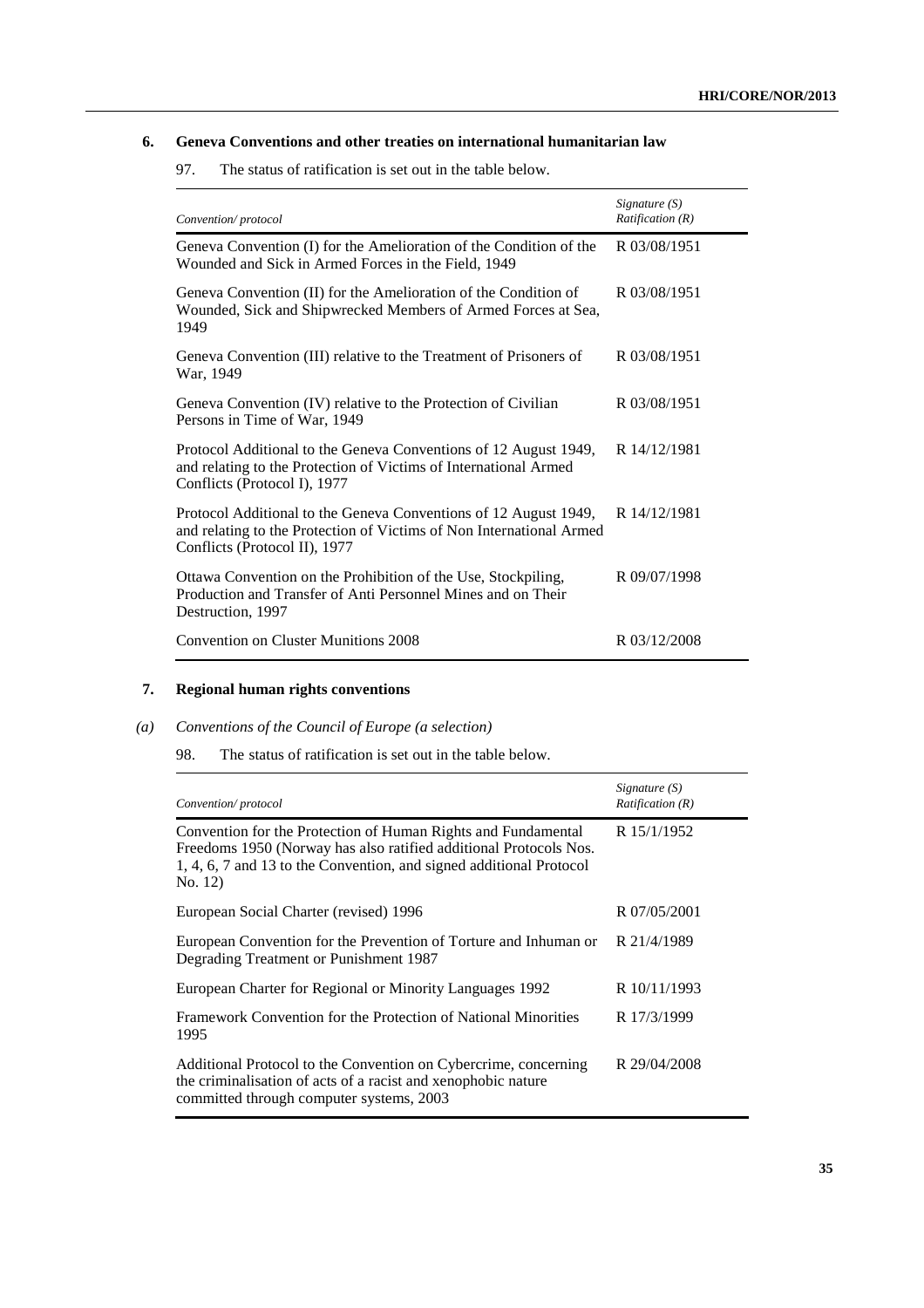| Convention/protocol                                                                                              | Signature $(S)$<br>Ratification (R) |
|------------------------------------------------------------------------------------------------------------------|-------------------------------------|
| Council of Europe Convention on Action against Trafficking in<br>Human Beings, 2005                              | R 17/01/2008                        |
| Council of Europe Convention on the Protection of Children against<br>Sexual Exploitation and Sexual Abuse, 2007 | S 25/10/2007                        |
| Council of Europe Convention on Access to Official Documents,<br>2009                                            | R 11/09/2009                        |
| Council of Europe Convention on the Protection of Children against<br>Sexual Exploitation and Sexual Abuse, 2007 | S 25/10/2007                        |
| Council of Europe Convention on preventing and combating<br>violence against woman and domestic violence, 2011   | S 07/07/2011                        |

### **B. Legal framework for the protection of human rights at the national level**

#### **1. Legislation**

#### *Introduction*

99. Human rights are protected under the Constitution, the Human Rights Act and specific legislation in certain areas.

100. Norway is a dualist country. In order to be directly applicable in Norwegian law, international human rights conventions must therefore – in principle – be incorporated or transformed into Norwegian law. Incorporation means that the convention as such is incorporated into Norwegian law through specific provisions, for instance in the Human Rights Act. Transformation means that national legislation is worded so as to be in accordance with the convention. Transformation may be either active or passive. In active transformation the Storting implements new legislation or amends existing legislation in order to comply with the convention concerned, whereas in passive transformation the Storting considers that existing Norwegian legislation is already in accordance with the convention.

101. It is also a principle of general Norwegian law that Norwegian law should be interpreted in accordance with obligations in public international law that are binding on Norway. The principle is particularly strong with respect to international human rights obligations. The principle has been cited a number of times by the Norwegian Supreme Court.

102. In some areas of law sector monism applies, i.e. it is explicitly stated that provisions in a particular Act apply with the limitations that follow from public international law, including human rights. The Norwegian Civil Procedure Act and the General Civil Penal Code are examples of such legislation.

#### *The Norwegian Constitution*

103. The Norwegian Constitution, which was drawn up in 1814, is founded on the principles of the sovereignty of the people, the separation of powers and respect for human rights and fundamental freedoms. The Constitution of 1814 did not, however, contain a complete bill of rights, but specified those human rights and fundamental freedoms that were agreed on at the time. Articles relating to human rights have been added in recent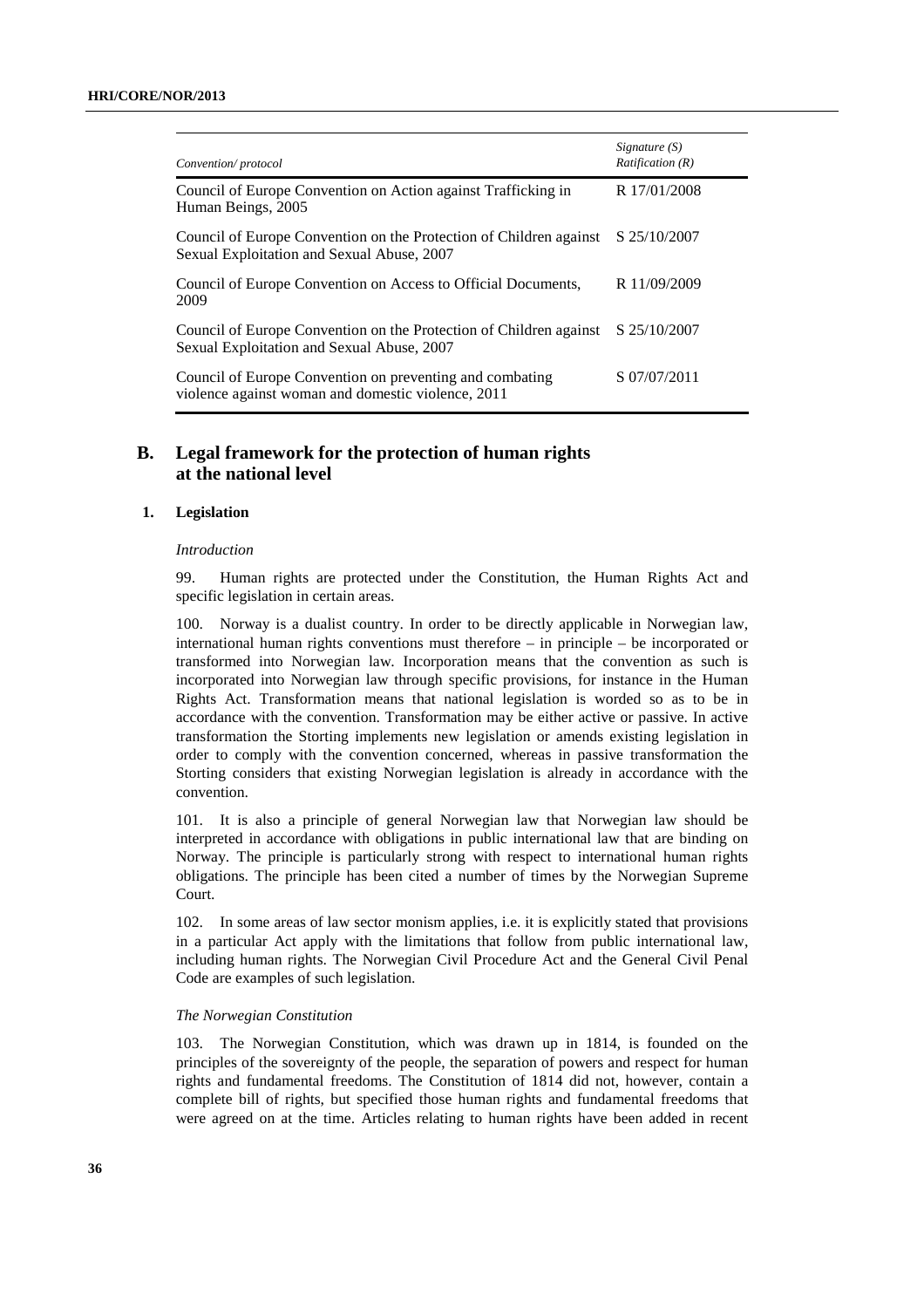years. The Constitution also establishes a *general duty* for all public authorities to respect and safeguard human rights, including human rights that are not written into the Constitution.

#### *Human Rights Committee appointed by the Storting*

104. On 19 December 2011 the Human Rights Committee appointed by the Storting presented its report with proposals on strengthening human rights in the Constitution. The report included several proposed amendments to the Constitution, relating to civil and political rights, economic, social and cultural rights, as well as securing children's rights in the Constitution.

105. All of the proposals from the report were put forward in the Storting by different groups of elected representatives consisting of members of all parties represented in the Storting. The proposals are to be discussed and decisions taken during the first three sessions of the Storting after the parliamentary election in 2013.

#### *The Human Rights Act of 21 May 1999*

106. Under the Human Rights Act of 21 May 1999, the following conventions have been incorporated into Norwegian law:

- The Council of Europe Convention for the Protection of Human Rights and Fundamental Freedoms of 4 November 1950 with later amendments, including the following additional protocols:
	- Protocol No. 1, 20 March 1952;
	- Protocol No. 4, 16 September 1963, securing certain rights and freedoms other than those already included in the Convention and in the First Protocol thereto;
	- Protocol No. 6, 28 April 1983, Concerning the Abolition of the Death Penalty;
	- Protocol No. 7, 22 November 1984;
	- Protocol No. 13, 21 February 2002, Concerning the Abolition of the Death Penalty;
- The United Nations International Covenant 16 December 1966, on Economic, Social and Cultural Rights;
- The United Nations International Covenant, 16 December 1966, on Civil and Political Rights, including the following additional protocols:
	- Optional Protocol, 16 December 1966;
	- Second Optional Protocol, 15 December 1989 Aiming at the Abolition of the Death Penalty;
- The United Nations International Convention, 20 November 1989, on the Rights of the Child, including the following additional protocols:
	- Optional Protocol, 25 May 2000, on the Involvement of Children in Armed Conflict;
	- Optional Protocol, 25 May 2000, on the Sale of Children, Child Prostitution and Child Pornography;
- The United Nations International Convention, 18 December 1979, on the Elimination of All Forms of Discrimination against Women, including the Optional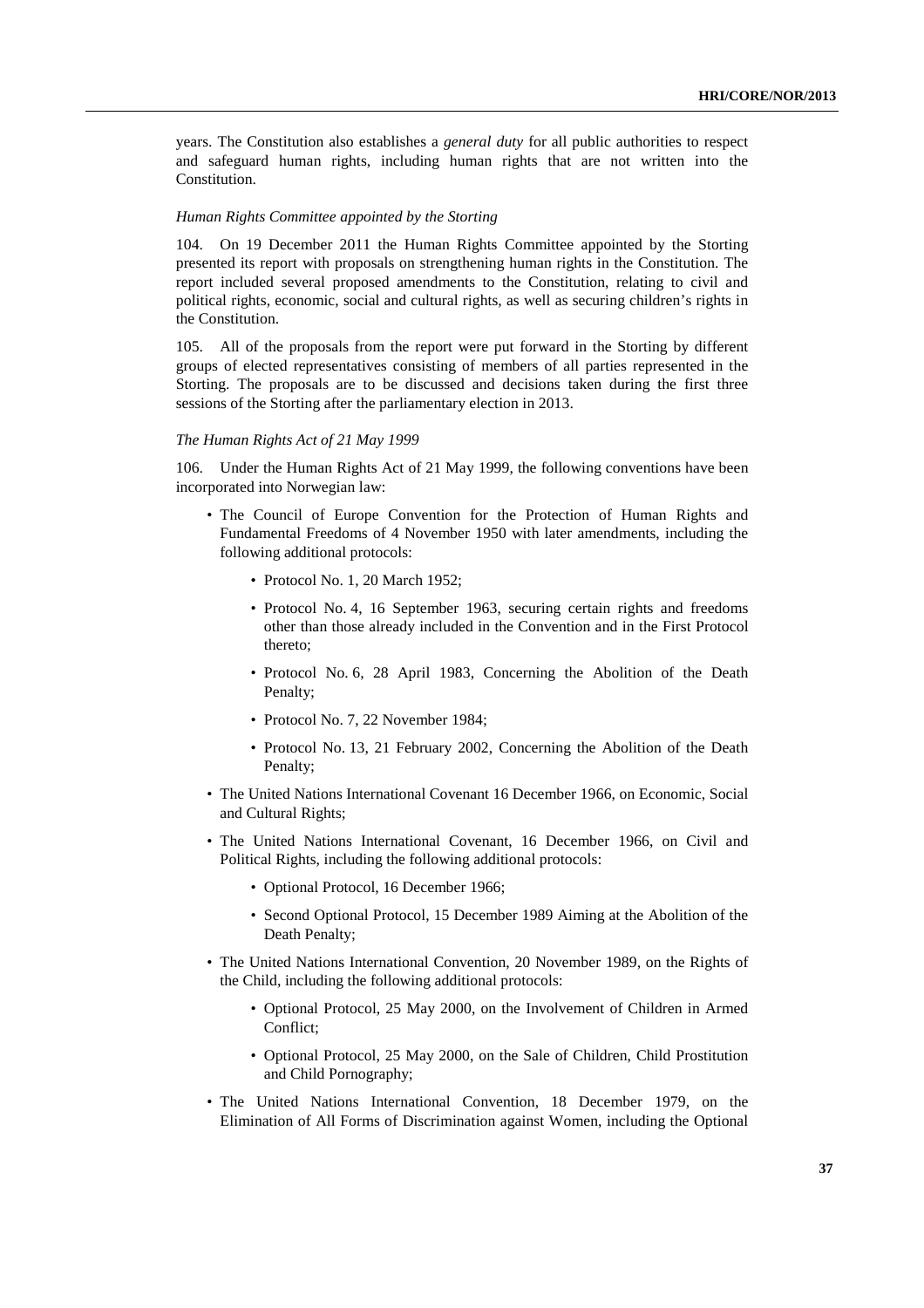Protocol to the Convention on the Elimination of All Forms of Discrimination against Women, 6 October 1999.

#### *Other legislation*

107. A number of other conventions relating to human rights have also been incorporated or transformed into Norwegian law. For instance, the United Nations Convention on the Elimination of All Forms of Racial Discrimination has been incorporated into Norwegian law through Section 2 of the Discrimination Act of 3 June 2005 and the United Nations Convention against Torture and Other Cruel, Inhuman or Degrading Treatment or Punishment has been transformed into Norwegian law through the Penal Code.

#### **2. Competencies of judicial, administrative and other public authorities concerning human rights**

108. All public authorities are obliged to respect and secure human rights obligations whether they stem from the Constitution, Norwegian law or international conventions that are binding on Norway, cf. Article 110 c of the Norwegian Constitution. Some public authorities have a more general responsibility; for example, the Norwegian Minister of Justice is responsible for the Human Rights Act and the Parliamentary Ombudsman has a duty to help ensure that all public authorities respect and secure human rights.

#### **3. Remedies**

109. There are many ways in which a question of human rights may be brought before a Norwegian court or administrative authority, for example in connection with a civil claim or civil or penal proceedings such as a claim for compensation, as a ground for declaring an administrative or a court decision null and void, or as a question of procedure (for example a fair trial) in civil or penal proceedings. Furthermore an individual who considers that his human rights have been violated may, subject to the ordinary limitations in the Civil Procedure Act, demand that any court pass a judgment on the case.

110. Several public authorities and complaint mechanisms address human rights issues more specifically. On a more general level an individual has the right to submit a complaint to the Parliamentary Ombudsman concerning an alleged injustice – including human rights violations – committed by any public authority. The Ombudsman may point out that an error or negligence has been committed by the public authority. He may also point out that the decision is clearly unreasonable or contrary to good administrative practice. If he finds sufficient grounds, he may recommend that compensation should be awarded. The opinion of the Ombudsman is not legally binding, but in practice it is normally followed.

### **4. The European Court of Human Rights and other international individual complaint mechanisms**

111. At the regional level, Norway has ratified the European Convention on Human Rights and accepted the jurisdiction of the European Court of Human Rights. Within the framework of the United Nations, Norway has also accepted the jurisdiction of several other complaint mechanisms.10

<sup>&</sup>lt;sup>10</sup> For example the Optional Protocol to the International Covenant on Civil and Political Rights, the Optional Protocol to the Convention on the Elimination of All Forms of Discrimination against Women, the United Nations Convention against Torture and Other Cruel, Inhuman or Degrading Treatment or Punishment Article 22 and the United Nations Convention on the Elimination of All Forms of Racial Discrimination Article 14.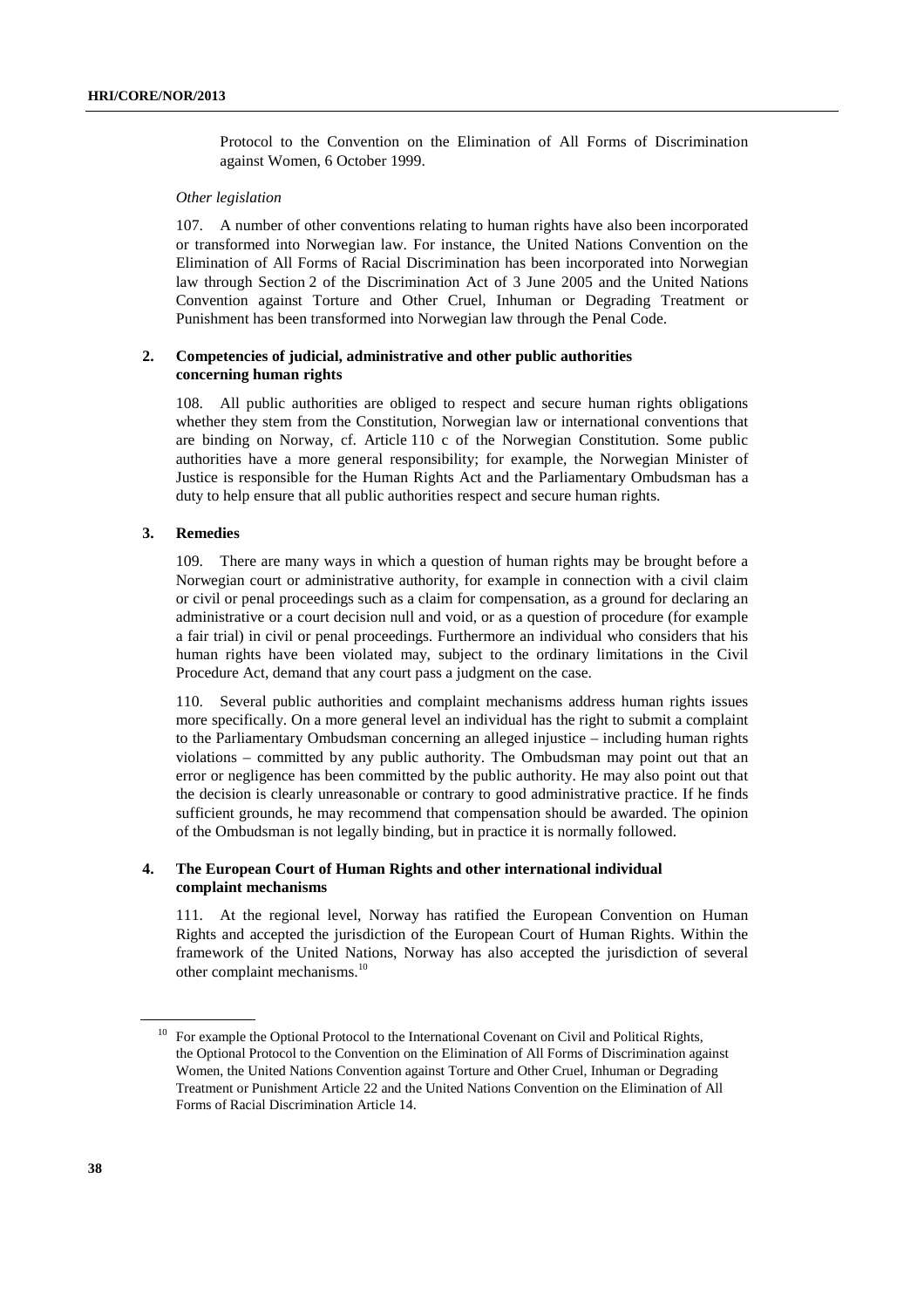### **C. Framework within which human rights are promoted at the national level**

### **1. Introduction**

112. The paramount objective of a constitutional government is to protect individuals against abuse of power and arbitrary treatment by public authorities and to ensure equal treatment, welfare and democracy. Both the government and the public administration at national, regional and local levels are bound by Norway's human rights obligations in the exercise of their authority. The same applies to the Storting and the judiciary. The implementation of human rights instruments in Norwegian law and their status within the legal system is described above.

113. The judiciary is independent of the executive and the legislature, and has the power to review the constitutionality of acts passed by the Storting and whether legislation is compatible with Norway's human rights obligations. It may also review administrative decisions.<sup>11</sup> Administrative decisions may also be appealed to a higher administrative level and complaints concerning administrative decisions may be submitted to the Parliamentary Ombudsman.12

114. Responsibility for national implementation of human rights obligations is divided between the ministries, which are all responsible for following up the recommendations of various treaty bodies within their sectors. Human rights are integrated and mainstreamed into all sectors of government and administration. All ministries and administrative bodies have an obligation to take human rights into account when drafting legislation, drawing up guidelines for administrative practice and adopting decisions.

115. The Ministry of Justice nevertheless has a particular responsibility to ensure that Norwegian law and administrative practice are consistent with Norway's human rights obligations. The Ministry of Justice revises draft legislation in order to assess its compatibility with the Constitution and international human rights obligations. The Ministry of Justice also provides advice to other ministries and government bodies on the interpretation of human rights standards in relation to sector legislation and administrative practice.

#### **2. The Storting (the Norwegian Parliament)**

116. Under the Norwegian parliamentary system, the Government is accountable to the Storting, which exercises continuous control over the Government's activities, including the protection and promotion of human rights.

117. In the Storting, as in all the government structures, human rights are mainstreamed and taken into account by each committee and by the plenary when passing legislation and adopting decisions. The Storting has no separate body such as a human rights committee.

118. The Parliamentary Ombudsman plays an important role in supervising, on behalf of the Storting, compliance with international human rights standards by the public administration.

#### **3. County and municipal authorities**

119. Norway has a two-tier system of local government, consisting of 19 counties and 428 municipalities (2013). The county and municipal authorities have the same

<sup>&</sup>lt;sup>11</sup> See section D above.

<sup>&</sup>lt;sup>12</sup> See below.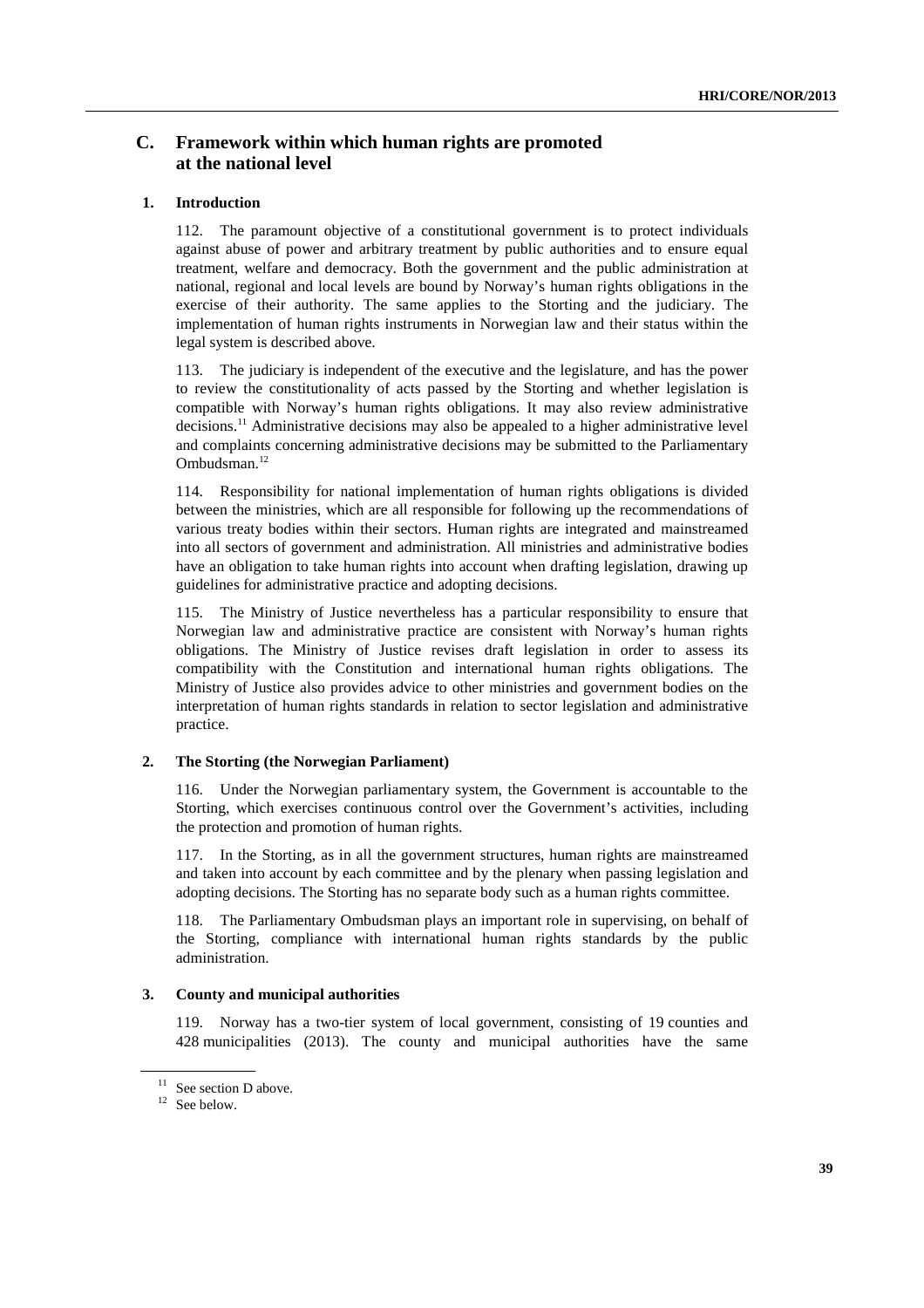administrative status, while central government has the overriding authority and supervision of county and municipal administration. The main representative of central government that supervises the local authorities is the county governor.

120. The Local Government Act of 25 September 1992 No. 10713 sets out the basic principles for the organisation of the county and municipal authorities, their work and their relations with supervisory government bodies. On the whole the rules are the same for counties and municipalities. The Act is currently being revised. One of the main aims of the revision is to strengthen local self-government.

121. The Local Government Act does not regulate which duties are to be carried out locally. Separate provisions cover these questions. The current division of responsibility for some of the main services is as follows:

- Central government's responsibilities:
	- The National Insurance Scheme:
	- Specialised health services (hospitals, etc.);
	- Higher education/universities, labour market, refugees and immigrants;
	- National road network, railways, agricultural issues, environmental issues;
	- Police, courts, prisons, armed forces, foreign policy;
	- Specialised social services:
- The county authorities' responsibilities:
	- Upper secondary school;
	- Regional development;
	- County roads and public transport;
	- Regional planning;
	- Business development;
	- Culture (museums, libraries, sports);
	- Cultural heritage;
	- Environmental issues;
- The municipalities' responsibilities:
	- Primary and lower secondary school;
	- Nurseries/kindergartens;
	- Primary health care;
	- Care of the elderly and disabled, social services;
	- Local planning (land use), agricultural issues, environmental issues, local roads, harbours;
	- Water supply, sanitation and sewer.

122. In accordance with the principle of local autonomy, it is up to each local authority to organise its work as it deems best, but as on central government level, the promotion and

<sup>13</sup> http://www.regjeringen.no/en/doc/Laws/Acts/Local-Government-Act.html?id=439600.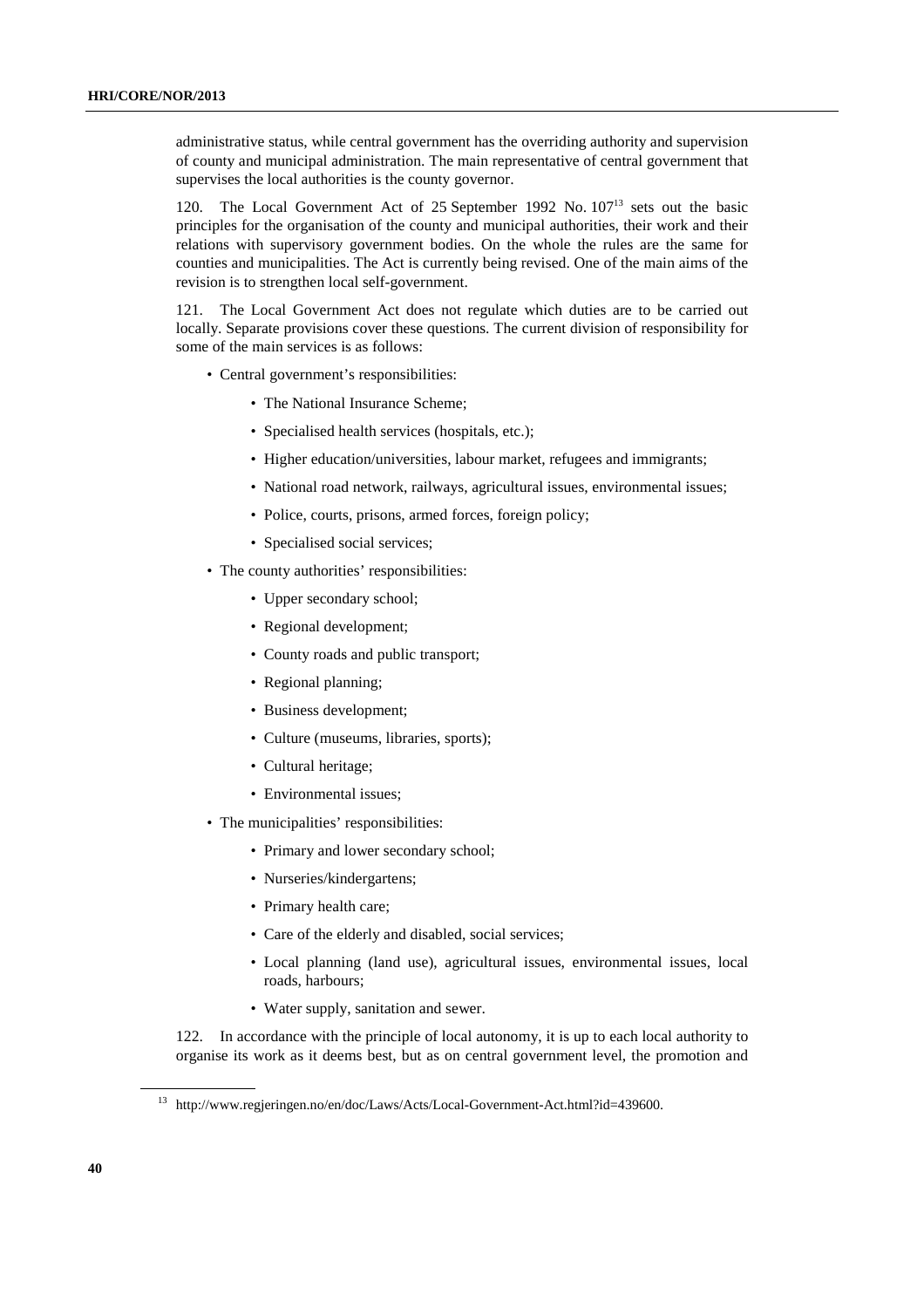protection of human rights must be taken into account by all local authorities in their areas of responsibility.

123. In order to ensure the rights of citizens and the legality of adopted decisions, county and municipal authorities are subject to state supervision and control.

124. The main representative of central government who supervises the local authorities is the county governor. According to section 59 of the Local Government Act, the county governor reviews the legality of county and municipal decisions, either upon the request of at least three of the members of the county or municipal council or ex officio. The county governor also deals with appeals from the public over certain county and municipal decisions on the basis of legislation in the sector concerned.

125. The county governor serves as a guardian of civic rights. He may review county or municipal decisions regarding the rights of any individual in the fields of health and social welfare, education, and building and planning, and may reverse the decision to the benefit of the individual.

126. In some areas, sector legislation confers central control of counties and municipalities to bodies with specific competence in the area in question. Examples are the Board of Health, which supervises the local authorities in the area of health services, and the County Social Welfare Board, which reviews certain administrative decisions under the Child Welfare Act.<sup>14</sup>

#### **4. National human rights institutions**

#### *The Norwegian Centre for Human Rights*

127. Since 2001, Norway's national institution for human rights has been the Norwegian Centre for Human Rights (NCHR). The NCHR is organised as a multi-disciplinary centre under the Faculty of Law at the University of Oslo. It is part of an international network of national institutions for human rights.

128. In March 2013 the University's board decided that NCHR would, no later than 30 June 2014, cease to function as Norway's national institution for human rights.

129. In November 2012, the ICC Sub-Committee recommended that the accreditation of the Norwegian national institution should be downgraded from A to B status.

130. On this basis, the Government established an inter-ministerial working group to consider changes to Norway's national institution for human rights, including the creation of a new national institution with another organisation and structure. The working group started its activities in 2012 and has held broad consultation both nationally and internationally. Based on the working group's evaluations, the Ministry of Foreign Affairs prepared a consultative paper that was circulated for review to a wide range of stakeholders in June 2013. The decision on the structure and mandate of the new national institution will be based on this process.

#### *The Parliamentary Ombudsman*

131. The ombudsman institutions play a key role in monitoring the Norwegian authorities' fulfilment of their human rights obligations. The Parliamentary Ombudsman for the Public Administration was established in 1962, and the terms of reference for this office are to deal with complaints from citizens concerning an injustice perpetrated by the public

<sup>14</sup> http://www.regjeringen.no/en/doc/Laws/Acts/the-child-welfare-act.html?id=448398.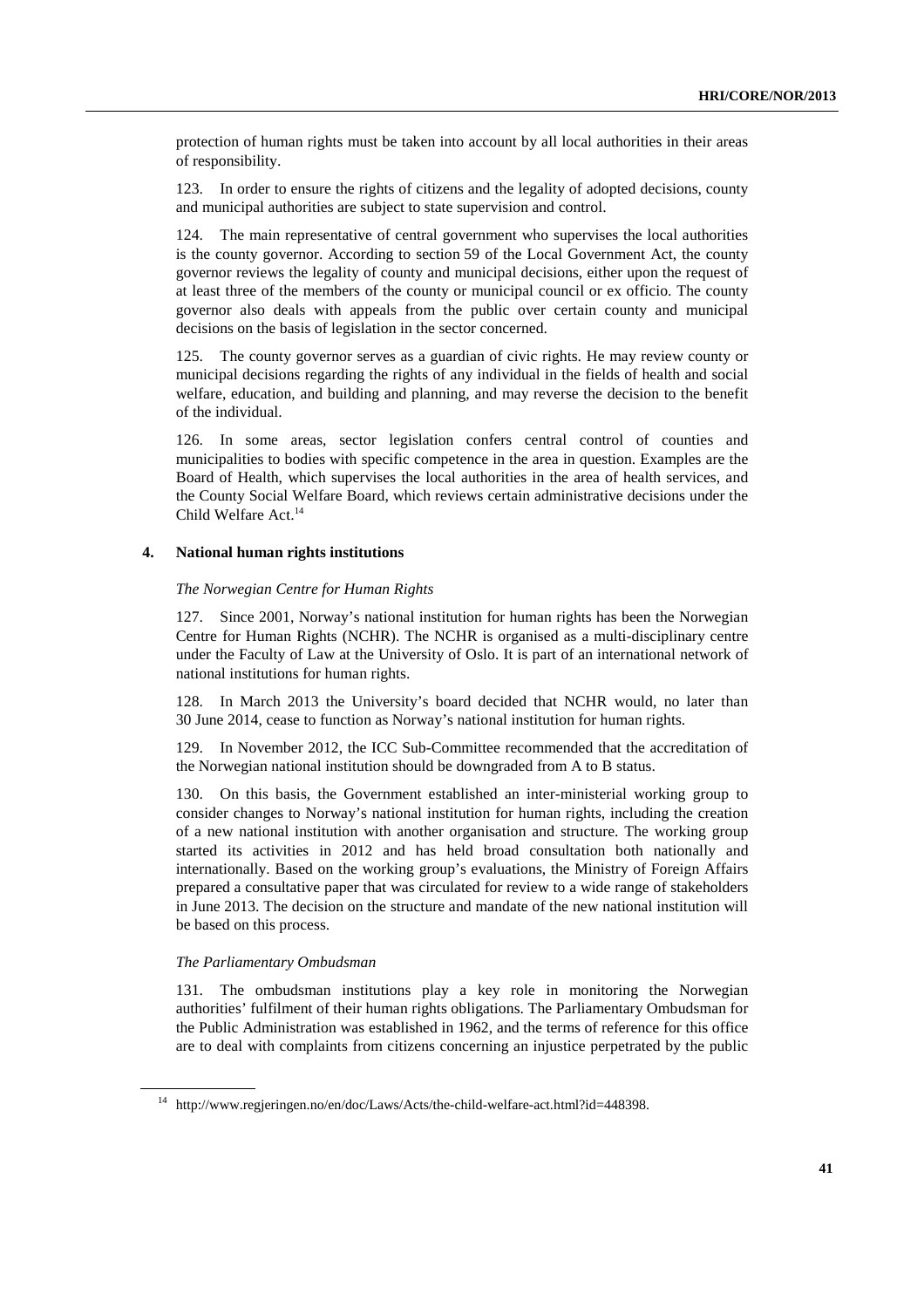administration at any of the three levels: government, county or municipal. The Ombudsman may also raise an issue on his own initiative.

132. The functions of the Parliamentary Ombudsman are set out in the Constitution, in section 75, litra l, of the Act of 22 June 1962 No. 8 relating to the Parliamentary Ombudsman for the Public Administration<sup>15</sup> and in the Instructions of 19 February 1980 No. 9862 to the Parliamentary Ombudsman for the Public Administration. The Ombudsman is appointed by and administratively subordinate to the Storting, but acts as an independent body in the exercise of his functions.

133. In 2007 the Parliamentary Ombudsman Act was amended in order to strengthen the human rights mandate of the Parliamentary Ombudsman. According to the amended Section 3 of the Act, the Ombudsman shall: "seek to ensure that individual citizens are not unjustly treated by public authorities and help to ensure that public authorities respect and protect human rights."

134. In 2013, the Ombudsman was also appointed as the national preventive mechanism for the prevention of torture at the domestic level, in compliance with the Optional Protocol to the UN Convention against Torture.

135. The Ombudsman's opinions are not legally binding on the public authorities, but they are widely respected and followed. The opinions are published on the website and in the Yearbook of the Parliamentary Ombudsman for the Public Administration.

#### *The Equality and Anti-Discrimination Ombud and the Equality and Anti-Discrimination Tribunal*

136. Concerning the Equality and Anti-Discrimination Ombud, reference is made to §212–215. Concerning the Equality and Anti-Discrimination Tribunal reference is made to §216–221.

### *The Ombudsman for Children*

137. In 1981 Norway established the world's first Ombudsman for Children.<sup>16</sup> The Ombudsman's main tasks are to promote the rights of children in the public and private sectors and to monitor the development of children's living conditions. The Ombudsman also monitors the compliance of Norwegian legislation and practice with the United Nations Convention on the Rights of the Child (CRC), and submits its own supplementary reports to the Committee on the Rights of the Child.

138. The Ombudsman for Children is independent of the Storting, the Government and other public authorities, and may freely raise issues and criticise government policy. The Ombudsman has the power to investigate, criticise and publicise issues that will improve the welfare of children and youth, and may demand access to case files and official documents in order to fulfil this function. However, the Ombudsman cannot reverse an administrative action or decision. There is no formal complaints mechanism such as those for complaints to the Parliamentary Ombudsman or the Equality and Anti-discrimination Ombud, but the Ombudsman for Children may raise issues on his own initiative, and address his opinions and recommendations to any public authority.

<sup>&</sup>lt;sup>15</sup> The English translation of the Act including amendments up to 2004, but not the 2007 amendment,

can be found at http://www.ub.uio.no/cgi-bin/ujur/ulov/sok.cgi. 16 Act 6 March 1981 No. 5 relating to the Ombudsman for Children, http://www.barneombudet.no/english/about\_the\_/law\_and\_in/.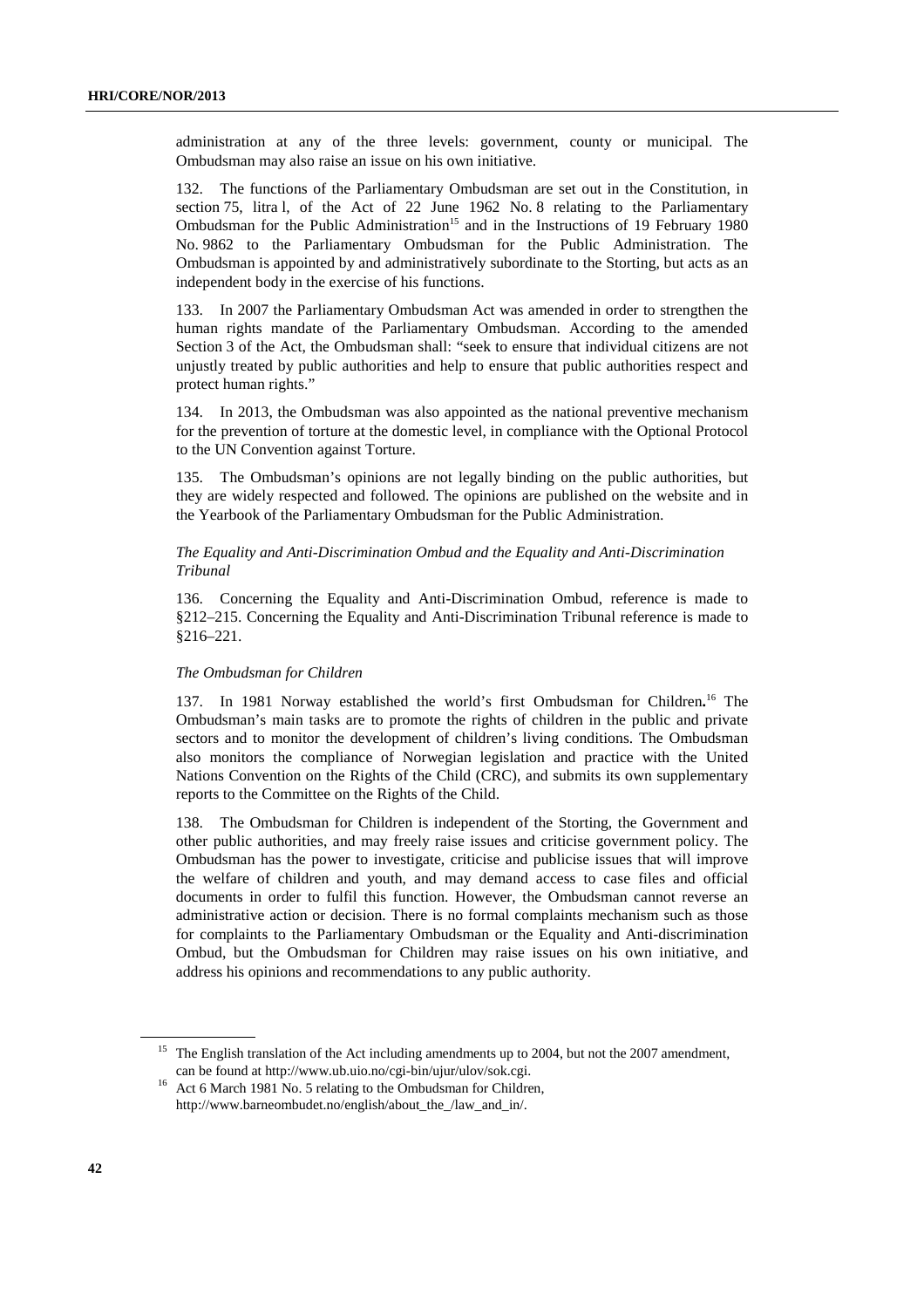#### *Other ombudsman institutions*

139. The terms of reference of the **patient ombudsmen** are to safeguard patients` needs, interests and legal rights in the health services, and to improve the quality of such services. There is one patient ombudsman in each of the 19 counties, and their powers and terms of reference are set out in Chapter 8 of the Act of 2 July 1999 No. 63 relating to patients' rights.

140. Any individual who claims that his or her rights or interests have been violated by the county/regional specialist care service or by the municipal primary health care service, may address a complaint to the Patient Ombudsman. The ombudsman may give his views on the matter and propose actions and improvements, but his views are not legally binding.

141. The **Ombudsman for the Armed Forces** deals with a number of cases involving human rights, such as the right to privacy, freedom of expression and freedom of religion.

142. **Other ombudsman institutions** have been established in some counties and municipalities, such as an ombudsman for the elderly and for social services. These ombudsmen may also play an important role in monitoring the authorities' observance of human rights and in raising awareness among government employees and the general public.

#### **5. Dissemination of human rights instruments**

143. The core UN human rights conventions ratified by Norway have all been translated into Norwegian. The conventions that are incorporated into Norwegian law in the form of the Human Rights Act and other acts are published in Norwegian and English on the legal information database Lovdata: www.lovdata.no. The conventions are also published on the government website: www.regjeringen.no, and on the websites of the individual ombudsman institutions. Hard copies may be obtained from all these agencies and institutions on request.

144. Some of the core human rights instruments have also been published in brochures and widely distributed. For example, a short version of the Convention on the Rights of the Child, translated into Norwegian and Sami, has been distributed to all primary schools in Norway. In addition, Norwegian translations of the Council of Europe's *Charter on Human Rights Education and Democratic Citizenship* and the *UN Declaration on Human Rights Education and Training* were provided in 2011 and 2012, respectively. Both documents are available on the Internet.

145. Summaries in Norwegian of judgments by the European Court of Human Rights, which are categorised as judgments of high importance by the Court, and decisions in cases where Norway is party are published on Lovdata. Lovdata also publishes Norwegian summaries of the decisions and opinions of the monitoring bodies under the UN human rights system in individual cases where Norway is a party and in certain cases concerning other states.

#### **6. Raising human rights awareness among public officials and other professionals**

146. National curriculum regulations have been drawn up for teacher training and for professional training in the health and social services sector, and human rights have been included as an obligatory component in these training programmes. Knowledge about human rights is also included in the curricula for other professions, such as lawyers, police and prison wardens. Universities and university colleges are by law autonomous institutions. This is to ensure academic freedom. In principle the government is therefore not in a position to impose specific requirements on these institutions regarding the content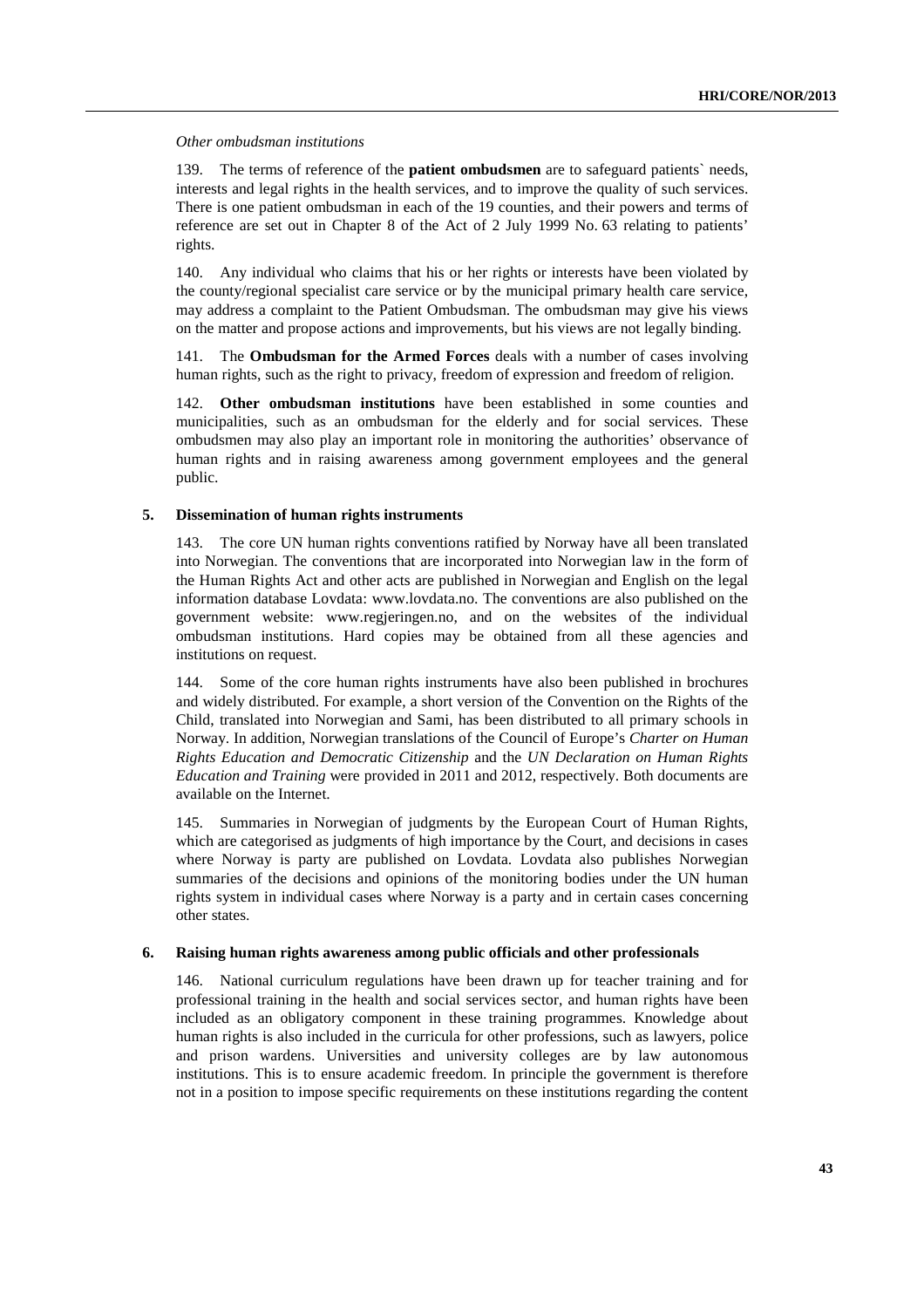of teaching or research, but it may and does lay down a national curriculum for certain types of training and certain subjects, as mentioned above.

147. Further education programmes for public officials are organised by the government and other public authorities, and by professional and other civil society organisations.

#### **7. Promotion of human rights awareness through educational programmes and Government-sponsored public information**

148. Including human rights education in all levels of the education system has high priority in Norway. In 2008 the Storting decided to amend the purpose clauses for day-care institutions and primary and secondary schools, and the amendments to the Education Act, which regulates primary and secondary education, entered into force in January 2009.

#### *Kindergartens*

149. According to the purpose clause, kindergartens should, in cooperation with the parents, ensure that children's need for care and play is met, and promote their holistic development. Kindergartens must base their activities on the fundamental values of the Christian and humanist heritage, which are also those inherent in human rights, such as respect for human dignity, intellectual freedom, charity, forgiveness, equality and solidarity.

150. The curriculum for the content and tasks of kindergartens laid down by the Norwegian Ministry of Education and Research in 2006 has similar objectives. Thus kindergartens should base their activities on a common set of values such as human worth, equality, honesty and fairness, and these values should be taught in accordance with the human rights conventions to which Norway is a party. International conventions and Norwegian law both emphasise the right of parents to bring up their children in accordance with their religion and ideological beliefs and the right of children to learn about the society in which they are growing up.

#### *Primary and secondary education*

151. The amended purpose clause for education and training entered into force in January 2009. Ever since the first objectives for state schools were decided in 1848 and until 2008, the purpose clauses have been amended primarily by adding new objectives and without changing the core principle of Christian and moral upbringing. The objectives in the present Education Act are a clear break with this tradition, as they are based on fundamental human rights, and take account of the fact that while Norwegian society has its own cultural tradition it is also marked by cultural diversity.

152. The purpose clause states that "Education and training shall be based on fundamental values in Christian and humanist heritage and traditions, such as respect for human dignity and nature, on intellectual freedom, charity, forgiveness, equality and solidarity, values that also appear in different religions and beliefs and are rooted in human rights." It also states that education and training should provide insight into cultural diversity, respect the individual's convictions, and promote democracy, equality and scientific thinking. Pupils and apprentices are to learn to think critically and act ethically and to have joint responsibility and the right to participate. Furthermore all forms of discrimination are to be combated.

153. Human rights are also integrated in the compulsory subject curricula for primary and secondary education. In social studies subjects, the children are expected to have acquired various competencies concerning human rights by the end of grades 4, 7, 10 and 11/12. This is also included in the teaching of the subject religion, philosophies of life and ethics. A special subject (140 lessons), entitled human rights and politics, is offered as an elective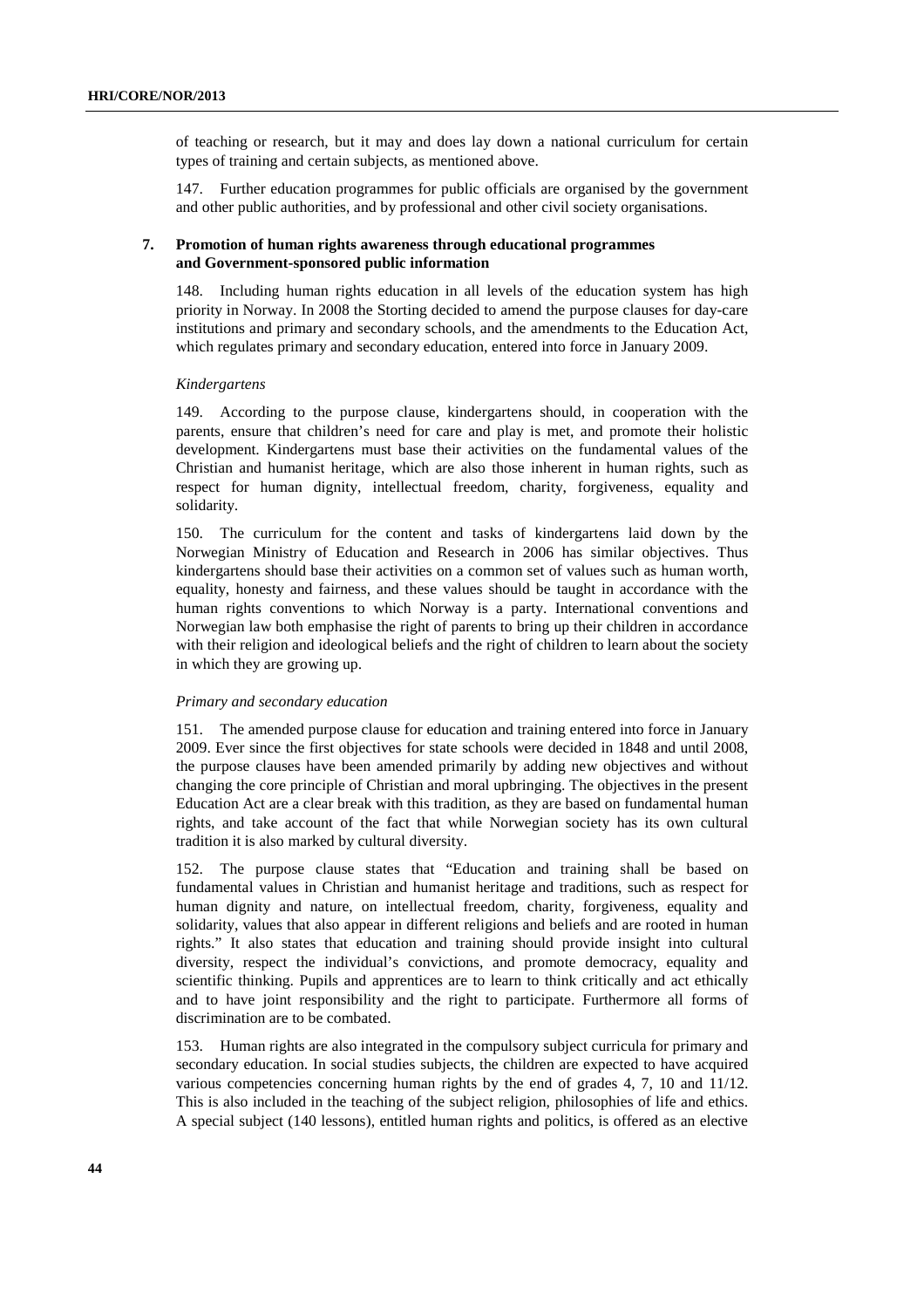for pupils in grade 12 of the general studies programme, and human rights are also incorporated in the optional subjects of sociology and law.

### *The European Wergeland Centre*

154. In cooperation with the Council of Europe, Norway has established a resource centre on education for intercultural understanding, human rights and democratic citizenship. The European Wergeland Centre (EWC), named after the Norwegian poet, Henrik Wergeland (1808–1845), has been operative since 2009. The centre aims to be a resource for all member states of the Council of Europe. It will build on and promote the values and goals shared by the Council of Europe and Norway.

155. Education is seen as a key factor to creating living democracies in Europe. The main task of the EWC is to promote democratic culture and social belonging through education. The centre shall contribute through relevant projects and activities in cooperation with the Council of Europe. An important element in the work of the centre is to maintain an accessible and informative web site, which can serve as an online hub and through this create a network for actors in the field. The target groups are teachers, teacher-training professionals, scientists, practitioners, policy-makers and other relevant actors.

#### *Gáldu – Resource Centre for the Rights of Indigenous Peoples*

156. The Gáldu Resource Centre for the Rights of Indigenous Peoples was established in 2002 with the aim of increasing general knowledge about and understanding of Sami and indigenous rights. The principal activity consists of collecting, adapting and distributing relevant information and documentation regarding indigenous rights in Norway and abroad. The centre is targeted towards seekers of knowledge about indigenous rights, including schools, voluntary organisations, public institutions and authorities. The Centre is independent, governed by its own board, and funded by the Ministry of Government Administration, Reform and Church Affairs and the Ministry of Foreign Affairs.

#### **8. Promotion of human rights awareness through the media**

157. Freedom of expression and of the press is guaranteed both through international human rights instruments and in the Norwegian Constitution. The press and other mass media regularly highlight important human rights issues in Norway and play a vital role in facilitating public debate on these questions. Civil society organisations also make use of the media to put human rights issues on the public agenda.

#### **9. Role of civil society, including non-governmental organisations**

158. Civil society, including human rights defenders, plays a key role in the realisation of human rights in Norway and has laid much of the foundation for democracy and welfare in Norwegian society. NGOs promote diversity, disseminate knowledge, stimulate debate on policies and priorities, contribute proposals to public consultations, engage in voluntary work and promote social cohesion. In many cases matters have been placed on the agenda as a result of initiatives taken by civil society stakeholders.

159. Norway has always had a strong civil society. More than half of the adult population of Norway is active in one or more organisations, in fields such as nature conservation, sport, religion, human rights, development cooperation, culture, the trade unions and trade and industry organisations. In Norway a high rate of participation in NGOs is perceived as an indicator of a good society characterised by diversity, community and civic engagement. The Government wishes to involve a broad cross-section of society in the efforts to promote human rights and support and facilitate voluntary engagement and the development of a vibrant civil society. The state's provision of public funding for NGOs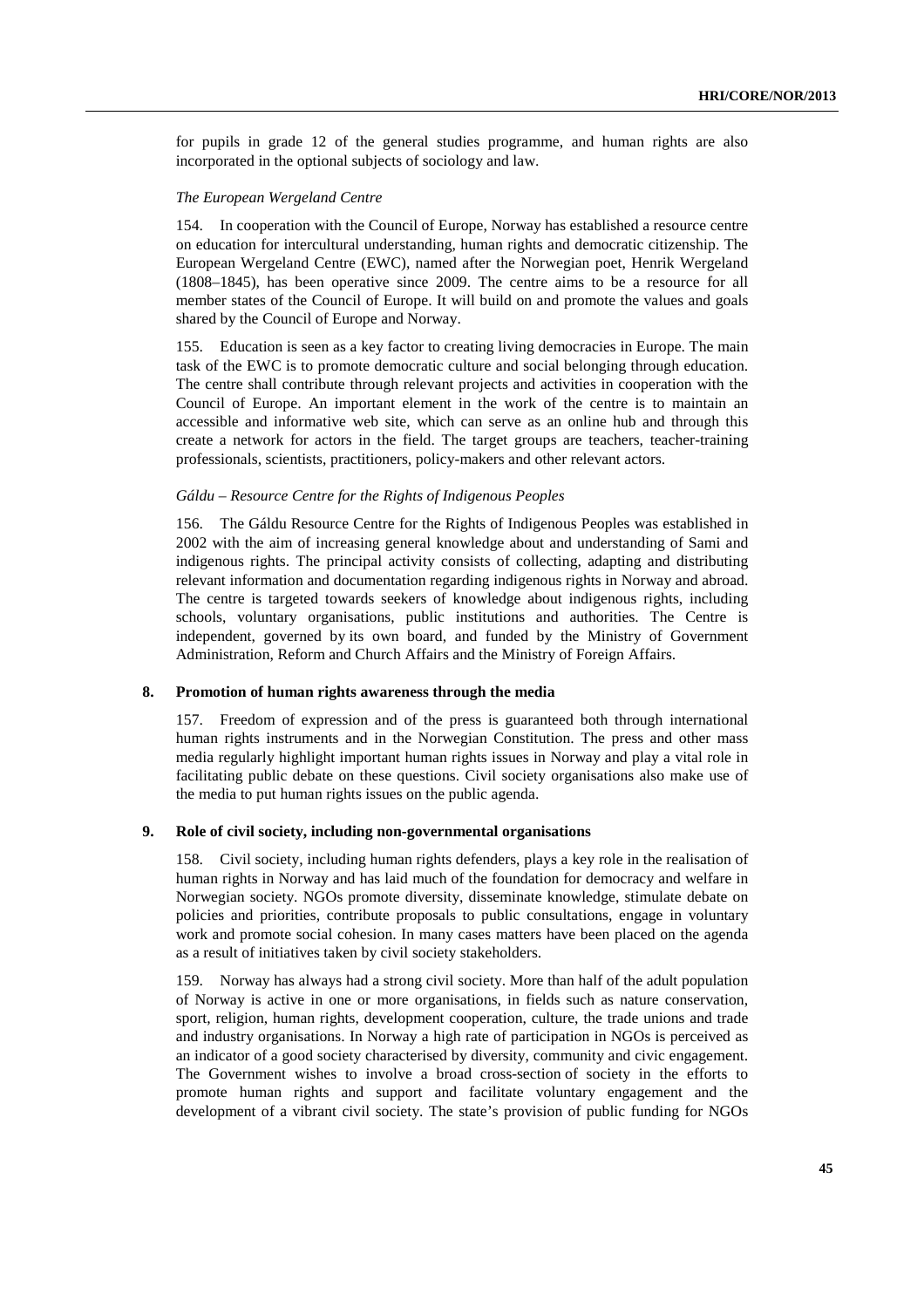without imposing guidelines for their activities is an important means of achieving this objective. The Government also organises regular meetings with human rights organisations, and all draft legislation is subject to a broad consultation process that includes human rights organisations, which often provide valuable input and are able to influence government policy.

160. A number of Norwegian civil society organisations that focus on human rights have created a network, the NGO Forum for Human Rights, through which they share information and coordinate their efforts. A similar network has been established specifically for children's rights, the Forum for the Convention on the Rights of the Child, which has a membership of more than 50 institutions and NGOs.

#### **10. Budget allocations and trends**

161. As discussed in the introduction, human rights are mainstreamed in all areas of national public administration. Funding for human rights is therefore not specifically allocated in the national budget, but appears under a wide range of items, such as education, health and care, social welfare and courts administration.

#### **11. Development cooperation and assistance**

162. Norway has an established target of assigning 1 per cent of GNI (gross national income) to development assistance. The ratio was 0.93 per cent for 2012, a slight reduction from previous years. Human rights is one of the priority areas for Norwegian development cooperation, together with the environment and sustainable development, peace-building, humanitarian assistance, oil and clean energy, women and gender equality, good governance, the fight against corruption, and the efforts to reach the health-related Millennium Development Goals.

163. Out of the total budget of NOK 30.2 billion for international development assistance in 2013, NOK 337.1 million has been allocated under the item "human rights".

#### **D. Reporting process at the national level**

#### **1. The United Nations Convention against Torture and Other Cruel, Inhuman or Degrading Treatment or Punishment**

164. In November 2012 Norway was examined before the UN Committee against Torture in Geneva for its sixth and seventh State Report under the UN Convention against Torture and Other Cruel, Inhuman or Degrading Treatment or Punishment, delivered in 2011. The Committee has requested that Norway provides, by 23 November 2013, the follow-up information to the Committee's recommendations. The next State Report is due in 2016.

### **2. The International Covenant on Civil and Political Rights**

165. In October 2011 Norway was examined before the United Nations Human Rights Committee in Geneva for its sixth State report under the Covenant on Civil and Political Rights, delivered in 2009. The Committee's last follow-up questions after the examination were responded to by the Norwegian Government in June 2013. The next State Report is due in 2016.

#### **3. The United Nations Convention on the Rights of the Child (CRC)**

166. In January 2010 Norway was examined before the UN Committee on the Rights of the Child for its fourth State Report under the UN Convention on the Rights of the Child. The CRC Committee submitted its concluding observations to Norway on 29 January 2010.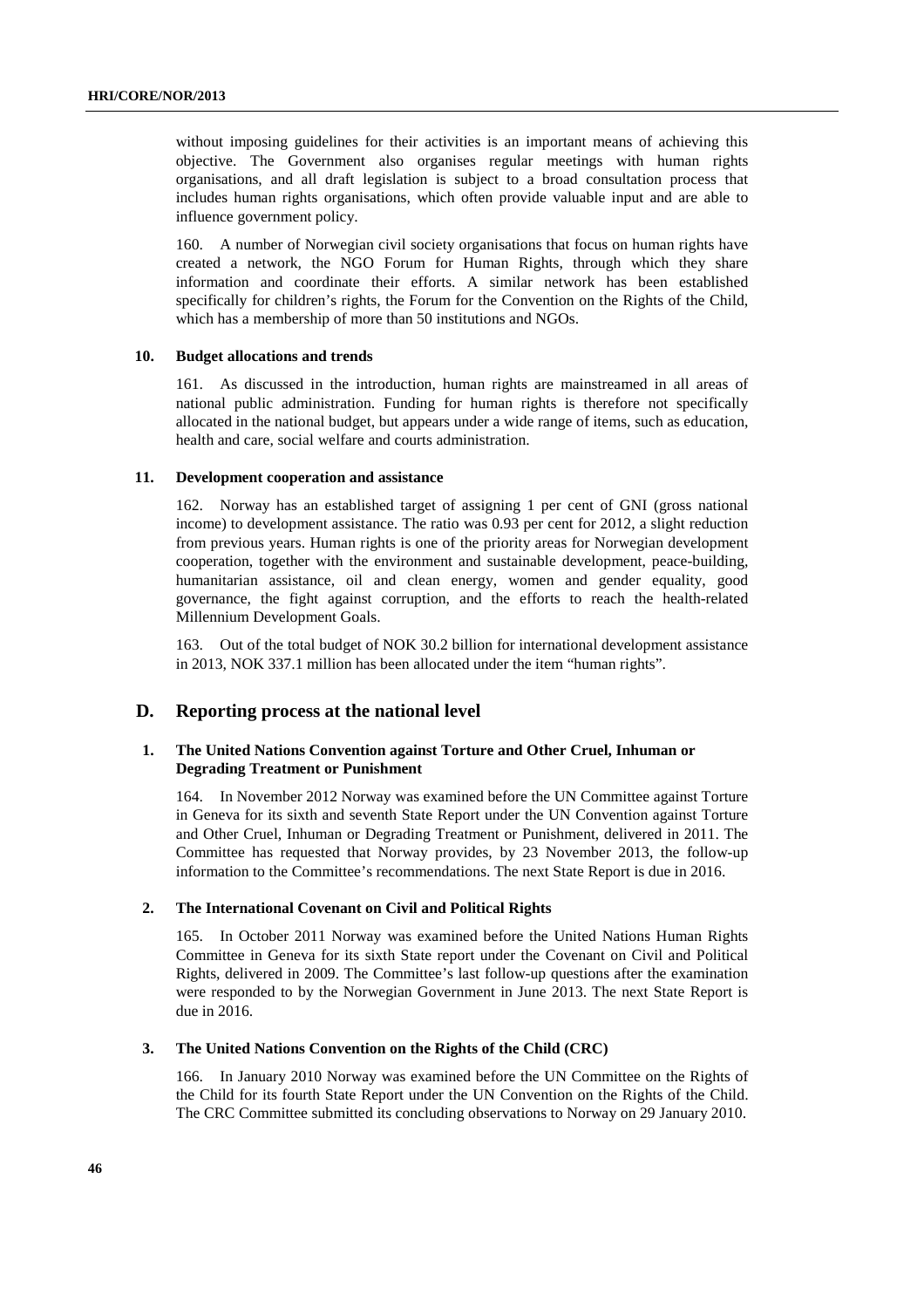167. In 2011, the Government drew up a report which sums up the status and follow-up of the concluding observations. In light of the concluding observations, there has been an increase in grants and new laws have been adopted. Regulations and directives have been carried out and knowledge about the CRC has been developed. There have been regular meetings between contact persons in the relevant ministries, as well as with NGOs, to discuss challenges connected with the implementation of the CRC and the follow-up of the CRC Committee's concluding observations from 2010. Norway will submit its fifth and sixth report to the CRC Committee in 2016.

#### **4. The United Nations Convention on the Elimination of All Forms of Discrimination against Women (CEDAW)**

168. In September 2010 Norway submitted its eighth periodic report to the Committee on the Elimination of Discrimination against Women. The Ministry of Children, Equality and Social Inclusion coordinated the Government's report. Consultations were held with a number of women's and gender equality organisations, human rights organisations, the social partners and the Equality and Anti-Discrimination Ombud. The responses were incorporated into the Government's final report, which was distributed to all stakeholders. Norway was examined by CEDAW on 16 February 2012 and received the committee's concluding observations 8 March 2012. Norway is currently working on the follow-up of the concluding observations. Norway's next periodic report to CEDAW is due in February 2016.

#### **5. The United Nations International Convention on the Elimination of All Forms of Racial Discrimination (CERD)**

169. The reporting process to CERD is similar to that of the CRC and CEDAW, with several ministries contributing to the Government's report. The Ministry of Children, Equality and Social Inclusion is responsible for coordinating activities. Norway's  $21<sup>st</sup>/22<sup>nd</sup>$ periodic report was submitted in September 2013. A broad range of organisations have been invited to submit written comments to the draft report, and all the relevant documents have been published on the ministry's website. The draft report has been forwarded to Sámediggi for comment.

#### **6. The International Covenant on Economic, Social and Cultural Rights (ICESCR)**

170. Norway's fifth periodic report was submitted on 28 June 2010. It was prepared in accordance with the treaty-specific guidelines (E/C.12/2008/2) which take into account the harmonised guidelines on reporting under the international human rights treaties (HRI/GEN/2) and the evolving practice of the Committee in relation to the application of the Covenant, as reflected in its concluding observations, general comments and statements.

171. A preparatory inter-ministerial meeting of more than ten participating ministries was held under the auspices of the Ministry of Foreign Affairs. Civil society involvement and a transparent governmental process are considered vital to the content of the report. The Ministry of Foreign Affairs has published all the relevant documents pertaining to the reporting process on the government website in order to facilitate NGO participation in the process. Two open consultation meetings for civil society have been held so far, and civil society has submitted contributions to the Committee. Norway's report and the ICESCR's concluding observations will be forwarded to the relevant governmental and nongovernmental bodies and organisations, and published on the government website.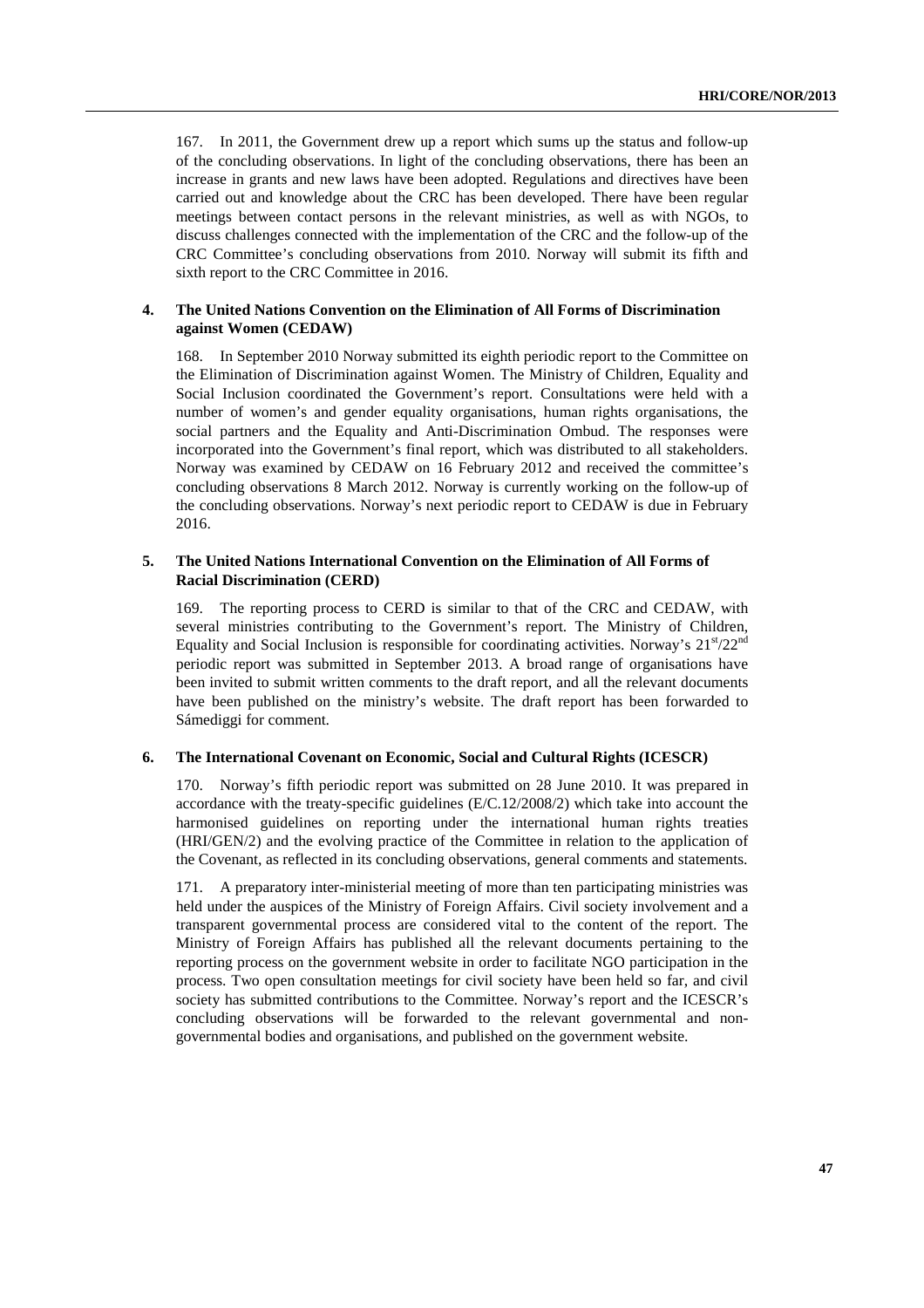#### **7. The United Nations Convention on the Rights of Persons with Disabilities**

172. Norway ratified the UN Convention on the Rights of Persons with Disabilities on 3 June 2013. EU regulations and directives and Council of Europe resolutions and recommendations relating to people with disabilities are being followed up.

# **III. Information on non-discrimination and equality, and effective remedies**

### **A. Protection against discrimination – Introduction to the Norwegian legal framework**

173. Provisions relating to protection against discrimination on the grounds of personal qualities or opinions are currently to be found in a number of different acts. On 13 June 2013, the Storting adopted four new equality and anti-discrimination acts. One was a new act prohibiting discrimination on the grounds of sexual orientation, gender identity and gender expression. In addition, a new Gender Equality Act (replacing the Gender Equality Act of 1978), a new act prohibiting discrimination on the grounds of ethnicity and religion (replacing the Anti-Discrimination Act of 2005) and a new act prohibiting discrimination on the grounds of disability (replacing the Anti-Discrimination and Accessibility Act of 2008) were adopted. Extensive changes have been made to the structure and language of these acts, and they were therefore adopted as new acts. The four new equality and antidiscrimination acts will enter into force on 1 January 2014.

174. These four equality and anti-discrimination acts will in principle apply to all areas of society. Chapter 13 of the Working Environment Act prohibits discrimination in employment relationships on the basis of political views, membership of an employee organisation, sexual orientation, age, or temporary or part-time employment. Discrimination on the grounds of gender, ethnicity, religion, belief, disability, sexual orientation or gender expression is also prohibited in the housing legislation.

175. Direct and indirect discrimination, harassment and instructions to discriminate against an individual on the basis of the above-mentioned grounds are prohibited. The antidiscrimination legislation also contains provisions for the protection of a person who brings a suit for discrimination from being subjected to unfavourable treatment (reprisals), on account of his or her action, and the acts also cover being an accessory to discrimination. The acts have a general provision for justified unequal treatment. The conditions are that the unequal treatment has a just cause, that it is necessary and that it does not disproportionately negatively affect the person or persons subject to the unequal treatment.

176. All the new acts will introduce a shared burden of proof and civil law sanctions for violations of the prohibition in the form of compensation for economic and non-economic loss. A special enforcement mechanism will also be established to supervise and assist in the implementation of the act, see below. Decisions regarding compensation for economic and non-economic loss must be made by a court of law.

177. The anti-discrimination legislation is enforced by two bodies, the Equality and Anti-Discrimination Ombud and the Equality and Anti-Discrimination Tribunal, which were established on 1 January 2006. Both are independent agencies administratively subordinate to the Ministry of Children, Equality and Social Inclusion. The Ombud's opinion may be appealed to the Tribunal.

178. The Penal Code also provides for protection under criminal law against discrimination and hateful expressions.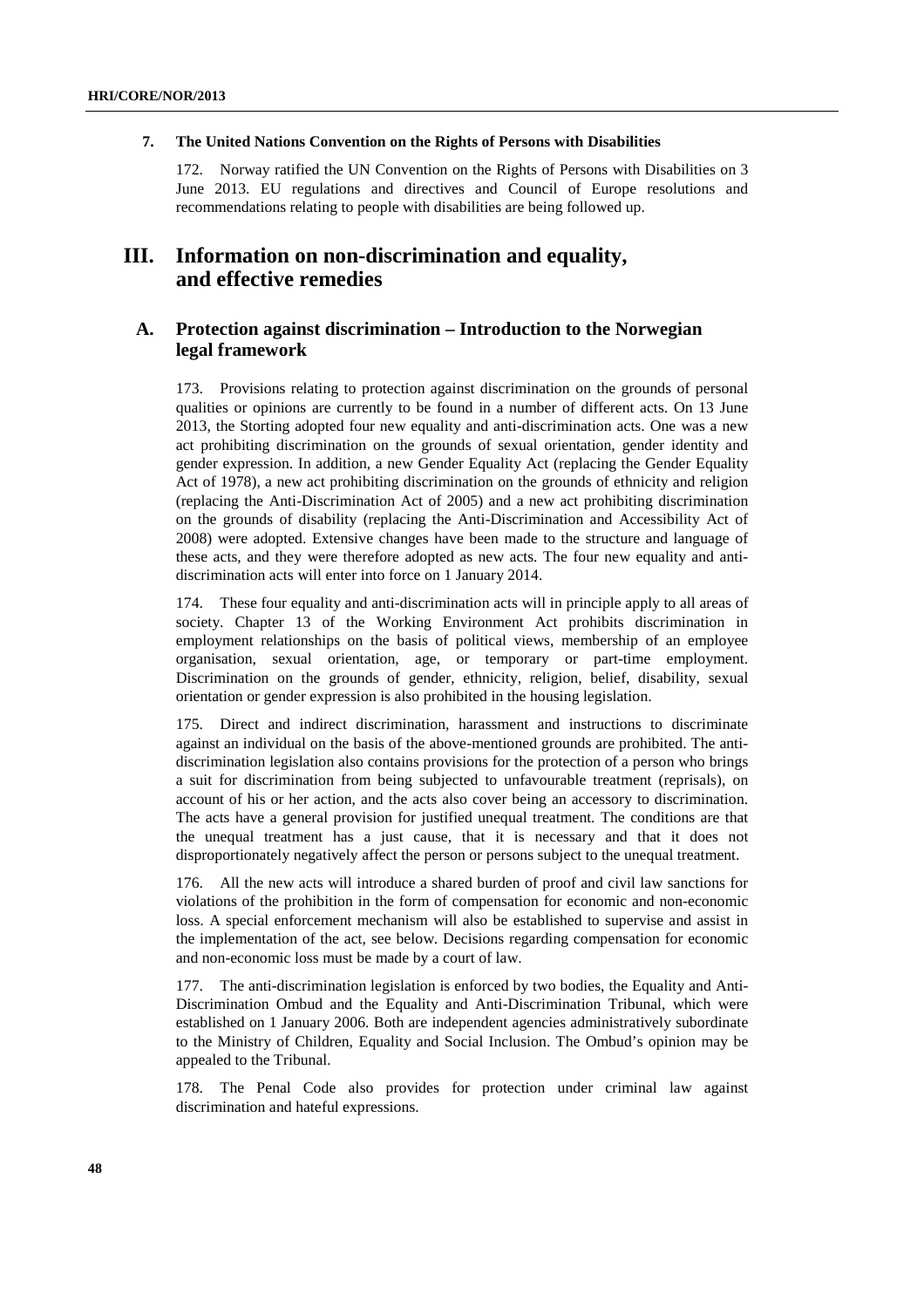#### **1. The Gender Equality Act**

179. The Gender Equality Act provides the framework for all efforts to promote gender equality in Norway. Its purpose is to promote equality irrespective of gender. It prohibits all discrimination on grounds of gender, but is particularly aimed at strengthening the position of women. It applies in all areas of society. As well as being an important guarantee against discrimination, the Act provides a basis for proactive measures.

180. The Act requires public authorities, employers and employer and employee organisations to work actively and systematically to promote gender equality. It also requires employers to report annually on the gender equality status and activities in their enterprises.

181. The Act enables authorities and others to introduce special measures for one gender for a limited period of time in order to promote gender equality. The provision in the Act concerning representation of both genders on official committees, etc. has played an important role in promoting women's participation in public governance and has served as a precursor to similar provisions relating to representation on boards of directors of limited companies, etc.

#### **2. The Act on prohibition of discrimination on the basis of ethnicity and religion**

182. The Act prohibits discrimination based on ethnicity, religion or belief. Its objective is to promote equality irrespective of ethnicity, religion or belief. It applies in all areas of society except for family life and personal relationships.

183. The Act contains a separate penal provision for serious contraventions of the prohibition against discrimination that are committed jointly by several persons. The penalty is fines or imprisonment for up to three years. A person who has previously been sentenced for contravention of this provision may be sentenced even if the contravention is not serious.

184. The Act meets the requirements set out in EU Council Directive 2000/43/EC implementing the principle of equal treatment between persons irrespective of racial or ethnic origin, and EU Council Directive 2000/78/EF establishing a general framework for equal treatment in employment and occupation.

185. The Act requires public authorities, employers and employer and employee organisations to work actively and systematically to promote equality on the basis of ethnicity. Employers must report annually on activities planned and taken. To ensure that small private enterprises are not required to comply with excessively stringent requirements, this duty is limited to enterprises that regularly employ more than fifty people.

#### **3. The Anti-Discrimination and Accessibility Act**

186. The Anti-Discrimination and Accessibility Act contains provisions on discrimination on accessibility. These are closely linked in the sense that a breach of the provisions relating to accessibility may constitute discrimination. On the other hand, discrimination on the basis of disability may take place without any contravention of the accessibility provisions.

187. The objectives of the Act are to promote equality irrespective of disability. The Act is intended to help dismantle disabling barriers created by society and to prevent new ones from being created. The Act applies in all areas of society, except for family life and personal relationships. In addition to the prohibition against discrimination, there are provisions setting out a duty of general accommodation (universal design) and individual accommodation.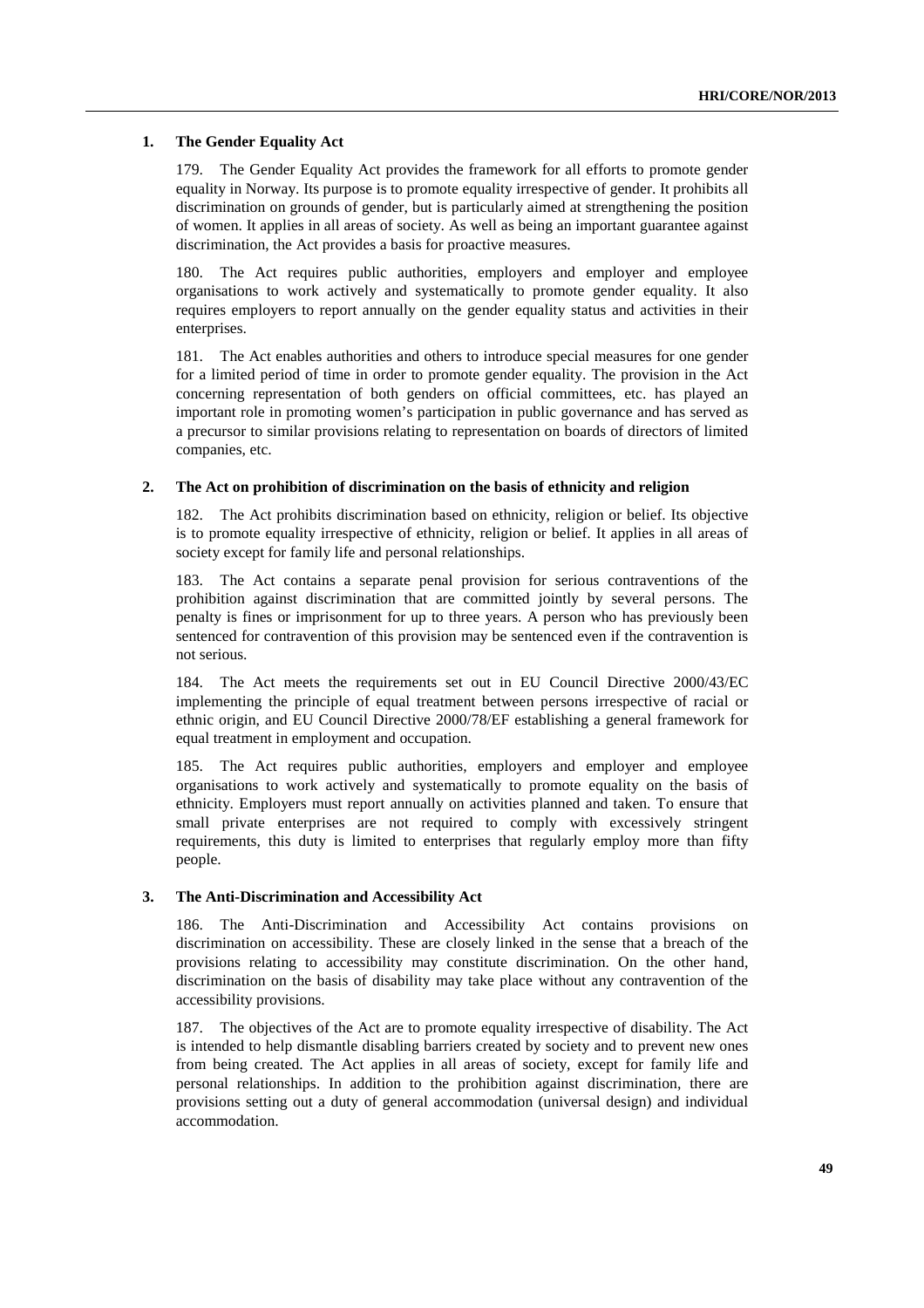188. Universal design is used to mean designing or accommodating the main physical features of the undertaking in such a way that the normal function of the undertaking can be utilised by as many people as possible. This duty applies to undertakings that offer goods and services to the general public. Universal design therefore ensures not only accessibility but also accessibility on equal terms. In addition to persons with disabilities, pregnant women, parents with young children and many elderly people benefit from greater accessibility in the form of a universally designed society. However, in some cases general accommodation requirements are not enough to ensure accessibility for all persons with disabilities.

189. Where universal design does not benefit everyone, the Act also has a duty to provide individual accommodation in the areas of working life, schools and education, day-care institutions and certain municipal services.

The Act requires public authorities, employers and employer and employee organisations to work actively and systematically to promote equality on the basis of disability. Employers must report annually on activities planned and taken. For private companies the duty is limited to companies with more than fifty employees.

191. Like the other equality and anti-discrimination acts, the Act is enforced by the Equality and Anti-Discrimination Ombud and the Tribunal. The time limits for the universal design of ICT (information and communications technology) are enforced by the Agency for Public Management and eGovernment (DIFI).

#### **4. The Act on prohibition of discrimination on the basis of sexual orientation, gender identity and gender expression**

192. Prior to 1 January 2014, there is a prohibition on discrimination on the grounds of sexual orientation in working life and in the housing market. A prohibition against discriminating on the grounds of transsexuality follows from the Gender Equality Act. With the new Act that will enter into force 1 January 2014, discrimination on the grounds of sexual orientation, gender identity and gender expression will be prohibited in all areas of society and all transsexual persons will be protected from discrimination.

193. The Act follows the same structure as the other anti-discrimination acts. It contains a duty for public authorities, employers and employer and employee organisations to work actively and systematically to promote equality on the basis of sexual orientation, gender identity and gender expression. Employers must report annually on activities planned and taken. For private companies the duty is limited to companies with more than fifty employees.

#### **5. The Working Environment Act (Chapter 13)**

194. Chapter 13 of the Working Environment Act prohibits discrimination in employment relationships on the basis of political views, membership of an employee organisation, sexual orientation, age, or temporary or part-time employment. According to the scope of anti-discrimination, Chapter 13 applies to all aspects of employment and to the employer's selection and treatment of self-employed persons and contract workers.

#### **6 The Equality and Anti-Discrimination Ombud**

195. The office of the Equality and Anti-Discrimination Ombud was established on 1 January 2006. It is an independent body administratively subordinate to the Ministry of Children, Equality and Social Inclusion. The ministry cannot instruct the Ombud with respect to the processing of individual cases or the Ombud's other professional activities. Nor can the ministry amend the Ombud's decisions.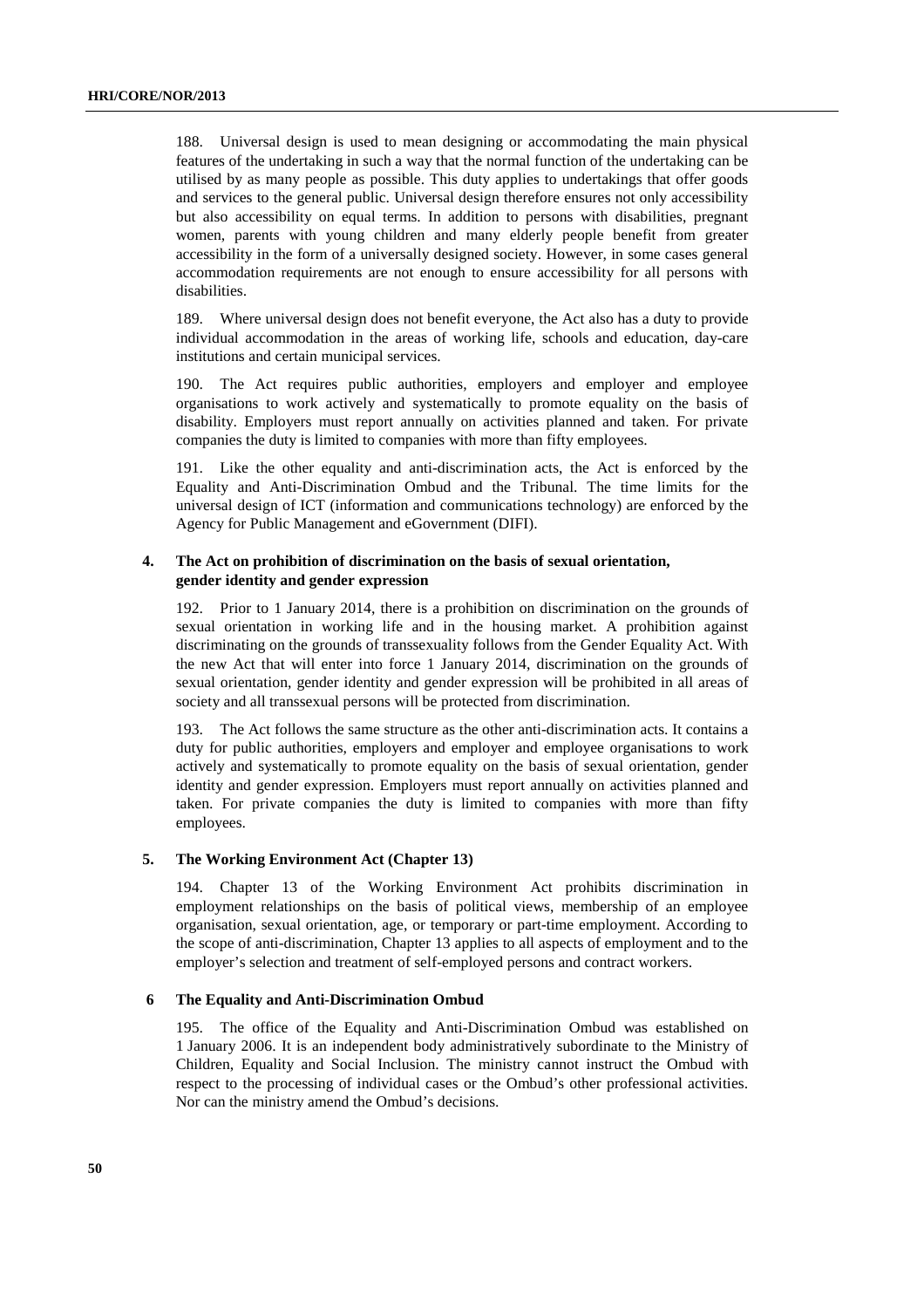196. The Ombud's task is to combat discrimination and promote equality regardless of factors such as gender, ethnicity, religion, belief, disability, sexual orientation, gender identity, gender expression or age. The Ombud enforces the acts mentioned in §196-210 and Chapter 13 of the Working Environment Act with exception for discrimination on the basis of temporary and part-time employment. The Ombud also enforces the antidiscrimination provisions in the housing acts (the Tenancy Act, the House-Building Cooperatives Act, the Housing Cooperatives Act and Property Unit Ownership Act). The Ombud must also ensure that Norwegian law and administrative practices are in conformity with Norway's obligations pursuant to the UN Convention on the Elimination of All Forms of Discrimination against Women, the UN Convention on the Elimination of All Forms of Racial Discrimination and the United Nations Convention on the Rights of Persons with Disabilities (CRPD).

197. The law enforcement role of the Ombud entails issuing statements in response to complaints about violations of the legislation within the Ombud's sphere of work. Any person who believes that he or she has been discriminated against may submit the case to the Ombud, who carries out an objective assessment of the case and issues a statement. A statement by the Ombud may be appealed to the independent Equality and Anti-Discrimination Tribunal.

198. The Ombud's promotional role involves promoting equality and preventing discrimination in society as a whole. Among other things, this entails identifying and drawing attention to factors that hinder equality and equal treatment, raising awareness and educating the public, providing general information and guidance, advising employers on ethnic diversity in working life, and monitoring the nature and extent of discrimination.

#### **7. The Equality and Anti-Discrimination Tribunal**

199. The Equality and Anti-Discrimination Tribunal was established by law on 1 January 2006 and enforces the legislation relating to equality and anti-discrimination mentioned in §196-211.

200. The Tribunal receives government funding but functions as an independent body that is not subject to instruction by the Government. The Tribunal is accessible to the general public and its services are free of charge.

201. Only the Equality and Anti-Discrimination Ombud is competent to investigate alleged non-compliance with the law. A statement issued by the Ombud may be appealed to the Tribunal, and the Tribunal may only consider the case after the Ombud has issued a statement.

202. The decisions of the Tribunal are administratively binding, but may be overruled by a court of law. The Tribunal may impose a coercive fine to ensure compliance.

203. As regards administrative decisions made by municipal and state institutions, the powers of the Tribunal are more limited. In such cases the Tribunal may only issue recommendations.

204. On 1 January 2014 changes in the organisation of the Tribunal will enter into force in order to make the Tribunal more efficient. The chair and deputy chair will no longer participate in both divisions, and additional members and substitute members will be appointed. The Tribunal will consist of ten members and six substitute members appointed by the Government. When cases are being considered the members will be divided into two divisions with five members each. Most of the members are lawyers.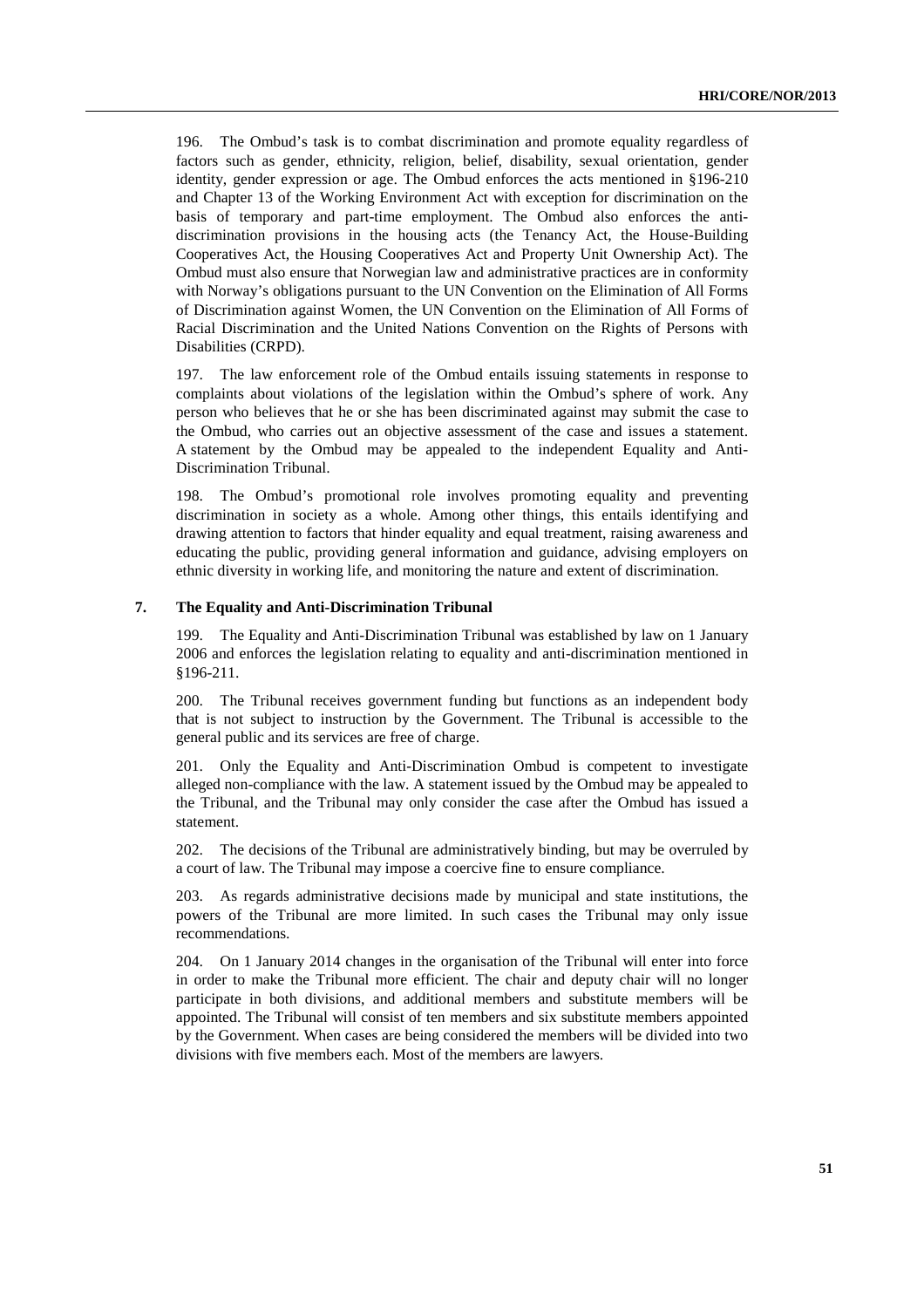#### **8. Ratification of Protocol No. 12 to the European Convention on Human Rights and Fundamental Freedoms**

205. The Protocol was signed by Norway on 15 January 2003, and the Commission to propose more comprehensive anti-discrimination legislation has considered whether Norway should ratify it.

206. The majority of the Commission's members recommended that Norway should not ratify the Protocol. They placed special emphasis on the high degree of uncertainty regarding the obligations undertaken by a state on ratification and regarding how the very broadly formulated wording in article 1 of the Protocol will be interpreted by the European Court of Human Rights. The majority also emphasised the fact that ratification of the Protocol would entail greater protection against discrimination for legal entities and that this does not lie within the core area of the prohibition against discrimination under human rights law. The minority of the Commission recommended ratifying the Protocol. They pointed out that the Protocol does not entail any new obligations for Norway, it only entails new procedural benefits for victims of discrimination. The minority also pointed out that article 14 of the European Convention on Human Rights already provides protection against discrimination for legal entities. Furthermore, the minority considered it unlikely that protection against discrimination will be interpreted by the European Court of Human Rights as introducing a general requirement of just cause that is independent of the grounds for discrimination. The Government has not concluded on whether the Protocol will be ratified.

### **B. Organization of the Government's efforts to promote equal rights and prevent discrimination**

207. In 2007 the overall responsibility for coordinating Norway's efforts to promote equal rights and prevent discrimination was assigned to the Ministry of Children, Equality and Social Inclusion. The ministry administers the acts mentioned in §196-211. Unifying the administration of the various acts under one ministry is a step in the Government's long-term efforts to combat discrimination, as it makes it easier to view the various forms of discrimination in relation to one another.

208. The Ministry of Children, Equality and Social Inclusion plays a leading role in the efforts to promote an equal rights perspective in all policy areas and at all administrative levels. However, each ministry is responsible for promoting equal rights and preventing discrimination within its sector, in accordance with the principle of sector responsibility. Over the last few years, the competence of the Directorate of Children, Youth and Family Affairs has been strengthened in the field of equality and anti-discrimination, and some operational tasks have been delegated from the ministry to the directorate.

#### **1. Gender equality**

209. The Norwegian Gender Equality Act prohibits discrimination on grounds of gender in all areas of society.

210. In Norway today, almost as many women as men have completed higher education. Welfare benefits such as paid parental leave, flexible working hours and well-developed childcare facilities have made it easier to combine family life with paid employment. However, conditions for women and men in working life still differ. For example, far more women work part-time and, adjusted for working hours, women's average monthly pay is approximately 86.5 per cent of men's.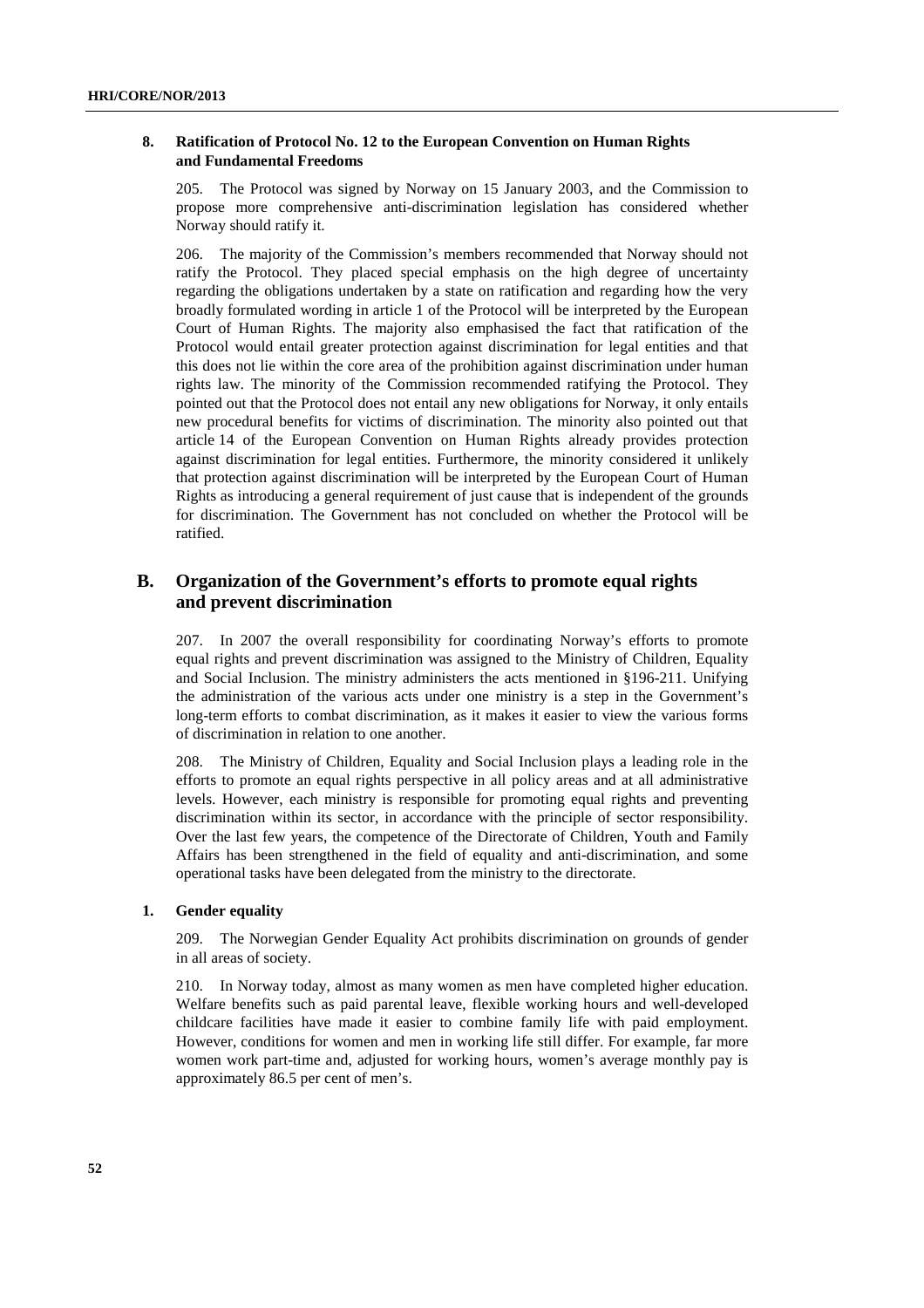211. In order to achieve gender equality both in the workplace and at home, it is important for fathers to take a larger share of responsibility for childcare and family life. Since the introduction of parental leave earmarked for fathers, an increasing proportion of fathers have taken a greater share of parental leave. From 1 July 2013, 14 weeks of parental leave are earmarked for fathers. Fourteen weeks are similarly earmarked for mothers. It is up to the parents to decide how to share the rest of the period between them. The total period is 49 weeks with 100 per cent pay or 59 weeks with 80 per cent pay.

212. In 2003, it was decided that Norway would be the first country in the world to require balanced gender representation on the boards of public limited companies. This means that the boards of private and public companies must include a minimum of 40 per cent of each gender. On 1 July 2008, 40 per cent of board members were women. Overall, the figure has risen from approximately 7 per cent in 2003 to approximately 44 per cent in 2009.

#### **2. Equal rights for gay, lesbian, bisexual and transgender people**

213. There have been significant developments in gay and lesbian rights in Norway over the last few years. Under the amended Marriage Act (Act of 4 July 1991 No. 47), which entered into force on 1 January 2009, same-sex couples are entitled to get married. Registered partners may also apply for their partnership to be legally recognised as a marriage. Same-sex couples have the same rights as others to adopt children. Lesbian couples are also entitled to IVF treatment. The Act on prohibition of discrimination on the basis of sexual orientation, gender identity and gender expression will enter into force 1 January 2014.

214. The LGBT Government action plan 2009–2012, "Improving the quality of life for lesbian, gay, bisexual and transgender (LGBT) people", has been extended through 2013. The national LGBT Centre evaluated the implementation and impact of the measures in this plan in May 2013. The conclusion, based on input from actors from civil society, ministries and relevant service providers, is that the plan has set a new standard for this field of government policy – through its clear visions and goals and the subsequent ambitious set of measures across sectors. For example, the plan has secured stronger support and core funding both for the existing LGBT NGOs and for the establishment and development of "Skeiv Verden" ("Queer World"), an organisation for LGBT persons with immigrant background. From being completely invisible only a few years ago, Skeiv Verden now provides a safe environment where LGBT immigrants can meet others who are in a similar situation. Skeiv Verden also has strong spokespersons who now give this group a very important voice in the public debate. As another example, the improvement of LGBT rights and related law and policies has over the last few years become one of the topics Norwegian politicians and officials usually insist on including on the agenda for bilateral and multilateral dialogue and cooperation. Another important milestone was passed in 2011, when the national LGBT Knowledge Centre was established under the Ministry of Children, Equality and Social Inclusion. A number of important research and data collection projects have also been finalised as part of the implementation of the present Government LGBT Action Plan. The findings from these projects will be used as a foundation for the further development of the national LGBT policies.

215. From 2011 until 2013 Norway supported the Council of Europe LGBT project, both with a seconded project manager through the first year of the project and with project funding throughout the project period. The project aims to support the implementation of CM/Rec 2010/5, the Council of Europe LGBT recommendation, in six states (Montenegro, Albania, Italy, Poland, Latvia and Serbia).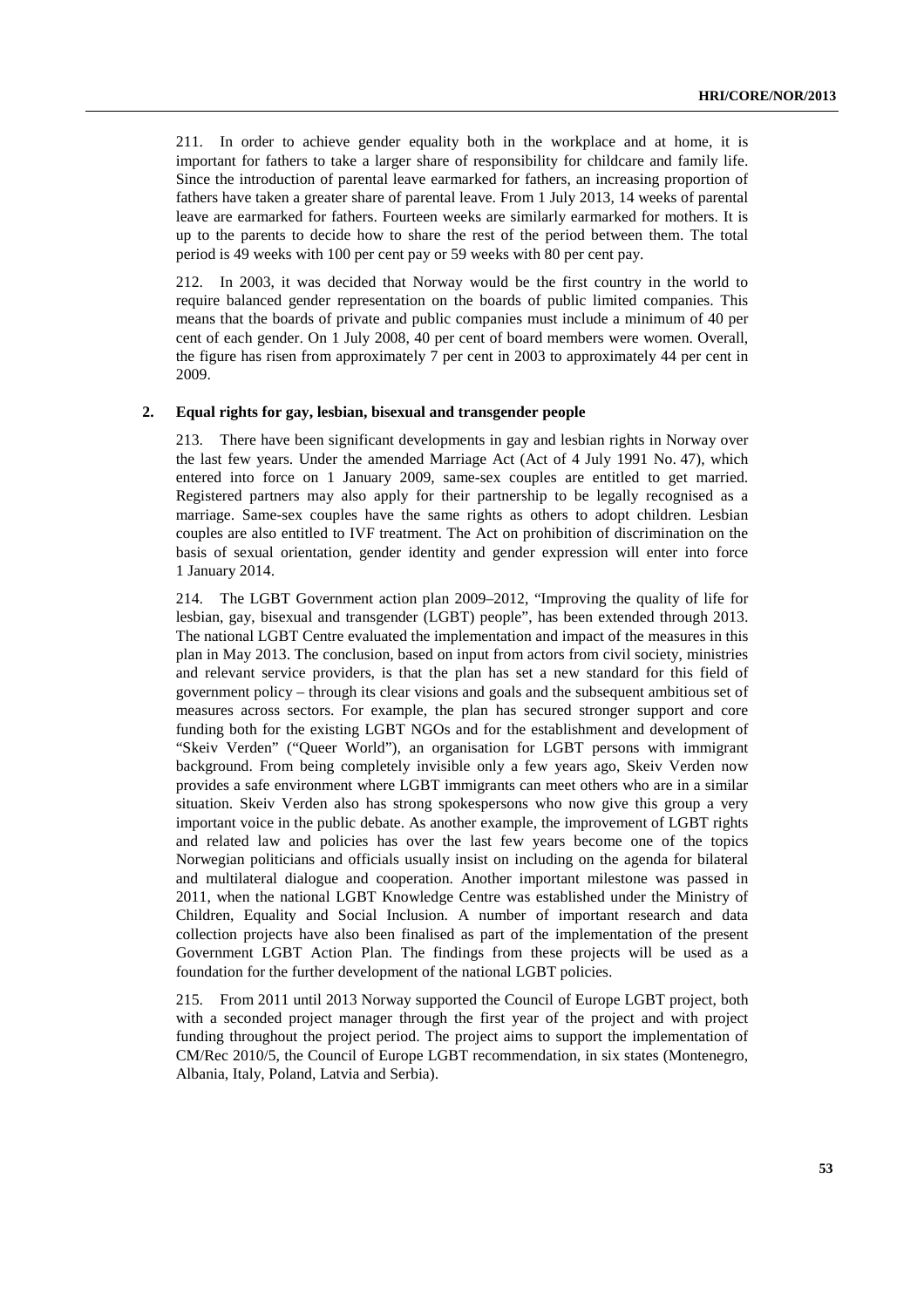#### **3. Equal rights for persons with disabilities**

216. The Anti-Discrimination and Accessibility Acts prohibits discrimination on the basis of disability and contains provisions on universal design and individual accommodation.

217. Many people with disabilities encounter obstacles in their daily lives due to lack of accessibility in their physical surroundings. Accessibility is crucial for ensuring full participation in society. The Government is systematically seeking to improve accessibility by promoting universal design.

218. The Government's action plan for universal design and better accessibility for the period 2009-2013 is intended to support the implementation of the Anti-Discrimination and Accessibility Act, universal design in the Planning and Building Act and other legislation that safeguards the rights of people with disabilities. The priority areas are outdoor areas, planning, buildings, transport and ICT (Information and Communication Technology). The Government is also promoting universal design in workplaces in the public sector and in private enterprises that offer goods and services to the general public.

#### **4. Equal rights for ethnic minorities**

219. The Anti-Discrimination Act on ethnicity regulates protection against discrimination on the basis of ethnicity, religion and belief.

220. The Government firmly believes that all forms of racism, discrimination and harassment must be prevented. Every citizen is responsible for combating unjustified differential treatment. However, the authorities and the majority population have a greater responsibility than others. Discrimination may be experienced by all population groups and in all areas of society. However, discrimination is not always implemented by the majority population against the minority population. Prejudice, scepticism, xenophobia, racism and other forms of discrimination occur between and within minority groups, and may also be directed towards the majority population.

221. Studies show that people from ethnic minorities are particularly vulnerable to discrimination. Many complaints handled by the Equality and Anti-Discrimination Ombud have to do with ethnic discrimination in connection with working life and the public administration. Hate crime that targets minority groups is another challenge. Although the police receive few reports of hate crime, there is reason to believe that the true figures are much higher.

222. To be effective, the fight against racism and discrimination requires a continuous, systematic effort. The Government has strengthened its work in this field by developing an action plan for the 2009-2012 period to promote equality and prevent ethnic discrimination. The action plan, extended throughout 2013, focuses on discrimination based on the ethnicity, national origin, descent, skin colour, language, religion or beliefs of immigrants and their children, the Sami people and the national minorities.

223. The action plan includes 66 new measures with particular focus on working life, public services, day-care and education, and the housing market, and discrimination in restaurants, bars and nightclubs. The Ministry of Children, Equality and Social Inclusion is coordinating the implementation of the action plan, which involves nine ministries. During the period covered by the plan, the Government will collaborate with the eight main social partners on implementing the measures to prevent discrimination in working life.

224. One of the key objectives of the action plan is to ensure that the new provisions relating to anti-discrimination activities and reporting in the Anti-Discrimination Act on ethnicity are properly followed up. Another key objective is to increase knowledge on the nature, scope and causes of discrimination with a view to initiating more targeted measures.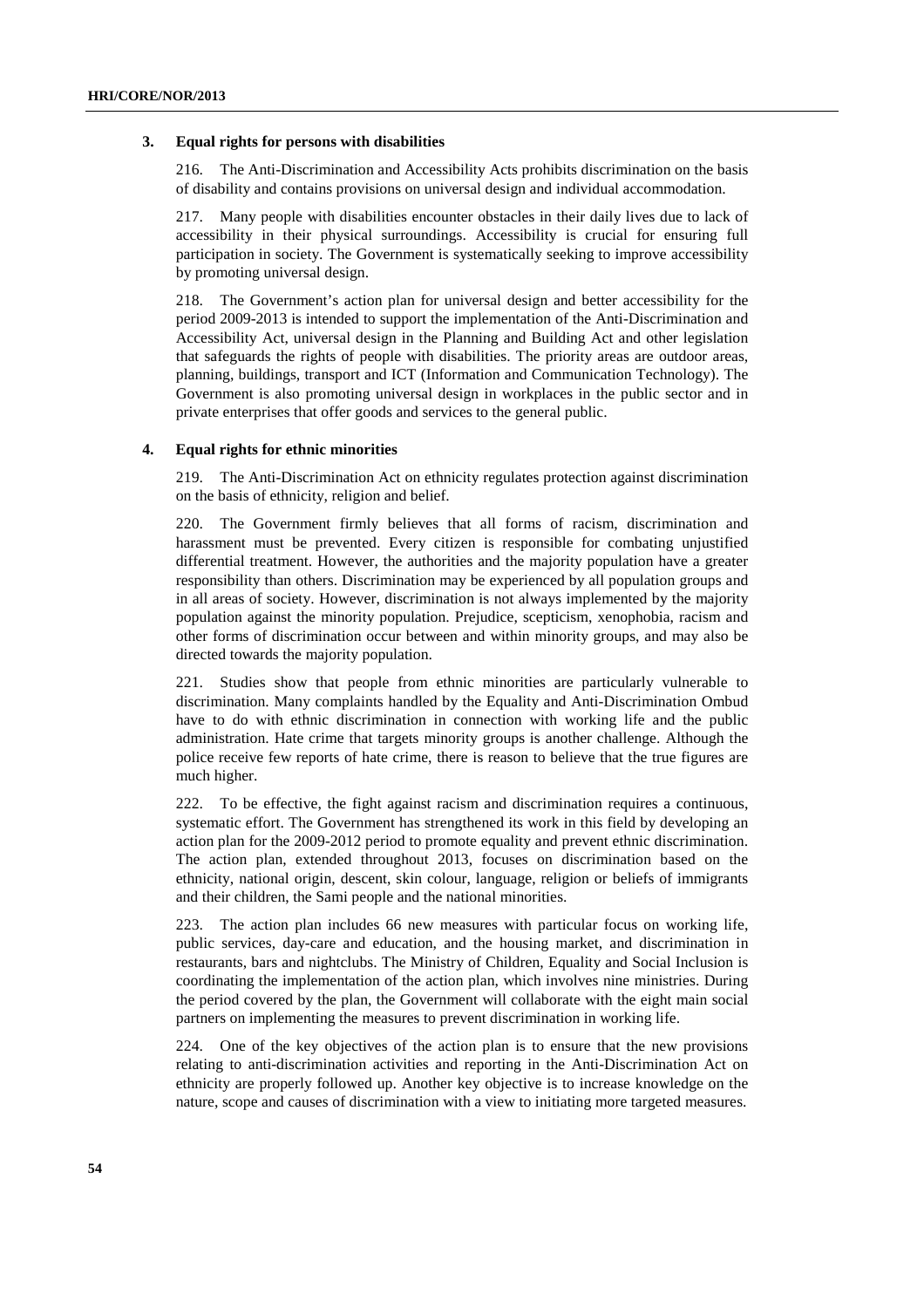#### **5. Indigenous peoples**

225. The Sami are the indigenous people of Norway. The Sami traditionally live in the northern and eastern parts of Norway, and in parts of Sweden, Finland and Russia.

226. Norwegian policy towards the Sami is based on the recognition that the state of Norway was established on the territory of two peoples, the Norwegians and the Sami, and that both these peoples have the same right to develop their culture and language.

227. There is no overall registration of the Sami population. It is therefore difficult to generate statistics on the Sami as a group. However, the number of Sami living in Norway is generally estimated at approximately 40 000.

228. The rights of the Sami are protected under Article 110a in the Norwegian Constitution, which states that "it is the responsibility of the authorities of the State to create conditions enabling the Sami people to preserve and develop their language, culture and way of life." The rights of the Sami are also protected in more specific provisions in the Act concerning Sámediggi (the Sami parliament) and other Sami legal matters (the Sami Act), in other legislation, and through Norway's obligations under several international conventions, particularly article 27 of the Covenant on Civil and Political Rights and ILO Convention No. 169 concerning Indigenous and Tribal Peoples in Independent Countries.

229. The Sami have their own parliament, Sámediggi, which was established in 1989 under the Sami Act. It is a representative and elected political body for the Sami in Norway, in particular as a party in the dialogue with central government. The business of Sámediggi is any matter that in the view of the parliament particularly affects the Sami people. Approximately 15 000 Sami are registered on the electoral roll for elections to Sámediggi.

230. In recent years, policies towards the Sami have given priority to recognising and strengthening minority and indigenous rights and on development of an infrastructure of institutions in Sami society. Legislation, procedures and programmes have been established to strengthen the Sami languages, culture, industries and society. Of particular importance are the Finnmark Act, the Procedures for Consultations between the State Authorities and Sámediggi and the Plan of Action for Strengthening Sami Languages.

231. As an indigenous people, the Sami are entitled to be consulted on matters that may affect them directly. Sámediggi and the central government authorities have concluded an agreement on how these consultations are to be carried out in the Procedures for Consultations between the State Authorities and Sámediggi of 11 May 2005. In some matters the authorities may also be obliged to consult with other Sami interests in addition to Sámediggi, particularly in matters that directly affect Sami land use, such as reindeer husbandry.

232. In 2005 the Storting adopted the Finnmark Act. Through the Finnmark Act, ownership rights to areas in Finnmark County to which the state either held formal title or was considered owner without formal title (about 95 per cent of Finnmark County) were transferred to an independent entity, the Finnmark Estate ("Finnmarkseiendommen"). A board consisting of six members, three of whom are appointed by Sámediggi and three by the Finnmark County Council, governs the Finnmark Estate. The Act also regulates the local population and other people's use of certain natural resources on the Finnmark Estate's grounds.

233. The Finnmark Act confirms that the Sami have, collectively and individually, acquired rights to the land in Finnmark through prolonged use of land and water areas. It follows explicitly from the act that it does not interfere with any rights acquired by Sami and other people through prescription or immemorial usage. To clarify the existence of such rights, the act prescribes the establishment of the Finnmark Commission. The Commission's task is to investigate rights of use and ownership to the land that was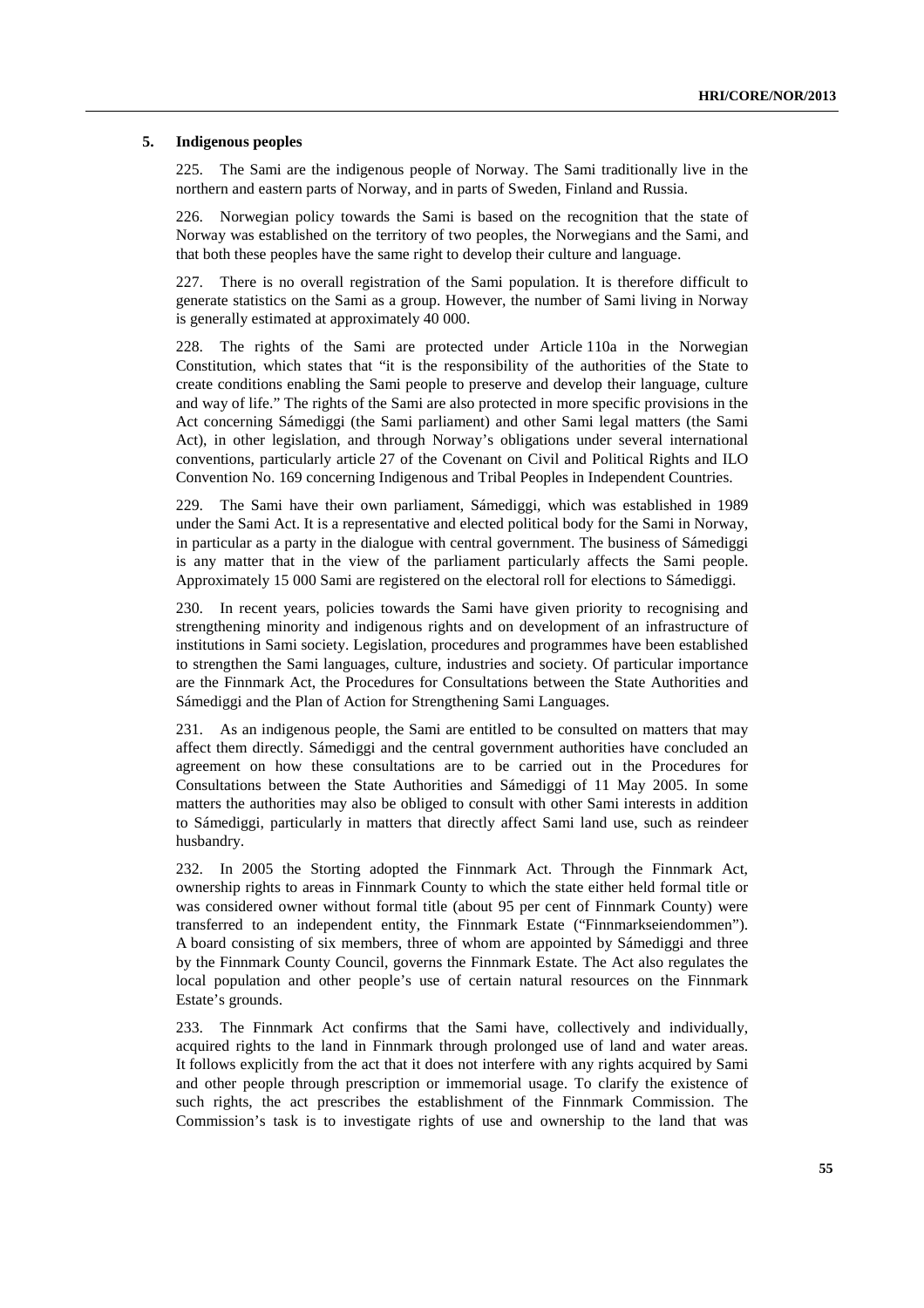transferred to the Finnmark Estate through the Finnmark Act. As of August 2013, the Commission has completed its investigations in two geographical fields, and is currently working on another four fields. Disputes that arise after the Commission has finished its investigations in a field may be brought before the Uncultivated Land Tribunal for Finnmark. The Tribunal is currently under establishment. The judgments of the Tribunal may be appealed to the Norwegian Supreme Court.

### **6. National minorities**

234. Jews, Kvens/Norwegian Finns, Roma, Romani people/Tater and Forest Finns are considered to be national minorities in Norway. National minorities are defined as groups with a long-term connection to the country.

235. Norway ratified the European Charter for Regional or Minority Languages in 1993 and the European Framework Convention for the Protection of National Minorities in 1999. The authorities wish to maintain a close dialogue with the organisations that represent the different national minorities in order to ensure that their views are heard. The Interministerial Coordinating Committee for National Minorities and the Contact Forum between the National Minorities and the Central Authorities have been established for the purpose of promoting greater awareness of the status of national minorities in society and the activities of national minorities in civil society.

236. A grant for national minorities is provided each year from the central government budget. The aim of the grant scheme is to support activities that promote active participation in society, ensure equal opportunities for all and combat discrimination. The grant scheme is intended to help to ensure that the principles enshrined in the European Framework Convention are implemented in practice.

237. Applications may be submitted for basic support for the operating costs of organisations based on a national minority or funding for projects aimed at disseminating information on the situation of national minorities, self-help activities and transfrontier cooperation. Organisations, municipalities, counties and others who are engaged in activities related to national minorities may also apply for project funding from this grant scheme.

238. In order to promote active participation in society and prevent discrimination, there is a special focus on education, both for adults and children. In addition, efforts are made to promote reconciliation and confidence-building between the Norwegian authorities and the national minorities. Several of the national minorities have experienced a difficult past involving assimilation policies and measures. As part of the reconciliation process there has been a need to address these issues and establish a shared understanding of past injustices.

#### **7. Immigrants**

239. Fourteen per cent of Norway's population has an immigrant background (2012 figures), defined as persons with two parents born abroad, of which 593 300 are immigrants (12 per cent), and 117 100 (2 per cent) are born in Norway to immigrant parents. The Government white paper, *En helhetlig integreringspolitikk – mangfold og fellesskap* (A comprehensive integration policy – diversity and community), presented on 26 October 2012, deals with the opportunities and challenges related to the position as a country and a society with immigration. Although there are large variations between groups and individuals, statistics show that living conditions among the immigrant population as a whole are poorer than among the general population. The most important goal for the Government's integration policy is to ensure that all people who live in Norway are able to utilise their resources and participate in the community. In August 2013 a comprehensive action plan to improve the use of immigrants´ resources and skills in the labour market was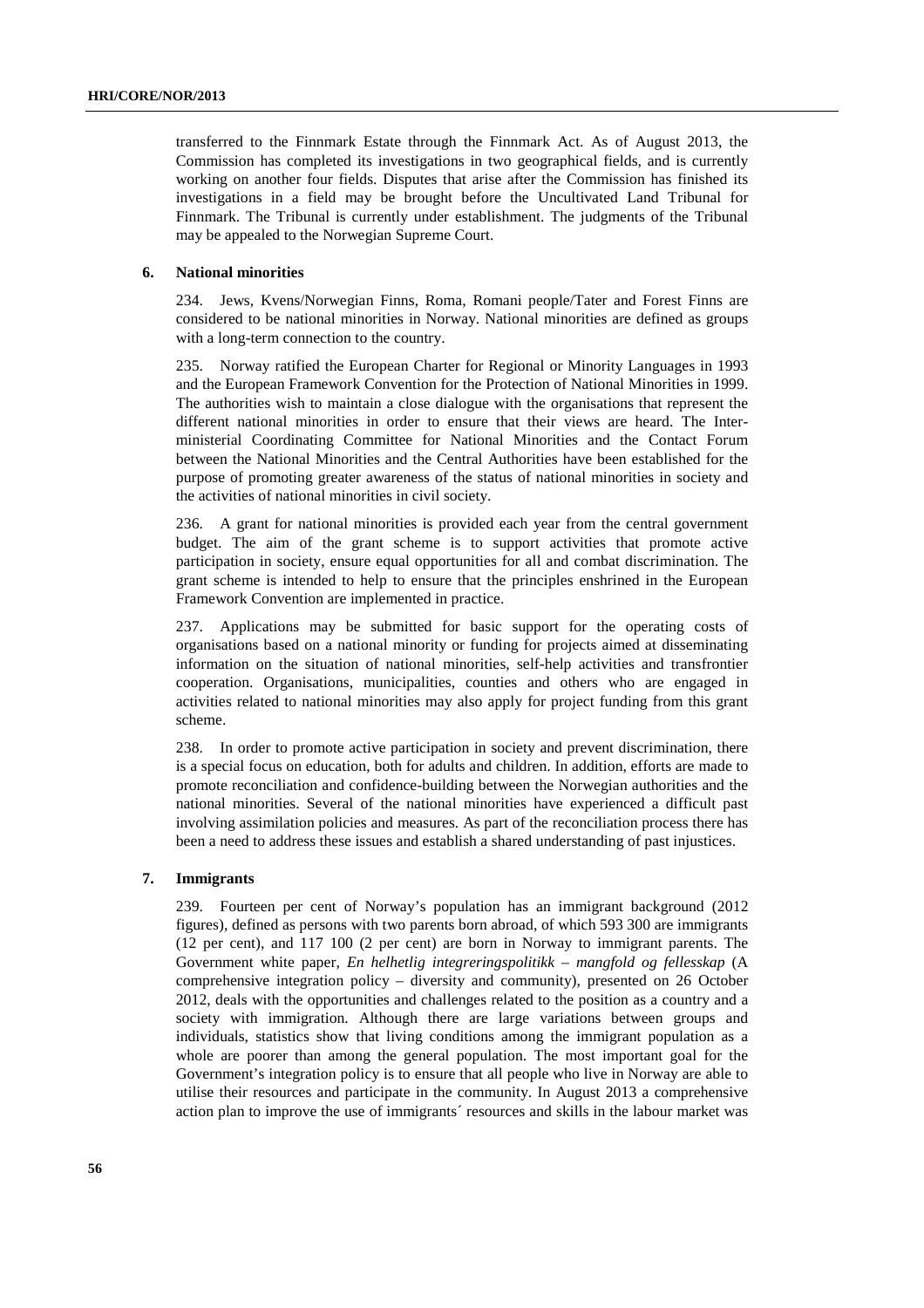presented. All inhabitants in Norway have rights and obligations and should have the opportunity to participate in and contribute to working and social life. Everyone should contribute according to his or her abilities. No person should be discriminated against or excluded because he or she has an immigrant background. All public authorities have a responsibility to help to meet the goals of the integration policy. The Action Plan for Integration and Social Inclusion of the Immigrant Population (2007–2010) has been successfully implemented, and the majority of the measures are now part of the regular policy. In order to strengthen coordination and interaction between responsible ministries, the Goals for Social Inclusion of the Immigrant Population scheme is under revision.

240. Newly arrived immigrants are in a vulnerable position in the labour market. According to the Introduction Act, the municipalities have been required since 1 September 2004 to offer such immigrants an introductory programme. The programme is intended for persons who have been granted asylum or a residence permit on humanitarian grounds or collective protection under conditions of mass outflow, and persons who have been given a residence or work permit as family members of these persons. The aim of the programme is to give newly-arrived immigrants the opportunity to participate in working and social life and to increase their financial independence. The introductory programme may last for up to two years on a full-time basis, and provides basic Norwegian language skills, basic insight into Norwegian society and preparation for participation in working life and/or education, as a minimum. Everyone who participates in an introductory programme is to have an individually tailored plan and is entitled to an introduction benefit, equal to twice the basic amount under the National Insurance Scheme.

241. The Introduction Act also regulates the right and obligation to participate in 600 hours of Norwegian language training and a social studies programme free of charge. Migrant workers and their families are also required to take part in a 300-hour instruction programme, but this is not free of charge. People holding an EEA-EFTA work/residence permit are not obliged to take a language course. The programme consists of 550 hours of language training and 50 hours of social studies in a language the immigrant understands. The municipalities are required to arrange for further language instruction, up to a maximum of 2 400 hours, if the person concerned needs it. This applies to persons who have a right to take part in language courses free of charge. The right to take part in the programme applies for three years from the date the work/residence permit is granted or from the date of arrival in Norway. The municipality's obligation to provide further instruction applies for five years from the date on which the right or obligation to participate in the programme took effect. After 1 September 2013, participants with a right and an obligation to take part in language training are also required to finish their training with a mandatory test. In order to obtain a settlement permit and Norwegian nationality, immigrants must complete their obligation to take part Norwegian language training.

242. Some immigrants have lived in Norway for several years without a permanent attachment to the labour market and are dependent on social security. These individuals are also in a vulnerable position. In 2005 the Government started a project called Second Chance, which is a qualifying programme aimed at immigrants who do not have a secure foothold in the labour market, are recipients of social security benefits and have lived in Norway for several years. The objective is to ensure permanent attachment to the labour market for the participants. The project is intended to test the model of the introduction programme on a new group. The project was in operation from 2005 to 2012. Based on this project, the Government introduced the Job-change programme in 2013, where the goal is to increase the employment rate for immigrants without a connection to working life. The main target group is women who are staying at home. NOK 57 million has been allocated to nearly 50 municipalities in 2013.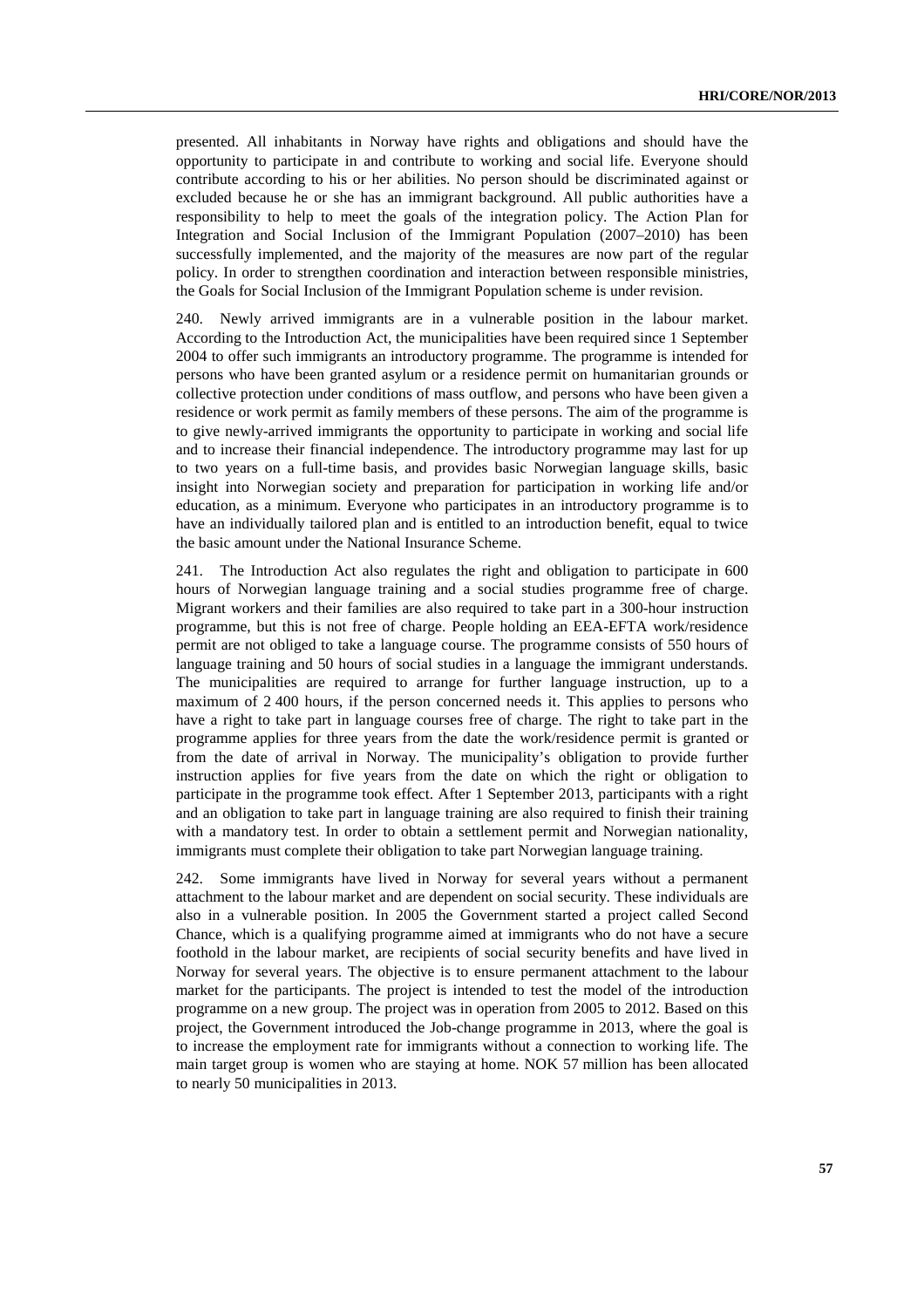243. Norway has implemented several measures to ensure access to higher education for all. These measures include a comprehensive system for student financial support, subsidised student housing schemes and several other welfare benefits. Public higher education is also without tuition fees. Private higher education institutions receiving public funding are not allowed to pay dividends to their owners or in any other way extract funds from the institution.

244. However, the right to education does confer the right to enrol in any programme the applicant wishes. All qualified applicants are ranked according to their merits from upper secondary education or the equivalent. Certain rules and regulations are in place for ranking applicants with a foreign educational background.

245. The aim of the Norwegian student financial support scheme is to reduce economic inequalities between students and thus provide equal access to education, independent of gender, origin, age, disability and social and financial barriers.

246. Student financial support may be granted to immigrants or foreign citizens who meet certain criteria defining ties to Norway. As a general rule, immigrants are eligible for student support if they have legal residence in Norway and if the studies do not comprise the legal basis for residence. For instance, immigrants who have been granted protection (asylum) or who have been granted a residence permit in connection with a family reunion with a Norwegian or a foreign citizen are entitled to student support on the same footing as Norwegian citizens. Citizens of EEA or EFTA countries with permanent residence in Norway and/or with status as an employee in Norway are also eligible.

247. Foreign citizens who meet the criteria for eligibility receive the same support for maintenance, travel and tuition as Norwegian students. Norwegian student support includes additional grant schemes for provision of children and for sickness. There is also a special grant scheme for pupils in upper secondary education who have been granted protection (asylum) in Norway.

248. The Norwegian Government offers a special support scheme (Quota scheme) to a limited number of students from developing countries and certain countries in Central and Eastern Europe and Central Asia. The objective of the scheme is to provide relevant education in Norway that will benefit the students' home countries when the students return.

#### **8. Asylum seekers**

249. The Government pursues a humane asylum policy in accordance with the international provisions by which Norway is bound, in particular the UN Refugee Convention the Convention for the Protection of Human Rights and Fundamental Freedoms (ECHR) and the Convention on the Rights of the Child.

250. According to the Norwegian Immigration Act, a foreign national who applies for protection in Norway must be offered accommodation while they are waiting for the immigration authorities to reach a decision. If the application for protection has been rejected, the foreign national will be offered accommodation pending his or her exit from Norway.

251. Asylum seekers have the same right to health care as Norwegian citizens. Applicants whose cases are rejected are offered emergency health care. Asylum seekers under 18 years of age are always offered health care on the same basis as Norwegian children.

#### **9. Migrant workers**

252. Migrant workers are in a vulnerable position in the labour market. Norway puts great emphasis on ensuring that migrant workers enjoy the same pay and working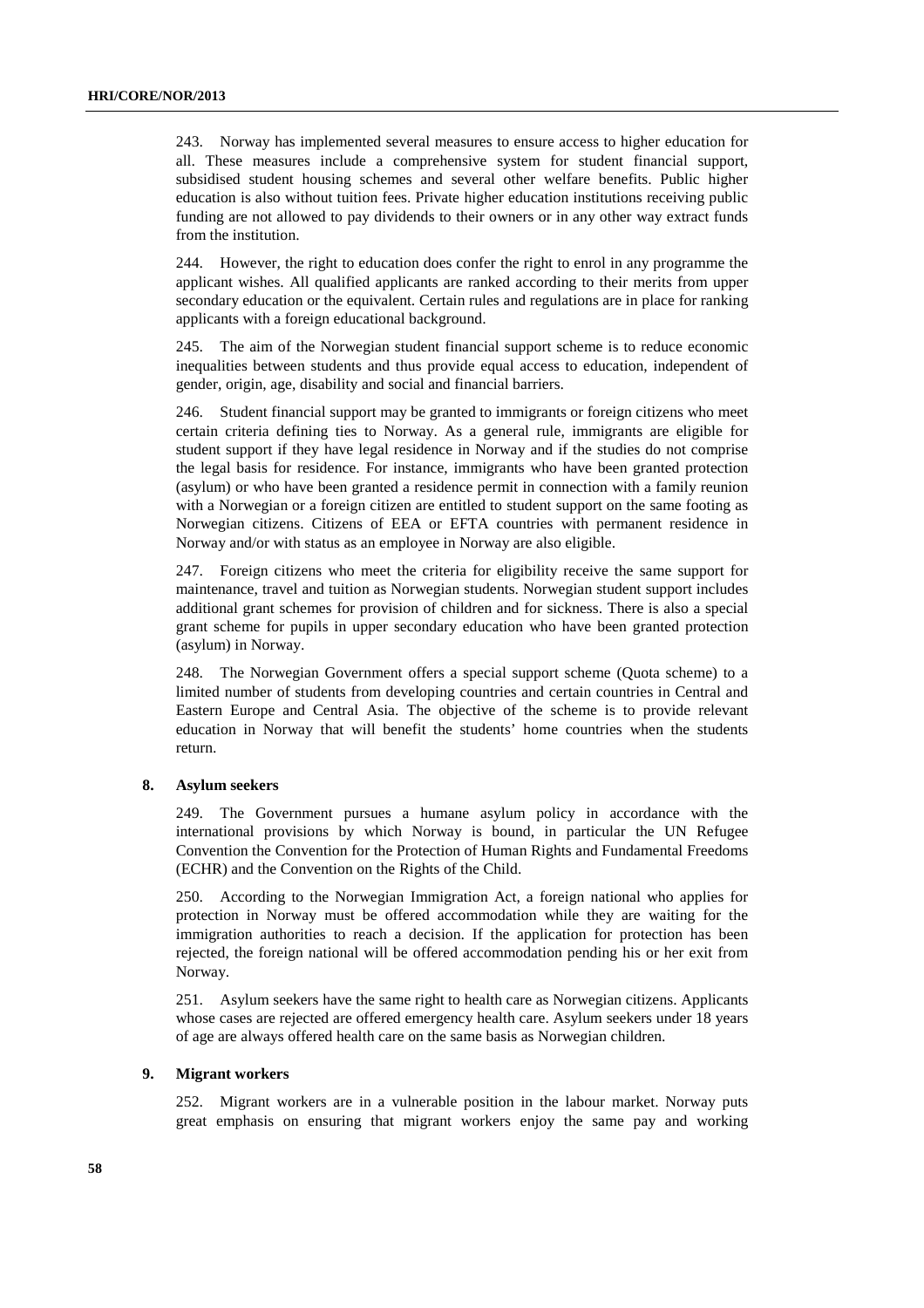conditions as Norwegian workers. Two action plans against social dumping have been implemented, and contain a number of measures to ensure that migrant workers are paid according to Norwegian standards.

253. Overall labour market policy in Norway consists of three main labour market schemes – vocational training, work practice and wage subsidies. An individual work capability assessment determines whether or not an individual is offered the opportunity to participate in a labour market scheme. There are also two main schemes that are directly targeted at newly-arrived immigrants: the above-mentioned introductory programme and a Norwegian language instruction programme.

254. The strong economic growth in Norway in recent years has caused labour shortages, and labour migration, particularly from the new EU member states, has increased significantly. The great majority have come from Poland, which accounted for almost 15 000 immigrants (more than 26 per cent of total immigration) in 2007. Poland has not only been the main origin country of the new wave of immigrants since 2005, it has now replaced Sweden as the single most important origin country of the total immigrant population.

255. During the favourable economic situation that prevailed until recently, many Polish labour migrants found employment in the construction industry. With the strong decline in this industry, immigrants from the new EU countries now have the second highest unemployment rate of any immigrant group in Norway, and their lack of language skills is a major obstacle to employment in other sectors, both now and in the future. Labour migrants from the new EU member countries are eligible for mainstream labour market schemes, some of which include language training.

256. Unemployment benefit for an unemployed person represents partial compensation for loss of income and is intended to provide an incentive to find a new job. In principle, labour migrants have the same right to unemployment benefit as others. However, the duration of their residence permit will determine the period during which they may receive the benefit.

257. EEA nationals may reside and work in Norway for a period of up to three months without a permit. Jobseekers from EEA countries may stay in Norway for up to six months without a permit. Transitional rules apply to persons from the new EU countries, Bulgaria and Romania. EEA nationals who have acquired some connection with working life in Norway by working here for a certain period and paying social insurance contributions may submit claims for Norwegian unemployment benefits on the basis of unemployment benefit rights earned in another EEA country.

258. The local government sector is responsible for services that ensure that all inhabitants in their respective areas experience good living conditions. The municipality is responsible for implementing the Social Services Act. Those unable to support themselves by working or exercising financial rights are entitled to financial support, which is intended to make the person self-supporting.

259. In spite of the current international financial situation, Norway still aims to achieve a high level of employment, low unemployment and an inclusive labour market with room for everyone who is able and willing to work. The main goals of labour market policy are therefore to facilitate high participation in employment and efficient utilisation of the available workforce by ensuring a well-functioning labour market and inclusive and wellordered workplaces. Extensive labour market and rehabilitation measures are aimed at contributing to high employment and low unemployment, and combating exclusion by helping people with labour market-related problems to find and keep a relevant job.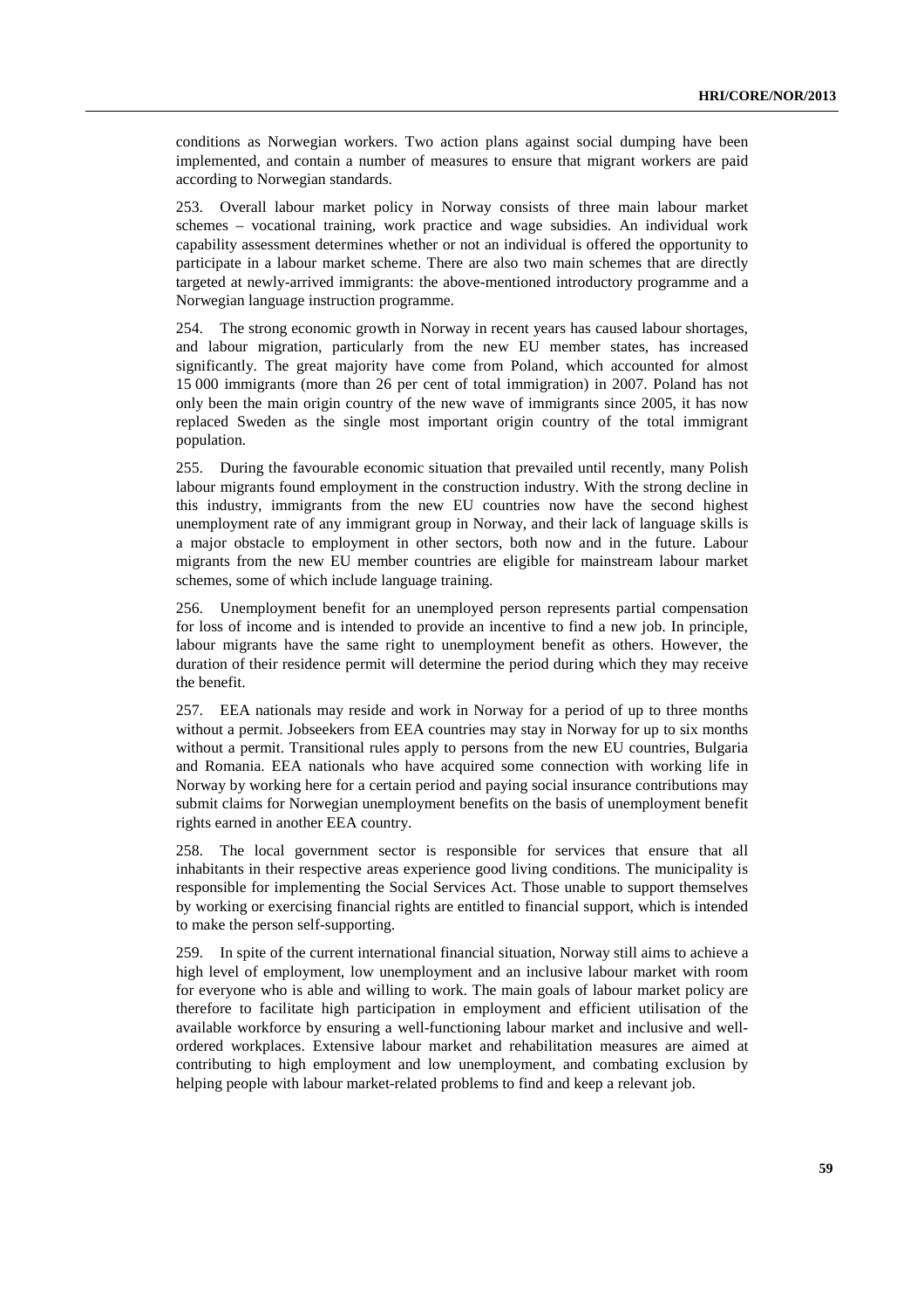260. The Norwegian Employment and Welfare Administration is responsible for implementing labour market policy. The Administration facilitates efforts to match jobseekers with vacant jobs and to ensure comprehensive help and security for persons who need work-oriented assistance to find and keep employment.

261. In 2006 Norway presented a plan of action for combating poverty. The plan is based on an integrated approach and focuses on measures to prevent people from experiencing poverty and social exclusion. These include general economic policy, employment and labour market policies, education, social security and other measures to reduce inequalities of income. The goal is that everyone is to be given the opportunity to enter employment. Norway has developed social programmes for those on the margins of the labour market to increase their labour market participation.

262. The efforts to reduce poverty and social exclusion have both a short-term and a long-term perspective. The short-term goal is to reduce poverty and improve the situation for vulnerable groups, and the long-term goal is to protect the next generation from poverty and inequality.

263. There is no simple recipe for action or solution to this problem, and inclusive welfare systems are necessary. The Nordic welfare model is marked by a relatively large redistribution of wealth through the income tax system, universal welfare systems, a comprehensive, publicly financed education system, an active labour market policy and a flexible labour market. The welfare model has resulted in less poverty and inequality and a more equitable income distribution in Norway than in many other countries. Norway continues to build on this model, and is reforming and further developing the welfare system.

264. Norway has also developed strategies and action plans in several other areas that promote social inclusion and poverty reduction by combating inequality, including white papers on education and inequality, a national strategy for reducing social inequalities in health, a National Action Plan on Alcohol and Drugs, and the above-mentioned Action Plan for Integration and Social Inclusion of the Immigrant Population and Goals for Social Inclusion.

265. In its efforts, the Government has strengthened cooperation and communication with user and other organisations and associations in the voluntary sector. These organisations are important cooperation partners for both central and local government. A liaison committee has been established to strengthen the dialogue between the Government and self-appointed representatives of socially and financially disadvantaged persons.

#### **10. Freedom of choice in respect of where to live**

266. The point of departure for the Government's regional policy is the establishment and maintenance of conditions that ensure Norway's inhabitants real freedom to live in the place of their choice. The Government's objective is to maintain the main features of the current settlement pattern and to further develop the plurality of historical and cultural resources deriving from it.

267. Rural and regional policy is an integrated part of the Government's overall political agenda. A well-developed infrastructure is vital to positive development in a country like Norway, with its sparse population and long distances. The Government will continue to strengthen municipal finances, introduce large-scale expansion of road and railway construction programmes, set new objectives for the expansion of broadband infrastructure and pursue an active and differentiated policy for economic growth and jobs in order to secure the goal of full employment.